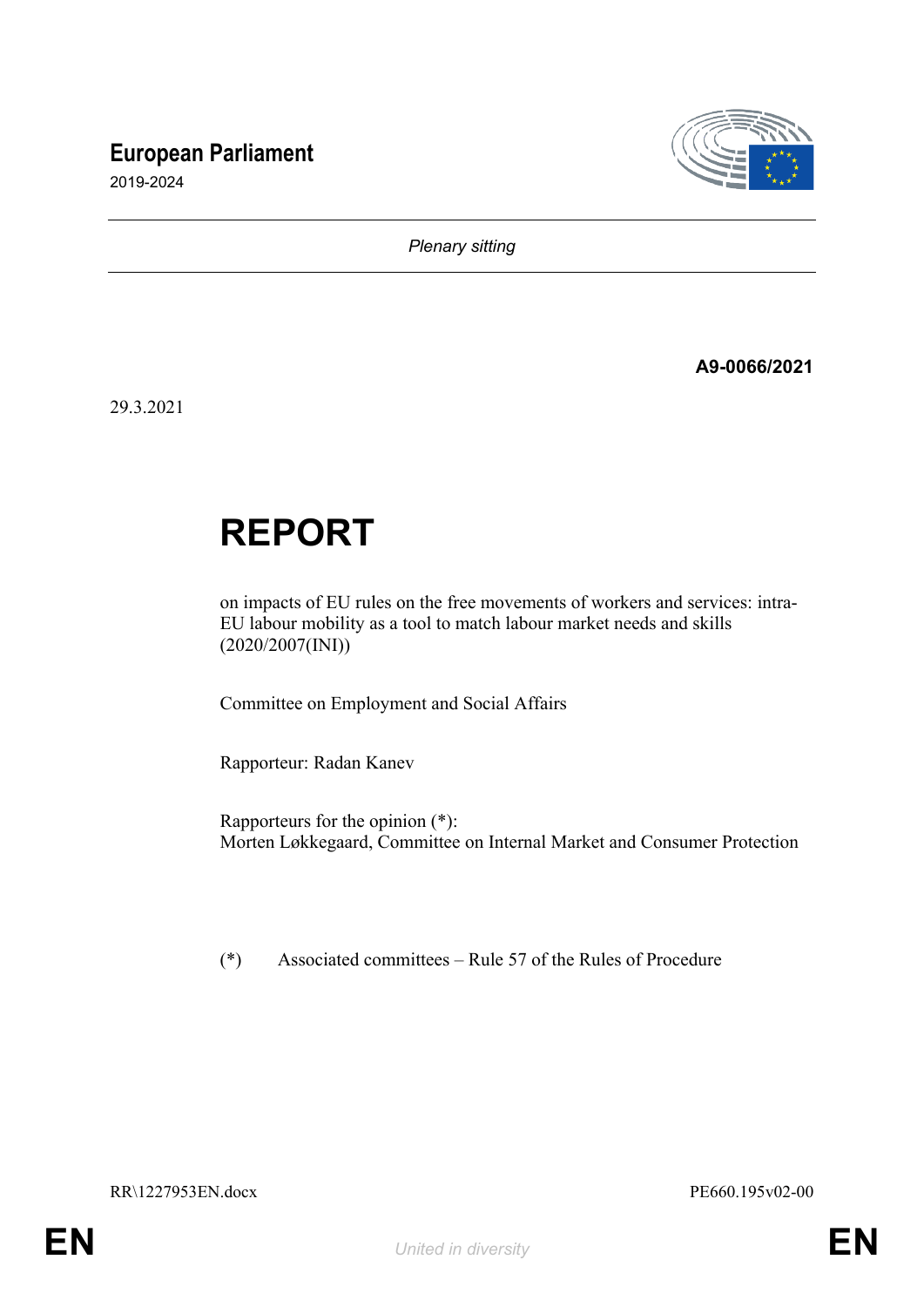# **CONTENTS**

| OPINION OF THE COMMITTEE ON THE INTERNAL MARKET AND CONSUMER    |  |
|-----------------------------------------------------------------|--|
| OPINION OF THE COMMITTEE ON AGRICULTURE AND RURAL DEVELOPMENT33 |  |
|                                                                 |  |
|                                                                 |  |

**Page**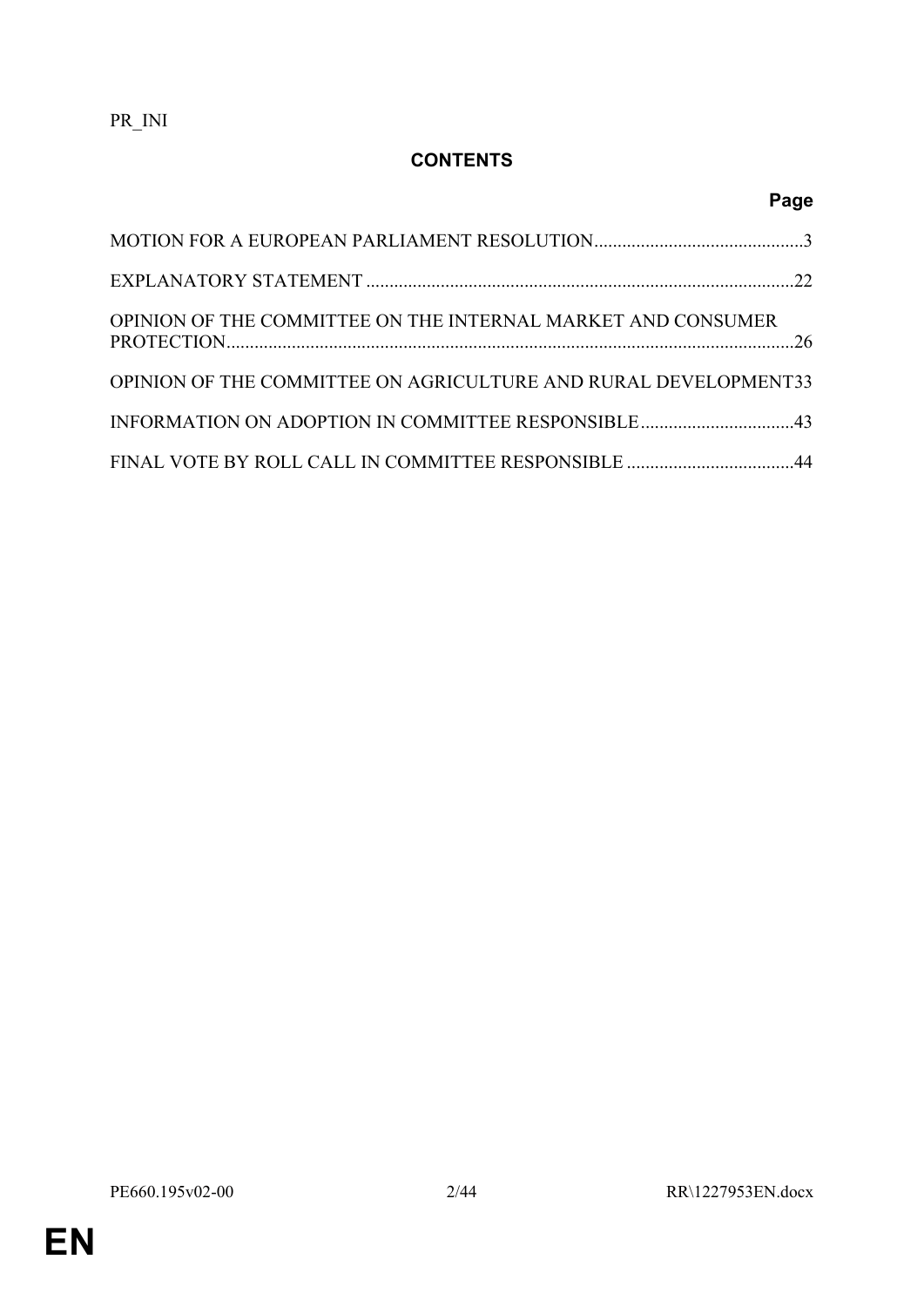## <span id="page-2-0"></span>**MOTION FOR A EUROPEAN PARLIAMENT RESOLUTION**

### **on impacts of EU rules on the free movements of workers and services: intra-EU labour mobility as a tool to match labour market needs and skills (2020/2007(INI))**

#### *The European Parliament*,

- having regard to the Treaty on the Functioning of the European Union (TFEU),
- having regard to Article 5 of the Treaty on European Union,
- having regard to Articles 45, 56, 153, 154 and 174 TFEU,
- having regard to the European Pillar of Social Rights (EPSR), proclaimed by the European Council, Parliament and the Commission in November 2017,
- having regard to the United Nations Convention on the Rights of Persons with Disabilities (CRPD),
- having regard to the fundamental labour standards established by the International Labour Organization (ILO) and to its conventions and recommendations on labour administration and labour inspections,
- having regard to the extensive Union legal *acquis* on health and safety at work, in particular Council Directive 89/391/EEC of 12 June 1989 on the introduction of measures to encourage improvements in the safety and health of workers at work<sup>1</sup> and its individual and related directives,
- having regard to the Council conclusions of 8 June 2020 on reskilling and upskilling as a basis for increasing sustainability and employability, in the context of supporting economic recovery and social cohesion,
- having regard to the 'Political Guidelines for the next European Commission 2019- 2024: A Union that Strives for More', presented by Commission President Ursula von der Leyen,
- having regard to Regulation (EU) 2019/1149 of the European Parliament and of the Council of 20 June 2019 establishing a European Labour Authority, amending Regulations (EC) No 883/2004, (EU) No 492/2011, and (EU) 2016/589 and repealing Decision (EU) 2016/344<sup>2</sup>,
- having regard to Regulation (EU) No 492/2011 of the European Parliament and of the Council of 5 April 2011 on freedom of movement for workers within the Union<sup>3</sup>,

<sup>1</sup> OJ L 183, 29.6.1989, p. 1.

<sup>2</sup> OJ L 186, 11.7.2019, p. 21.

<sup>3</sup> OJ L 141, 27.5.2011, p. 1.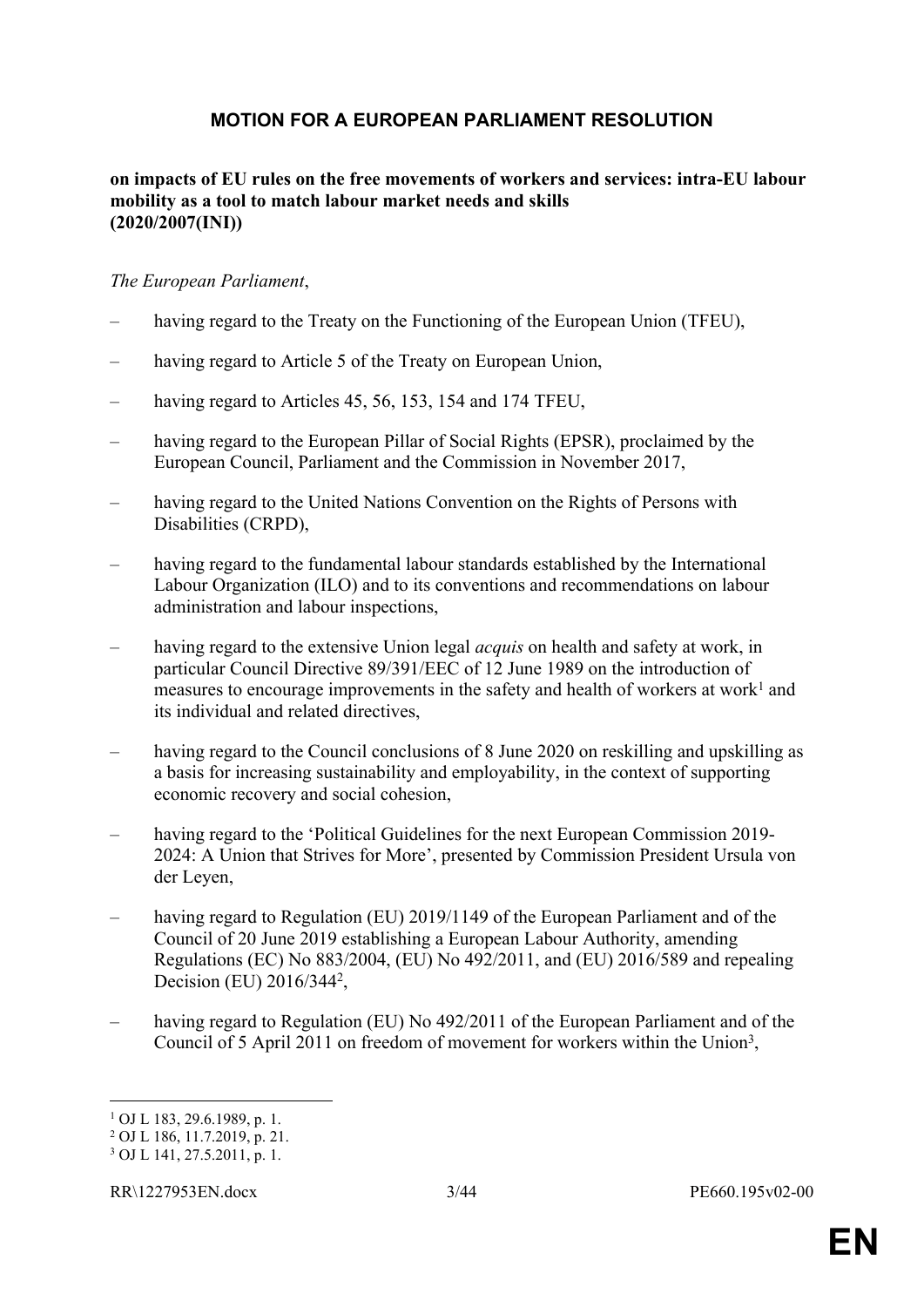- having regard to Regulation (EU) 2016/589 of the European Parliament and of the Council of 13 April 2016 on a European network of employment services (EURES), workers' access to mobility services and the further integration of labour markets, and amending Regulations (EU) No 492/2011 and (EU) No 1296/2013<sup>4</sup> ,
- having regard to the Commission Implementing Decision of 2 February 2018 on uniform detailed specifications for data collection and analysis to monitor and evaluate the functioning of the EURES network,
- having regard to the Commission report of 4 February 2019 on EURES activity January 2016 - June 2018,
- having regard to Regulation (EC) No 883/2004 of the European Parliament and of the Council of 29 April 2004 on the coordination of social security systems<sup>5</sup>,
- having regard to Regulation (EC) No 987/2009 of the European Parliament and of the Council of 16 September 2009 laying down the procedure for implementing Regulation  $(EC)$  No 883/2004 on the coordination of social security systems<sup>6</sup>,
- having regard to Regulation (EC) No 1071/2009 of the European Parliament and of the Council of 21 October 2009 establishing common rules concerning the conditions to be complied with to pursue the occupation of road transport operator and repealing Council Directive 96/26/EC<sup>7</sup>,
- having regard to Regulation (EC) No 1072/2009 of the European Parliament and of the Council of 21 October 2009 on common rules for access to the international road haulage market<sup>8</sup>,
- having regard to Regulation (EC) No 1008/2008 of the European Parliament and of the Council of 24 September 2008 on common rules for the operation of air services in the Community<sup>9</sup>,
- having regard to Regulation (EC) No 561/2006 of the European Parliament and of the Council of 15 March 2006 on the harmonisation of certain social legislation relating to road transport and amending Council Regulations (EEC) No 3821/85 and (EC) No 2135/98 and repealing Council Regulation (EEC) No 3820/85<sup>10</sup> ,
- having regard to Council Regulation (EEC) No 3577/92 of 7 December 1992 applying the principle of freedom to provide services to maritime transport within Member States (maritime cabotage)<sup>11</sup>,
- having regard to Directive 2014/54/EU of the European Parliament and of the Council

- 7 OJ L 300, 14.11.2009, p. 51.
- 8 OJ L 300, 14.11.2009, p. 72.
- 9 OJ L 293, 31.10.2008, p. 3.

<sup>4</sup> OJ L 107, 22.4.2016, p. 1.

<sup>5</sup> OJ L 166, 30.4.2004, p. 1.

<sup>6</sup> OJ L 284, 30.10.2009, p. 1.

 $10$  OJ L 102, 11.4.2006, p. 1.

<sup>11</sup> OJ L 364, 12.12.1992, p. 7.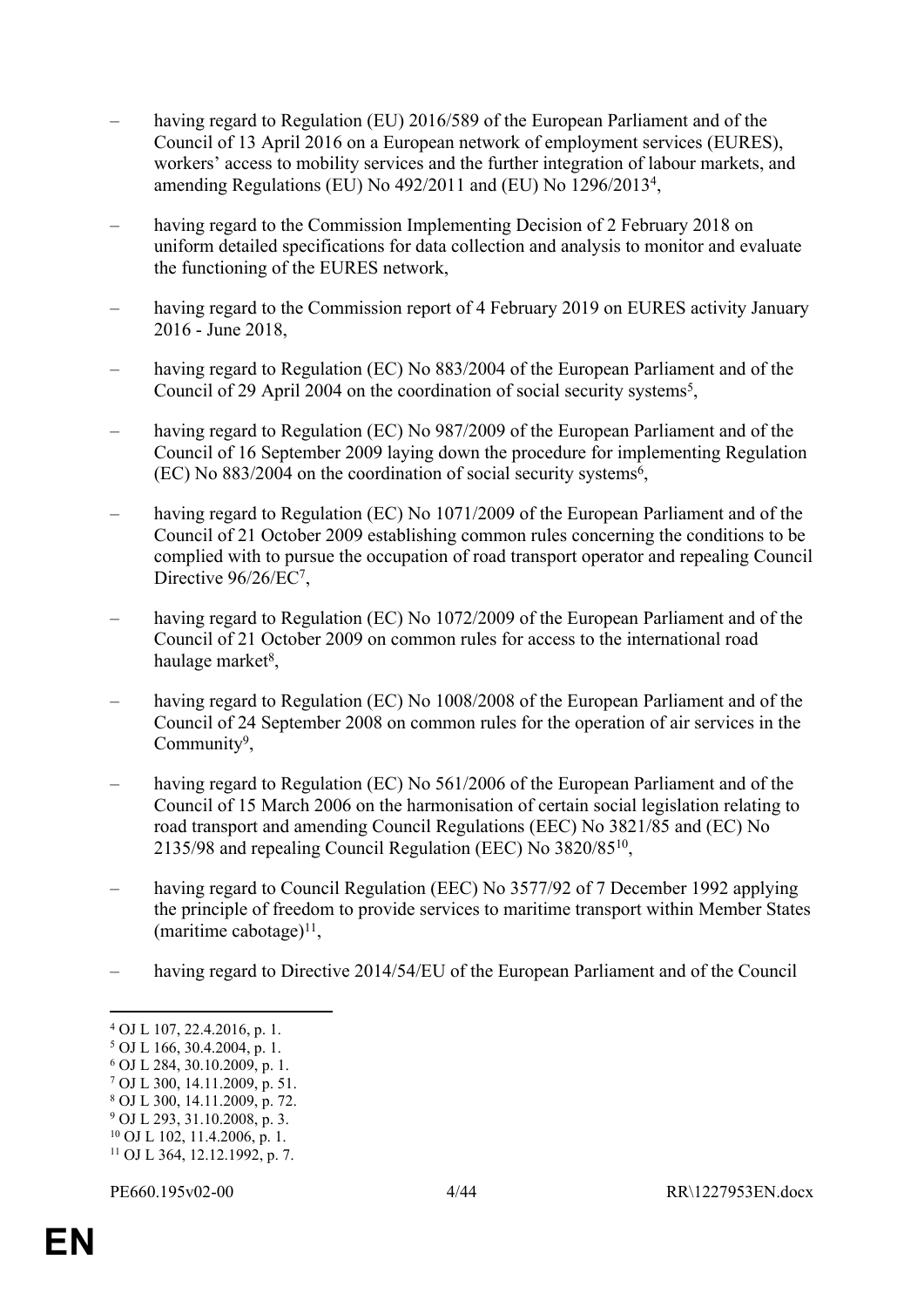of 16 April 2014 on measures facilitating the exercise of rights conferred on workers in the context of freedom of movement for workers $^{12}$ ,

- having regard to Directive 2005/36/EC of the European Parliament and of the Council of 7 September 2005 on the recognition of professional qualifications<sup>13</sup>,
- having regard to Directive 2002/15/EC of the European Parliament and of the Council of 11 March 2002 on the organisation of the working time of persons performing mobile road transport activities<sup>14</sup>,
- having regard to Council Directive 1999/63/EC of 21 June 1999 concerning the Agreement on the organisation of working time of seafarers concluded by the European Community Shipowners' Association (ECSA) and the Federation of Transport Workers' Unions in the European Union  $(FST)^{15}$ , as amended by Council Directive 2009/13/EC of 16 February 2009 implementing the Agreement concluded by the European Community Shipowners' Associations (ECSA) and the European Transport Workers' Federation (ETF) on the Maritime Labour Convention, 2006<sup>16</sup>,
- having regard to Directive 96/71/EC of the European Parliament and of the Council of 16 December 1996 concerning the posting of workers in the framework of the provision of services<sup>17</sup>,
- having regard to Directive (EU) 2018/957 of the European Parliament and of the Council of 28 June 2018 amending Directive 96/71/EC concerning the posting of workers in the framework of the provision of services<sup>18</sup>,
- having regard to Directive 2014/67/EU of the European Parliament and of the Council of 15 May 2014 on the enforcement of Directive 96/71/EC concerning the posting of workers in the framework of the provision of services and amending Regulation (EU) No 1024/2012 on administrative cooperation through the Internal Market Information System ('the IMI Regulation')<sup>19</sup>,
- having regard to Directive (EU) 2020/1057 of the European Parliament and of the Council of 15 July 2020 laying down specific rules with respect to Directive 96/71/EC and Directive 2014/67/EU for posting drivers in the road transport sector and amending Directive 2006/22/EC as regards enforcement requirements and Regulation (EU) No 1024/2012<sup>20</sup> ,
- having regard to Council Decision (EU) 2019/1181 of 8 July 2019 on guidelines for the employment policies of the Member States<sup>21</sup>,

- <sup>16</sup> OJ L 124, 20.5.2009, p. 30. <sup>17</sup> OJ L 18, 21.1.1997, p. 1.
- <sup>18</sup> OJ L 173, 9.7.2018, p. 16.
- <sup>19</sup> OJ L 159, 28.5.2014, p. 11.
- <sup>20</sup> OJ L 249, 31.7.2020, p. 49.
- 21 OJ L 185, 11.7.2019, p. 44.
- RR\1227953EN.docx 5/44 PE660.195v02-00

<sup>12</sup> OJ L 128, 30.4.2014, p. 8.

<sup>13</sup> OJ L 255, 30.9.2005, p. 22.

<sup>14</sup> OJ L 80, 23.3.2002, p. 35.

<sup>15</sup> OJ L 167, 2.7.1999, p. 33.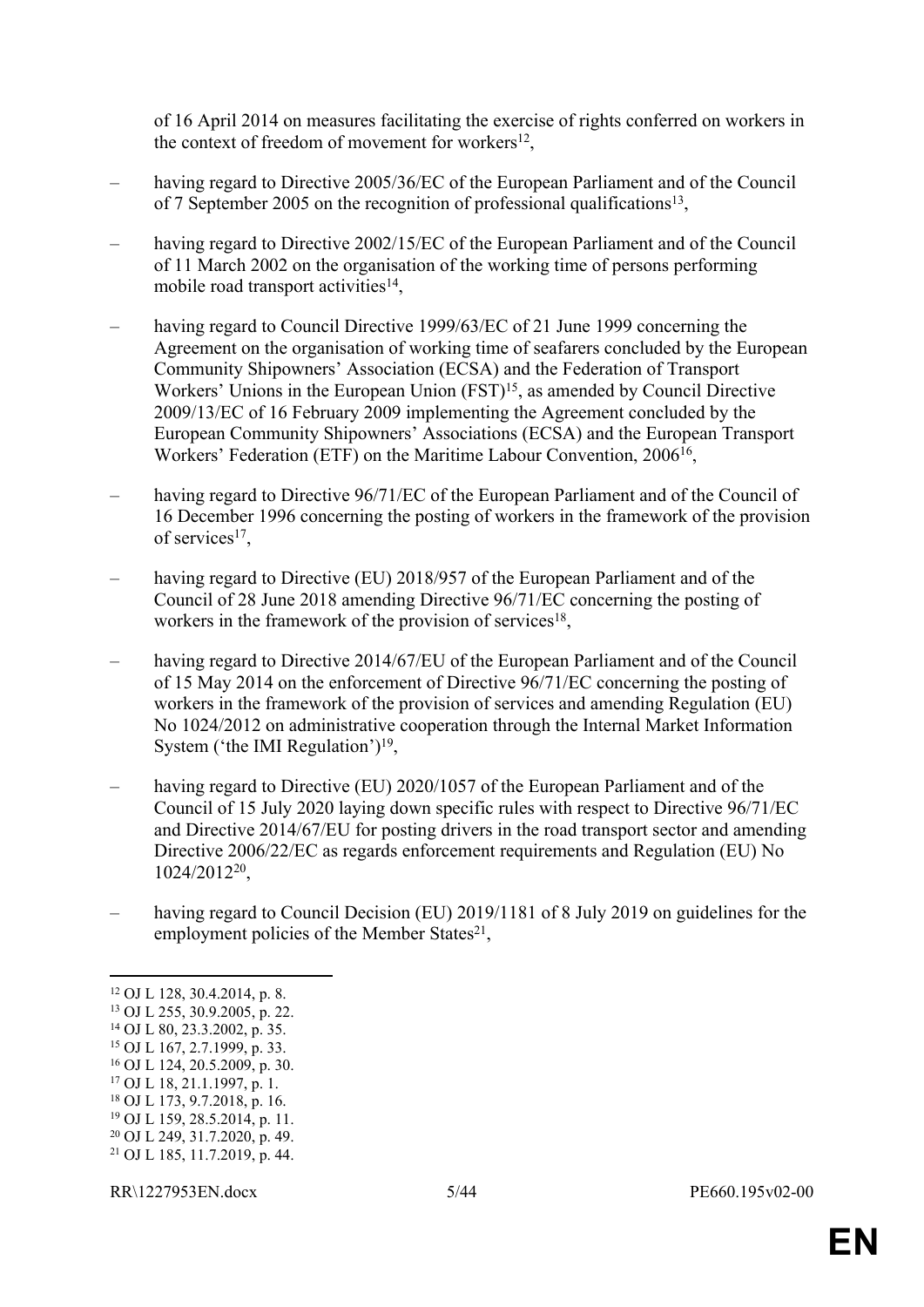- having regard to Decision (EU) 2016/344 of the European Parliament and of the Council of 9 March 2016 on establishing a European Platform to enhance cooperation in tackling undeclared work<sup>22</sup>,
- having regard to Council recommendation of 22 May 2017 on the European Qualifications Framework for lifelong learning and repealing the recommendation of the European Parliament and of the Council of 23 April 2008 on the establishment of the European Qualifications Framework for lifelong learning<sup>23</sup>,
- having regard to its resolution of 19 June 2020 on European protection of cross-border and seasonal workers in the context of the COVID-19 crisis<sup>24</sup>,
- having regard to its resolution of 14 September 2017 on a new skills agenda for Europe<sup>25</sup>,
- having regard to its resolution of 14 January 2014 on effective labour inspections as a strategy to improve working conditions in Europe<sup>26</sup>,
- having regard to the opinion of the European Economic and Social Committee of 15 July 2020 on 'Recovery plan for Europe and the Multiannual Financial Framework 2021-2027',
- having regard to the opinion of the European Economic and Social Committee of 5 May 2020 on 'Sustainable funding for lifelong learning and development of skills, in the context of a shortage of skilled labour' (Exploratory opinion at the request of the Croatian presidency),
- having regard to the opinion of the European Committee of the Regions entitled 'Brain Drain in the EU: addressing the challenge at all levels' (C 141/34),
- having regard to the Commission communication of 1 July 2020 entitled 'European Skills Agenda for sustainable competitiveness, social fairness and resilience' (COM(2020)0274) and to the accompanying Commission staff working documents (SWD(2020)0121) and (SWD(2020)0122),
- having regard to the Commission communication of 14 January 2020 entitled 'A strong social Europe for just transitions' (COM(2020)0014),
- having regard to the Commission communication of 17 December 2019 entitled 'Annual Sustainable Growth Strategy 2020' (COM(2019)0650),
- having regard to the Commission communication of 10 June 2016 entitled 'A new Skills Agenda for Europe' (COM(2016)381),
- having regard to the proposal for a joint employment report from the Commission and

<sup>22</sup> OJ L 65, 11.3.2016, p. 12.

<sup>23</sup> OJ C 189, 15.6.2017, p. 15.

<sup>&</sup>lt;sup>24</sup> Texts adopted, P9\_TA(2020)0176.

<sup>25</sup> OJ C 337, 20.9.2018, p. 135.

<sup>26</sup> OJ C 482, 23.12.2016, p. 31.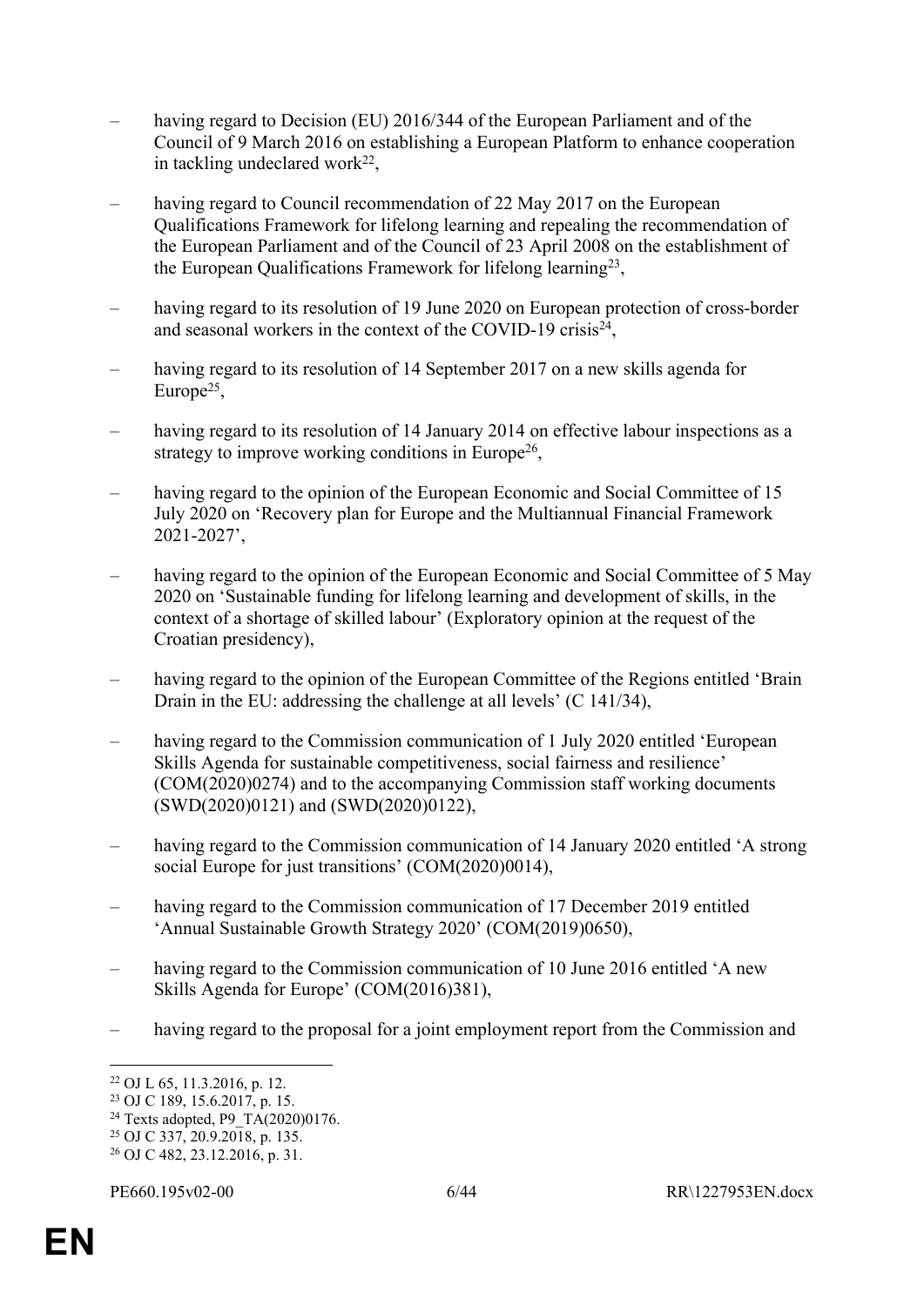the Council of 17 December 2019 accompanying the communication on the Annual Sustainable Growth Strategy 2020,

- having regard to the Commission communication of 11 December 2019 entitled 'The European Green Deal' (COM(2019)0640),
- having regard to the Commission report of 25 September 2019 on the application and implementation of Directive 2014/67/EU of the European Parliament and of the Council of 15 May 2014 on the enforcement of Directive 96/71/EC concerning the posting of workers in the framework of the provision of services and amending Regulation (EU) 1024/2012 on administrative co-operation through the Internal Market Information System ('the IMI Regulation') (COM (2019)0426),
- having regard to the Commission 2019 Annual Report on Intra-EU Labour Mobility,
- having regard to the Cedefop report entitled 'Skills forecast trends and challenges to 2030',
- having regard to the Eurofound report entitled 'Posted workers in the European Union  $(2010)^{27}$  and to the national reports,
- having regard to the Commission's Spring 2020 Economic Forecast of 6 May 2020,
- having regard to the guidelines of the European Agency for Safety and Health at Work (EU-OSHA) of 24 April 2020 entitled 'COVID-19: back to the workplace – adapting workplaces and protecting workers',
- having regard to Parliament's 2015 study entitled 'EU Social and Labour Rights and EU Internal Market Law',
- having regard to the Commission Guidelines of 17 July 2020 on seasonal workers in the EU in the context of the COVID-19 outbreak,
- having regard to the Council Conclusions of 9 October 2020 on improving the working and living conditions of seasonal and other mobile workers,
- having regard to the Council Recommendation of 13 October 2020 on a coordinated approach to the restriction of free movement in response to the COVID-19 pandemic,
- having regard to the Commission's 2015 'Study on wage setting systems and minimum rates of pay applicable to posted workers in accordance with Directive 96/71/EC in a selected number of Member States and sectors',
- having regard to the Commission Guidelines of 30 March 2020 concerning the exercise of the free movement of workers during COVID-19 outbreak,
- having regard to the Commission Communication of 15 May 2020 entitled 'Towards a phased and coordinated approach for restoring freedom of movement and lifting internal

<sup>27</sup> http://www.eurofound.europa.eu/publications/report/2010/working-conditions-industrial-relations/postedworkers-in-the-european-union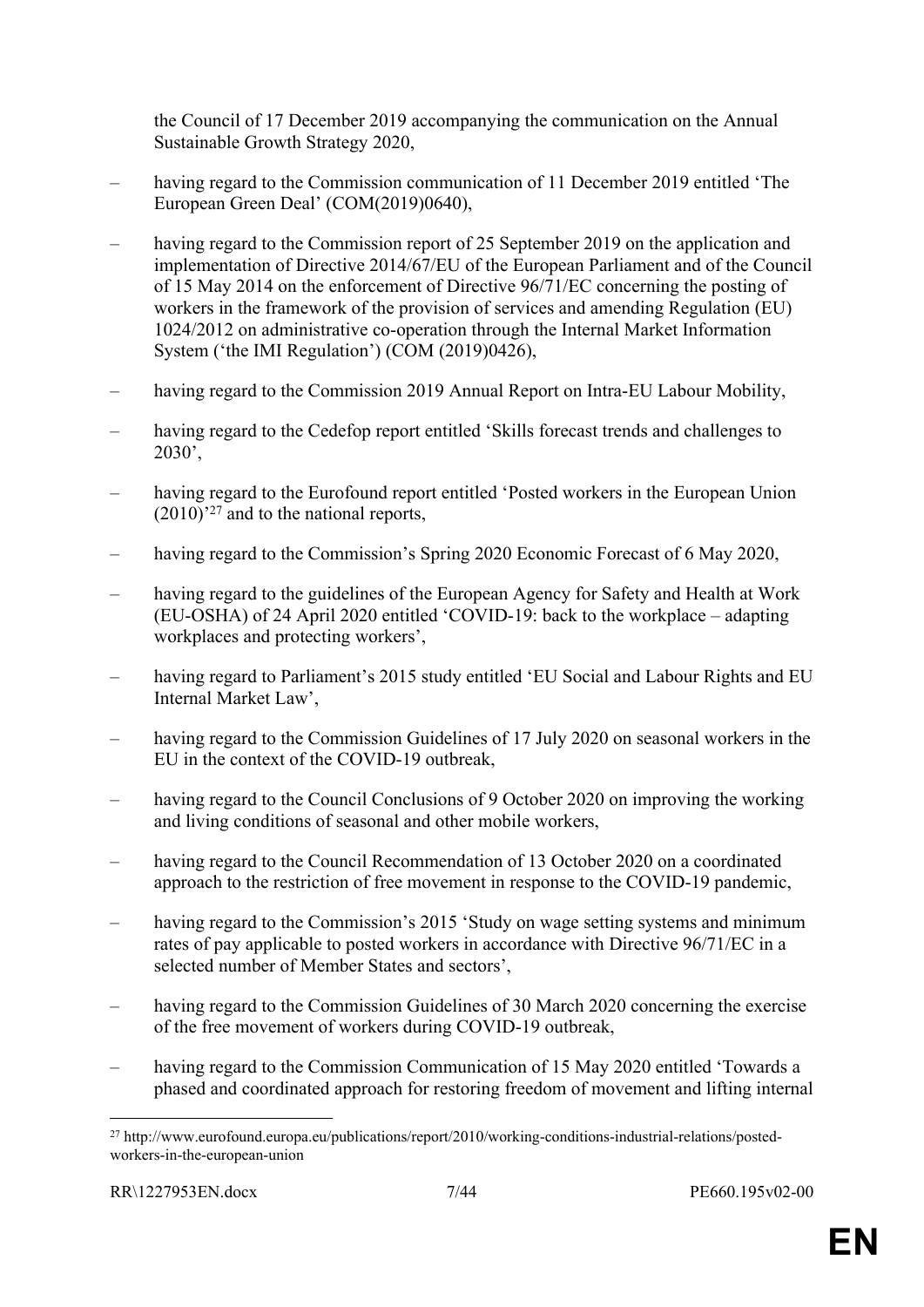border controls' (C2020/C 169/03),

- having regard to the Eurofound's 2015 study entitled 'Social dimension of intra-EU mobility: Impact on public services',
- having regard to Rule 54 of its Rules of Procedure,
- having regard to the opinions of the Committee on the Internal Market and Consumer Protection and the Committee on Agriculture and Rural Development,
- having regard to the report of the Committee on Employment and Social Affairs (A9-0066/2021),
- A. whereas non-discrimination is a fundamental principle enshrined in the Treaties; whereas the free movement of workers is a fundamental principle of the Union; whereas the principle of equal treatment, enshrined in Article 45(2) of the TFEU stipulates that freedom of movement of workers must entail the abolition of any discrimination based on nationality between workers of the Member States as regards employment, remuneration and other conditions of work and employment;
- B. whereas Article 3(3) Treaty of the European Union (TEU) stipulates that the Union 'shall promote social justice and protection'; whereas Article 9 of the TFEU states that 'in defining and implementing its policies and activities, the Union shall take into account requirements linked to the promotion of a high level of employment, the guarantee of adequate social protection, the fight against social exclusion, and a high level of education, training and protection of human health';
- C. whereas the free movement of workers, the freedom of establishment and the freedom to provide services are fundamental principles of the internal market;
- D. whereas the free movement of workers and services should comply with the principles enshrined in the European Pillar of Social Rights; whereas the Union's commitment to the UN 2030 Agenda and the Sustainable Development Goals, the European Green Deal and the Gender Equality Strategy, including the protection and promotion of fair wages, gender equality and decent working and employment conditions, must be mainstreamed across all internal market policies, thereby taking due account of social and environmental considerations;
- E. whereas the free movement of workers, including of seasonal workers, is essential to European integration; whereas it can be of mutual benefit to both sending and receiving Member States, and support economic, social and territorial cohesion goals; whereas the Union and the Member States must fully benefit from the potential of intra-EU mobility while effectively enforcing compliance with applicable rules on labour mobility;
- F. whereas the free movement of workers and services contributes to economic growth and cohesion in the Union and creates job opportunities; whereas the single market can only be sustainable and increase prosperity if it is based on fair and common rules and on the principle of equal treatment, especially with regard to the free movement of workers and services;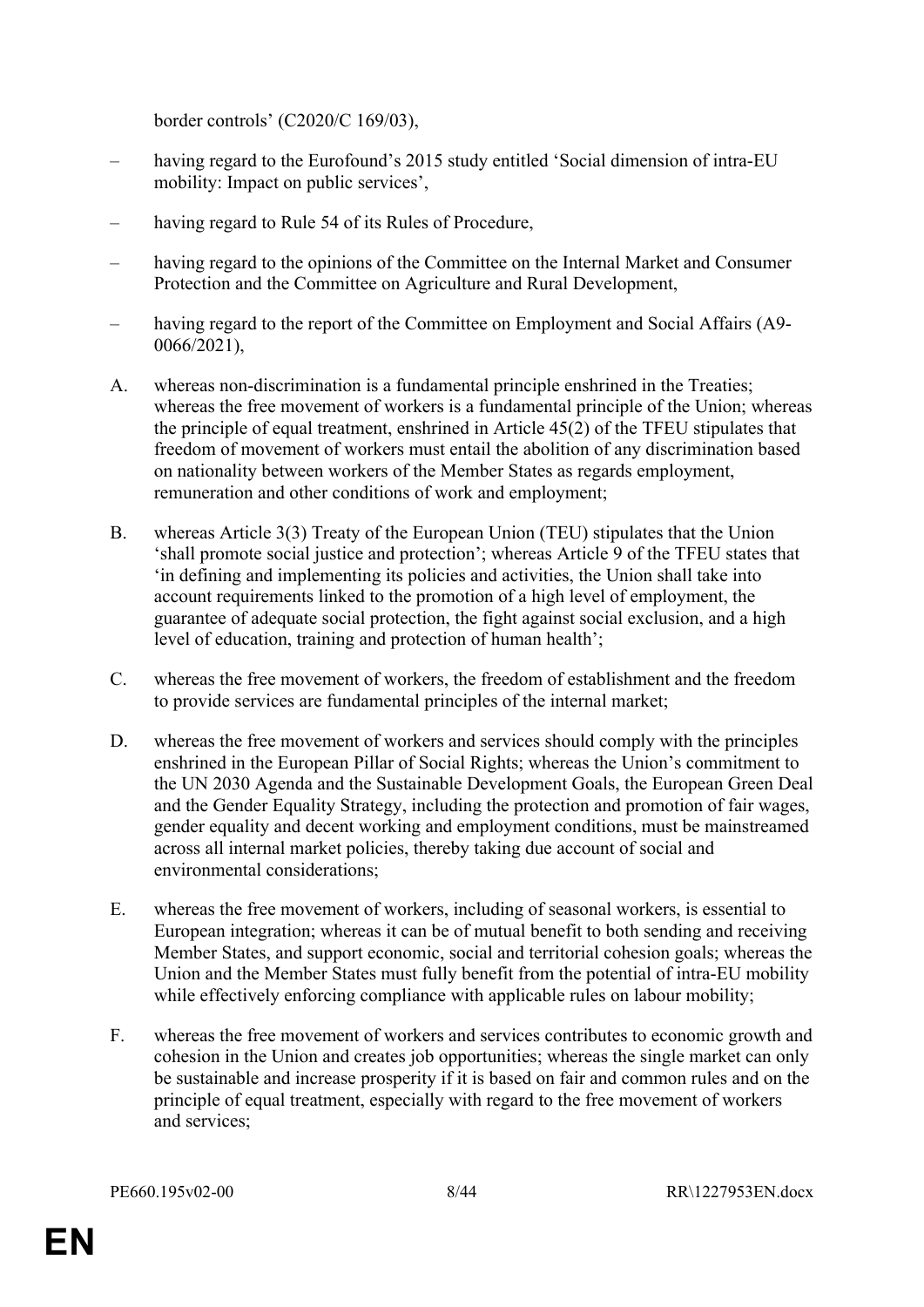- G. whereas the Union should continue to play a key role in supporting the exchange of good practices at all government levels and in developing guidance and recommendations in collaboration with the social partners on ensuring decent working and employment conditions for all, including for vulnerable groups of workers;
- H. whereas the social implications of the free movement of services can affect regions of origin and regions hosting mobile workers both in a positive and/or a negative manner; whereas labour shortages and the brain drain rate, triggered by current economic and social imbalances between the Union's regions, especially after the financial crisis, have reached critical levels in some Member States, leading to further problems such as demographic imbalances, shortfalls in care provision and medical staff, and overall increased inequalities between regions; whereas rural and remote areas are particularly affected by these phenomena; whereas there is a need for a sustainable industrial policy and robust cohesion policy so as to maintain and create quality employment in sectors and regions under transformation in order to prevent brain drain and involuntary mobility;
- I. whereas labour cost competition is harmful to cohesion between Member States; whereas a coordinated Union approach is necessary to avoid unfair labour cost competition and increase upward social convergence for all; whereas effective regulation and collective agreements are crucial to ensuring decent working and employment conditions, quality services and fair competition;
- J. whereas cross-border workers generate social and economic benefits for certain regions;
- K. whereas in order to protect the rights of mobile workers, strengthen compliance with applicable rules and foster a level playing field and fair competition between all companies, it is crucial to improve, align and coordinate the cross-border enforcement of Union rules on labour mobility, and to tackle abuse, including undeclared work;
- L. whereas the majority of workers in the Union are employed by micro-, small and medium-sized enterprises (MSMEs); whereas MSMEs and self-employed persons are the most vulnerable to breaches of Union legislation; whereas conflicting national legislation, unnecessary administrative burdens and unfair competition are a major source of difficulties for MSMEs, self-employed persons and bona fide companies in the internal market; whereas initiatives targeting MSMEs and start-ups should help businesses to comply with current rules, and should not result in unnecessary administrative burdens, double standards or lower protection standards for workers;
- M. whereas digitalisation provides an unprecedented opportunity to facilitate mobility, while helping to verify strict compliance with Union's rules on labour mobility;
- N. whereas the European Labour Authority (ELA) was established in order to help strengthen fairness and trust in the internal market, the freedom of movement for workers, the posting of workers, and highly mobile services, to monitor compliance with Union rules on labour mobility and the coordination of social security arrangements, as well as to enhance the exchange of best practices and cooperation between Member States and social partners in ensuring fair labour mobility and tackling undeclared work; whereas the promotion of fair wages, gender equality and decent working and employment conditions play a key role in creating a well-functioning, fair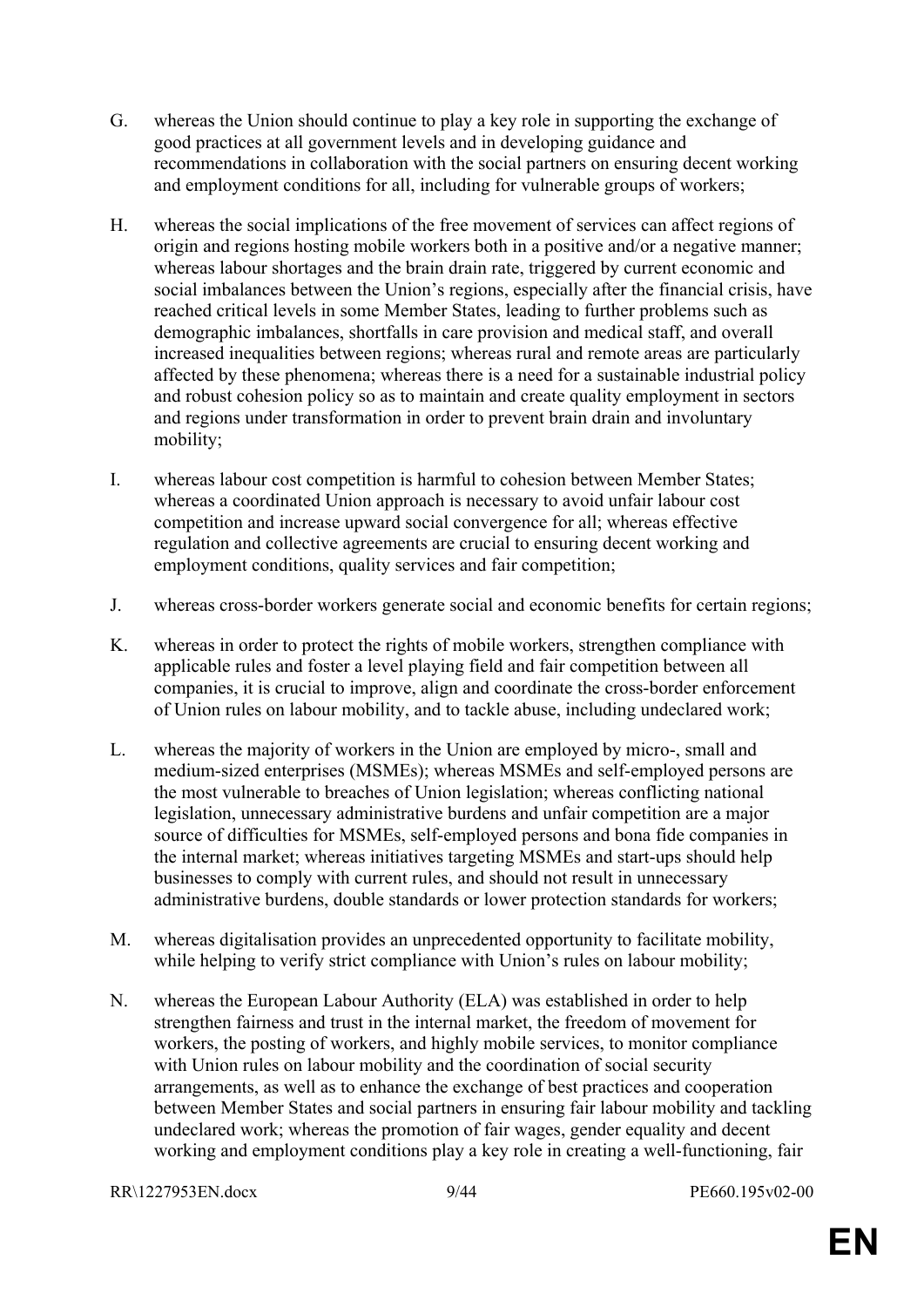and sustainable single market;

- O. whereas the ELA is a newly established body which is expected to reach its full operational capacity by 2024;
- P. whereas posting of workers, temporary agency work and seasonal work are temporary by their very nature and legal definition;
- Q. whereas a lack of adequate legal protection and access to social security systems for workers often result from abusive forms of non-standard employment, artificial arrangements, such as bogus self-employment, unremunerated and/or only poorly remunerated on-call work arrangements, so called 'zero hours' contracts, abusive use of temporary contracts and internships as a replacement for regular employment contracts, including in the public sector, and the use of letterbox companies; whereas these issues should therefore be tackled; whereas the increasing use of various subcontracting arrangements could also result in abuse, necessitating countermeasures; whereas intra-EU labour mobility directly based on Article 45 of the TFEU can naturally contribute to filling long-term labour needs by standard forms of employment open to Union citizens without discrimination based on nationality;
- R. whereas social cohesion is one of the main principles of the Union; whereas, nonetheless, substantial differences in living and working conditions persist in the Union; whereas higher wages and GDP, robust social security, easier access to the labour market and higher employment rates are amongst the most relevant pull factors for intra-EU mobility<sup>28</sup>; whereas, on the other hand, poverty, social exclusion, poor living and working conditions and a lack of social assistance are push factors for intra-EU mobility; whereas persisting labour shortages in some of the critical sectors in some Member States can also be largely explained by poor working conditions and low wage levels; whereas such shortages should be tackled by improving working conditions in these sectors, especially through social dialogue and collective bargaining, rather than leaving work of poor quality to migrant and mobile workers, including cross-border and frontier, and/or undeclared workers;
- S. whereas the choice to exercise one's right to freedom of movement should always be voluntary and not forced by a lack of opportunities in the Member State of residence; whereas fair mobility based on solid social and labour rights is a precondition for sustainable European integration, social cohesion and a just transition;
- T. whereas abusive practices, such as social and environmental dumping, weaken public support for the Union and further European integration, damage the functioning of the internal market and the competitiveness of businesses, in particular MSMEs and selfemployed persons, and undermine the rights of workers; whereas, therefore, monitoring of compliance with the applicable legislation must be strengthened; whereas the 'think small first' principle should be duly taken into account at Union level when preparing

<sup>28</sup> European Commission, Directorate-General for Employment, Social Affairs and Inclusion, *2017 Annual Report on intra-EU Labour Mobility, Final Report January 2018*, 2018. European Commission, *Study on the movement of skilled labour, Final report* (written by ICF), 2018; Malmström, Cecilia, Foreword to *Rethinking the attractiveness of EU Labour Immigration Policies: Comparative perspectives on the EU, the US, Canada and beyond*, edited by S. Carrera, E. Guild and K. Eisele, CEPS, 2018.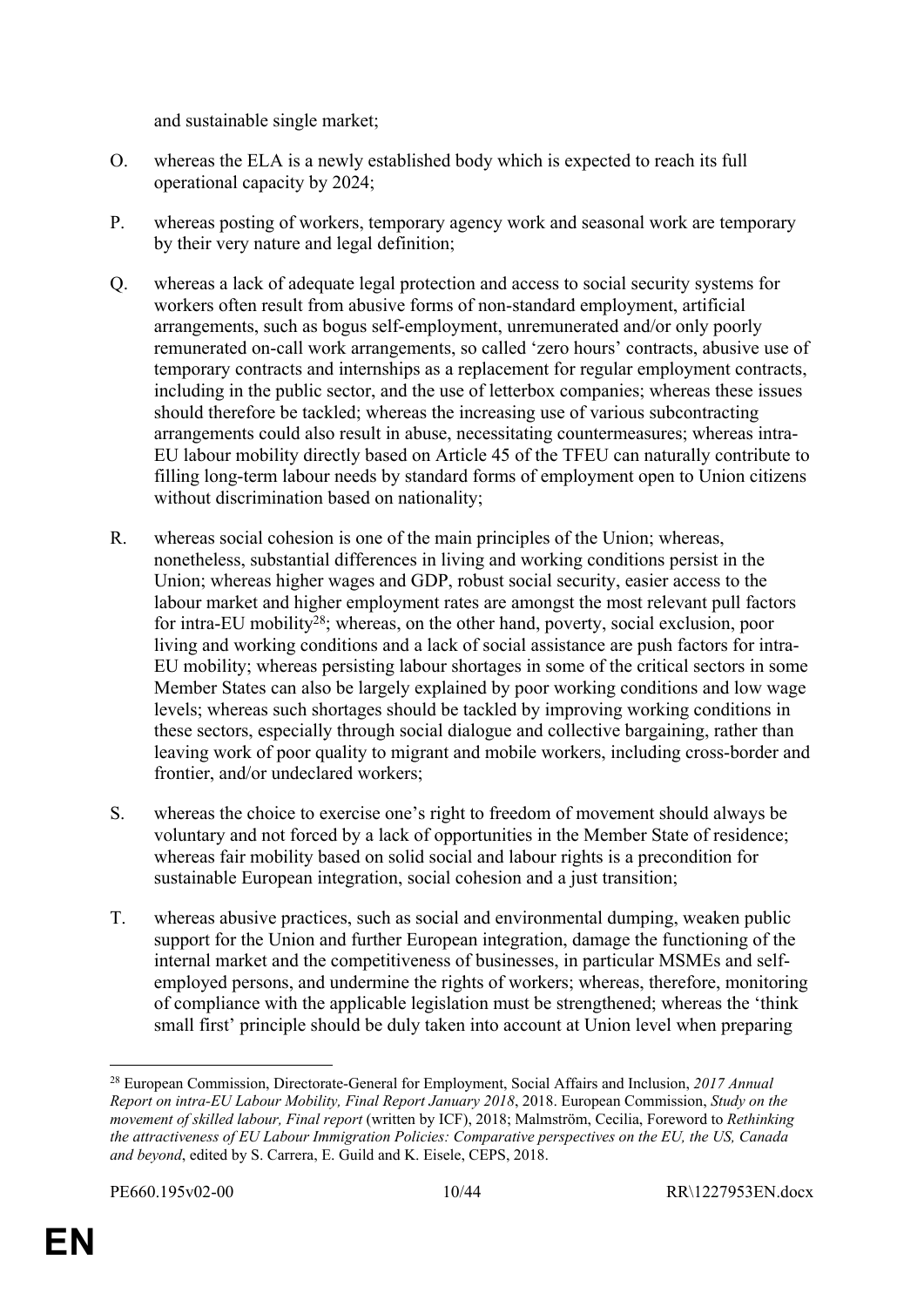legislative proposals; whereas conflicting provisions within national legislation create obstacles to MSMEs and should be avoided;

- U. whereas the principle of equal treatment is a prerequisite for the social market economy and upward social convergence, requiring compliance with applicable legislation and collective agreements of the country of destination, thereby ensuring a level playing field between local and mobile workers, as well as between local and foreign service providers;
- V. whereas more than 8 % of mobile workers are employed in the healthcare and social work sector, more than 7 % in the transportation services sector, and more than 10 % in the accommodation and food industries; whereas mobile and seasonal workers are often essential for the Member States for example in sectors such as healthcare, care for the elderly or persons with disabilities, or **construction**;
- W. whereas at least 80 million workers in Europe are mismatched in terms of qualifications and more than 5 out of 10 jobs that are hard-to-fill are found in high-skilled  $occupations<sup>29</sup>$ ;
- X. whereas the COVID-19 pandemic has once again shown that highly mobile workers who frequently move within the Union are essential; whereas the pandemic has also shown that seasonal, posted, migrant and mobile workers, including cross-border and frontier workers, have contributed immensely to the survival of the Union's economy as well as the Union's international trade during the pandemic; whereas as front-line workers they have done this at a huge health risk to themselves and their families; whereas seasonal workers have proved essential to keeping many European farms operating; whereas at the same time highly mobile workers also remain the most vulnerable and the least protected; whereas during the first phase of the COVID-19 pandemic, these workers were among the most affected by uncoordinated border management measures;
- Y. whereas during the COVID-19 pandemic, seasonal and posted workers often lacked basic healthcare, decent accommodation, personal protective equipment and adequate information; whereas they often had only inadequate access or no access at all to social protection schemes in the host Member States. including sick pay and short-term unemployment; whereas in some cases they were even deported; whereas the mobility of workers is highly dependent on available means of transport, and workers from islands and the outermost regions of the Union are particularly affected; whereas border closures also affected cross border and frontier workers by making it more difficult for them to go to their workplaces and back to their families, and by limiting their access to social and healthcare services; whereas, in some cases mobile workers suffered discrimination and poor working and living conditions which led to outbreaks of the COVID-19 infection;
- Z. whereas the COVID-19 outbreak has exposed and exacerbated the difficult and often deplorable working and living conditions of hundreds of thousands of seasonal workers, the vast majority of whom are mobile workers, and of some of the over one million posted workers in the EU; whereas their already precarious conditions are further

<sup>29</sup> OECD Skills for Jobs Database, https://www.oecdskillsforjobsdatabase.org/#FR/\_.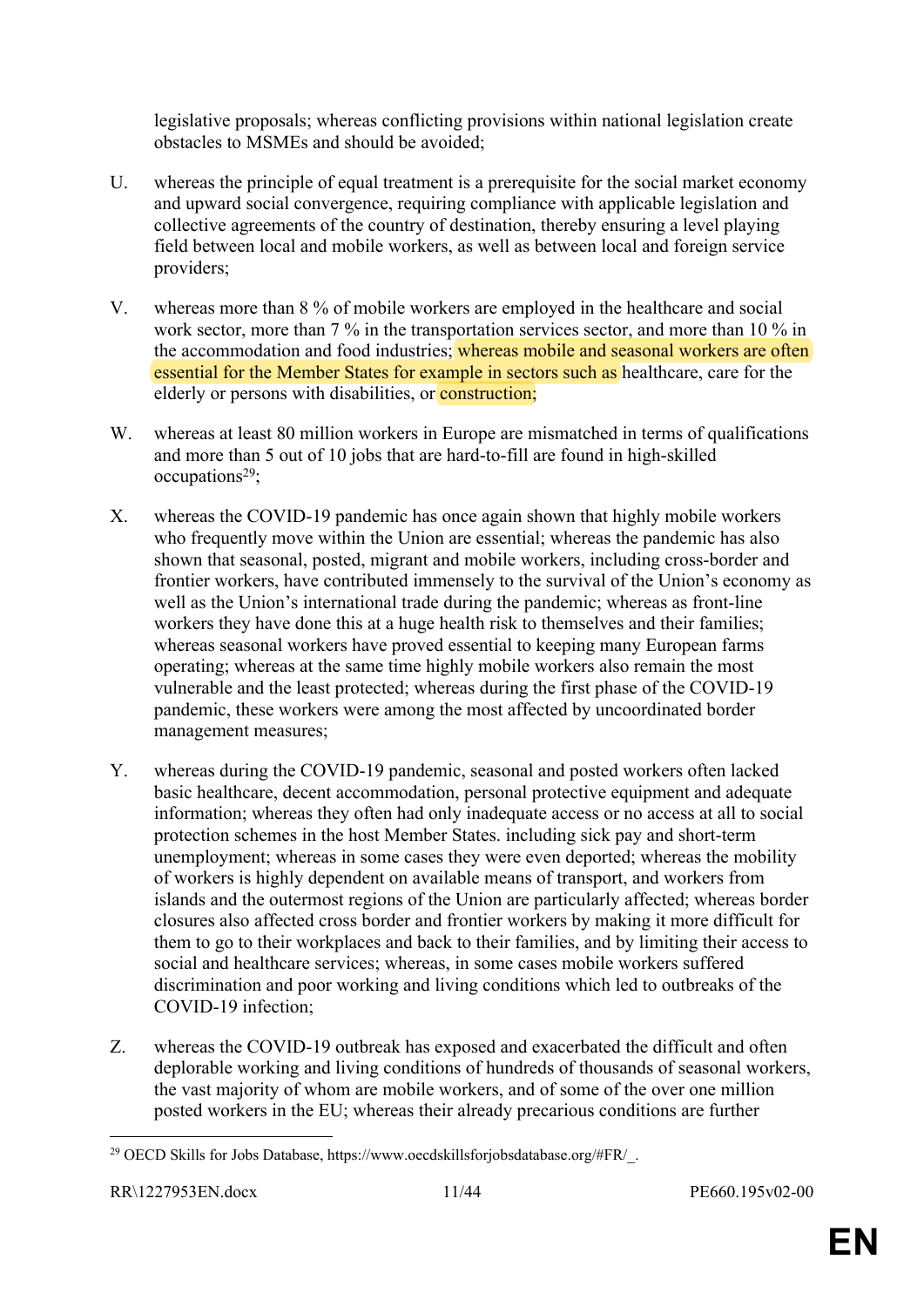undermined by cases of structural discrimination in the labour market and a lack of proper enforcement of current laws and regulations;

- AA. whereas the COVID-19 pandemic revealed numerous structural shortcomings in the European and national regulatory frameworks; whereas many of these shortcomings were not only related to the pandemic; whereas these shortcomings should be addressed at Union and Member State level as a matter of urgency to ensure fair competition and equal treatment in the internal market; whereas the COVID-19 pandemic is having a fundamental and lasting impact on European labour markets;
- AB. whereas labour mobility and particularly the posting of workers must not result in competition based on precarious working conditions and employers evading their obligations, and/or the circumvention of applicable national legislation and collective agreements in host Member States, as such abusive practices only result in tensions between Member States, unfair competition between businesses, and distrust among workers; whereas these adverse effects, including brain drain and unfair competition, can also be due to the absence of upward social convergence; whereas labour mobility should be perceived as an opportunity, facilitate the sharing of skills and professional experience, and promote upward social convergence; whereas the rules on labour mobility and the posting of workers should not result in a disproportionate administrative burden; whereas the posting rules also apply to nationals posted from one Member-State to another, who are particularly vulnerable to exploitation, and therefore need particular attention from national labour inspectorates and the ELA;
- AC. whereas skills mismatches and skills shortages present important challenges to the Union labour market and education and training systems; whereas this reveals a substantial need for the improvement of education and vocational training systems to make them more future-proof and forward-looking, as well as for the improvement of the system of re-skilling and up-skilling of workers; whereas, however, there are still no official statistics or indicators to measure skills mismatches in European labour markets;
- AD. whereas job polarisation is expected to increase further, and there will be more jobs at the higher and lower ends of the skills spectrum;
- AE. whereas the urban-rural digital divide and the impact of socio-economic factors on the digital divide remain major challenges that need to be addressed without delay; whereas there is an immense lack of digital and green skills among the workforce, which should be tackled, inter alia, through lifelong learning;
- AF. whereas corporate investment in training and education as well as in working and employment conditions is an important instrument for attracting skilled workers; whereas the mutual recognition and transparency of qualifications have a key role in achieving the convergence of professions, freedom to provide services and the fair mobility of workers;
- AG. whereas the development of the system for recognition of informally gained knowledge and skills, e.g. in the case of informal carers, should be taken into consideration in this context; whereas this development is extremely important in light of current demographic challenges and trends related to ageing societies in the Member States;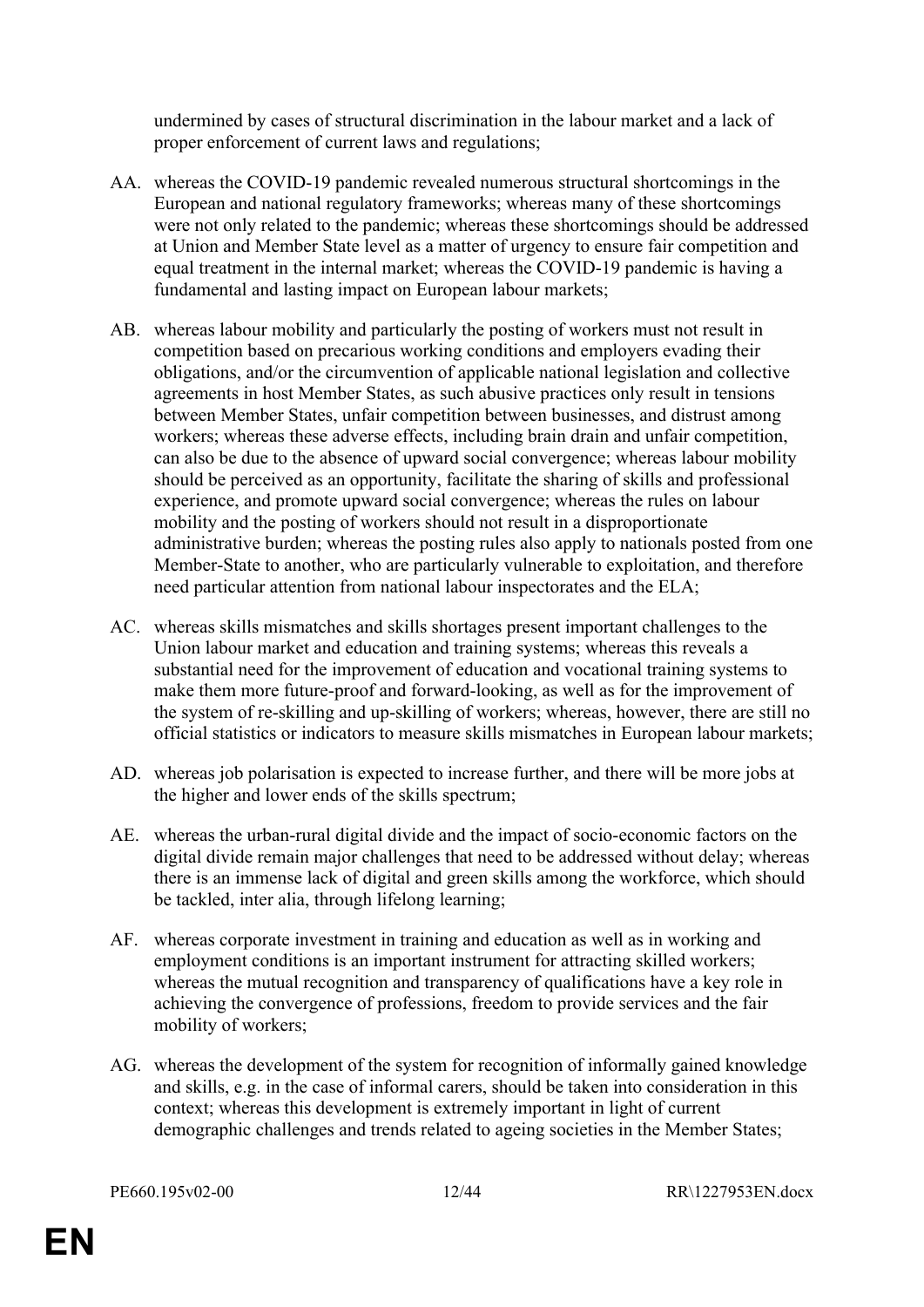- AH. whereas effective tripartite dialogue and the social dialogue can successfully complement government and institutional efforts to overcome current tensions and divisions in the EU; whereas social partners' involvement has the potential to improve policy-making, implementation and enforcement, and needs further strengthening at all political levels;
- AI. whereas there is no EU-wide, systematic data gathering exercise aiming to provide adequate data on mobile workers or to allow them to establish their social security coverage status and claim various acquired entitlements; whereas access to information on applicable rules as well as effective compliance, monitoring and enforcement are necessary preconditions for fair mobility and the fight against abuses of the system; whereas digital technology, which can facilitate the supervision and enforcement of legislation, safeguarding the rights of mobile workers, should therefore be promoted and used in compliance with data protection rules;
- 1. Notes that the country of destination provision is the guiding principle of the Services Directive, and considers that this provision should not be changed; stresses that the free movement of services must be achieved without undermining workers' rights and social rights; recalls that the principles of equal treatment and free movement do not apply only to service providers, but equally to workers; considers that the free movement of services goes hand in hand with the free and fair mobility of workers providing these services, and that the internal market benefits when the rules on working conditions are upheld and the health and safety of mobile workers are protected; underlines that the implementation of the principles enshrined in the EPSR as a minimum standard could contribute to enhancing the rights and the protection of European workers;
- 2. Stresses that Union legislation related to the free movement of services must not in any way affect the exercise of fundamental rights as recognised in the Member States and at Union level, including the right to strike or to take other action covered by the Member States' specific industrial relations systems, in accordance with national law and/or practice, nor can it affect the right to negotiate, to conclude and enforce collective agreements, or to take collective action in accordance with national law and/or practice; stresses that quality legislation and its effective implementation is a long-term investment;
- 3. Recalls that the protection of mobile workers' working and living conditions based on the principle of equal treatment must cover the free movement of workers as well as the freedom to provide services; is concerned about the persisting shortcomings in the protection of mobile workers, including cross-border and frontier workers, highlighted by the COVID-19 pandemic; stresses that workers must not face any disadvantages as a result of having exercised their right to freedom of movement or because of Union rules on the free provision of services; highlights the need to address any regulatory shortcomings at Union and national level without undue delay; underlines, furthermore, that applicable legislation concerning the access to social rights and social security protection, including their portability, the recognition of diplomas, qualifications and skills and access to training, must be respected with regard to the free movement of workers as well as free movement of services; recalls that any border restrictions within the EU, even though adopted in response to a severe public health crisis, should take into account their impact on mobile workers, and should respond to their specific

RR\1227953EN.docx 13/44 PE660.195v02-00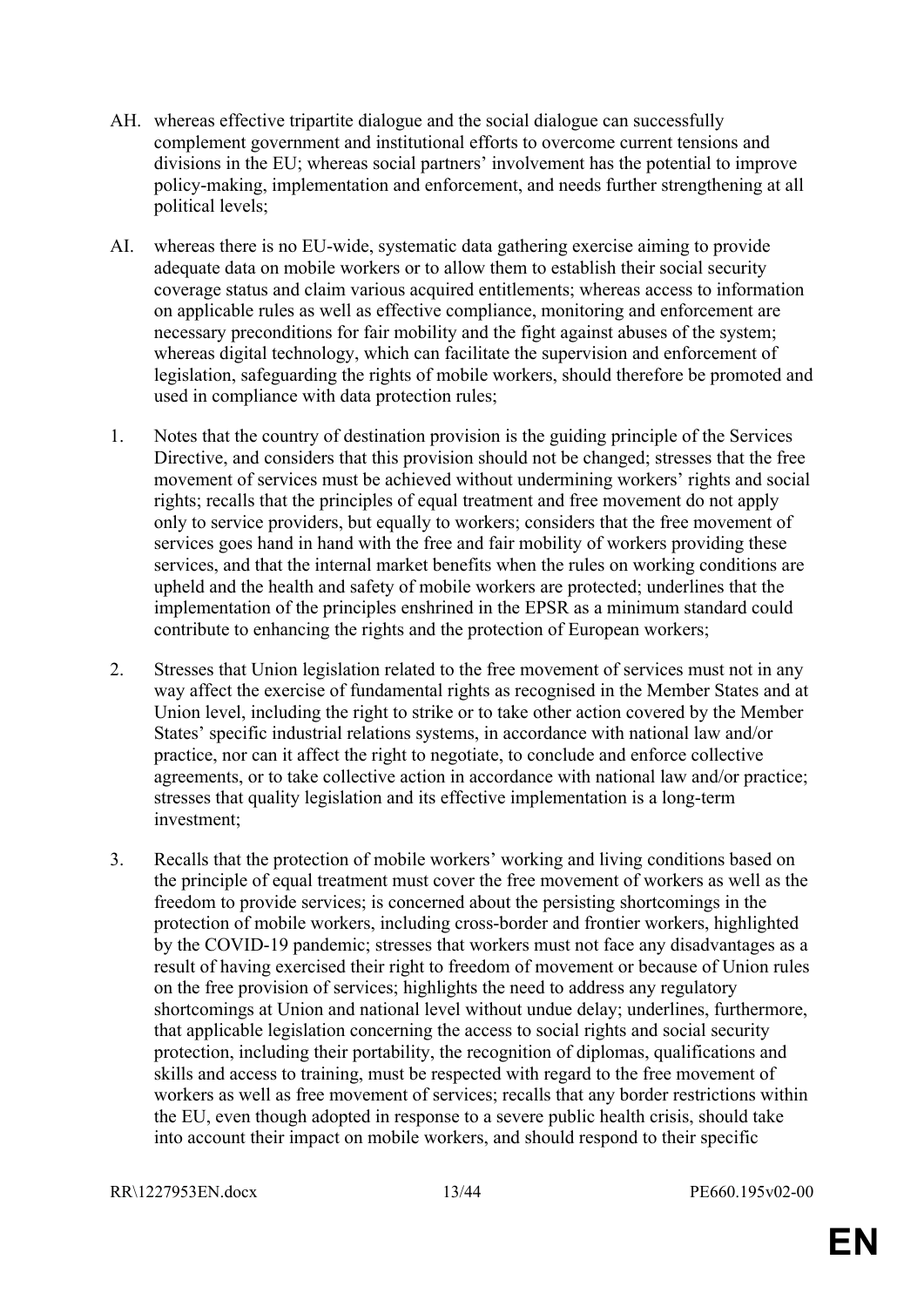situation;

- 4. Is concerned about the current lack of harmonised interpretation of EU law by Member States, such as the recently revised Posting of Workers Directive<sup>30</sup>, which leads to a lack of legal clarity and to bureaucratic burdens for companies providing services in more than one Member State; calls on the Commission to directly assist Member States during the whole process of transposition so that a uniform interpretation of European law is ensured:
- 5. Stresses, in this connection, the need to pay particular attention to workers living in the outermost regions of the European Union, and to facilitate their mobility to and from the mainland and between the outermost regions themselves;
- 6. Regrets that only 4.2 % of EU citizens of working age reside in an EU country other than that of their citizenship in 2019<sup>31</sup>; calls on the Commission and Member States to step up their efforts to reduce mobility barriers for workers and businesses;
- 7. Recalls the need to ensure the free movement of workers in order to preserve employment and the economy of certain regions, and to maintain activities such as farming;
- 8. Calls on the Member States to implement and monitor the revised Posting of Workers Directive in a correct and timely manner in order to protect posted workers and their freedom to provide services during their postings by laying down mandatory provisions on working conditions and the protection of workers' health and safety;
- 9. Calls on Member States to make full use of the possibility of applying the provisions on wages and working conditions contained in all collective agreements to posted workers in the EU, and to as much as possible ensure equal pay for equal work at the same place for workers, and a level playing field for companies as part of the implementation of the revised Posting of Workers Directive;
- 10. Calls on the Commission to conduct in-depth research into the trends affecting the working conditions of **posted third-country nationals**; emphasises the need for possible policy measures at Union or national level based on the outcome of this research; is deeply concerned about the current increase in the share of third-country nationals in sectors with a reputation for precarious working conditions and cases of abuse; underlines that third-country nationals are often more vulnerable to exploitation and therefore need protection; highlights that exploitation includes abusive practices such as bogus posting, bogus self-employment, fraudulent subcontracting and recruiting agencies, letterbox companies and undeclared work; underlines that third-country national workers can work with work permits in the EU, under the precondition that all safeguards in national and Union labour law effectively ensure protection and decent working conditions for third-country nationals as well, and that this will not result in labour market distortions; calls on the Commission and the Member States to ensure

<sup>&</sup>lt;sup>30</sup> Directive (EU) 2018/957 of the European Parliament and of the Council of 28 June 2018 amending Directive 96/71/EC concerning the posting of workers in the framework of the provision of services (OJ L 173, 9.7.2018, p. 16).

<sup>&</sup>lt;sup>31</sup> European Commission, 2019 Annual Report on Intra-EU Labour Mobility, January 2020.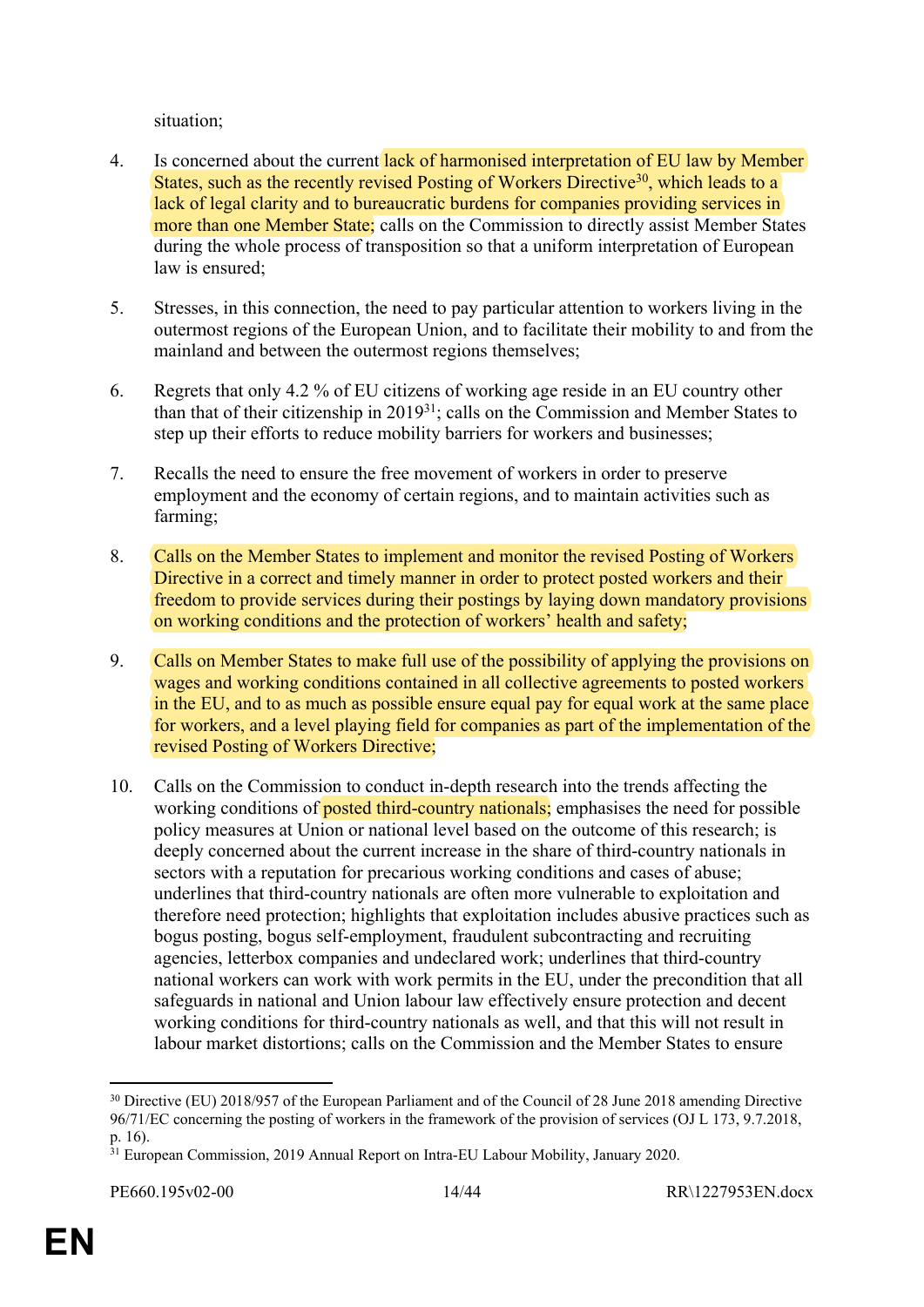compliance with applicable laws and rules on employment conditions when dealing with third-country nationals, in order to eliminate abuses; calls on the Member States to implement the protective provisions in Directive 2009/52/EC, ensuring accessible and effective complaint mechanisms making it possible to effectively claim back wages due and social security contributions;

- 11. Recalls the nature of European-wide supply chains in strategic industrial sectors that are a key source of employment and activity for mobile workers and service companies, and which are heavily impacted by uncoordinated measures, such as different rules concerning the COVID-19 testing and quarantines, adopted by Member States in their efforts to tackle the pandemic; calls on the Commission to attach the same importance to ensuring safe conditions for workers as to restoring freedom of movement and the flow of goods;
- 12. Recalls that the lack of harmonised quarantine periods, testing requirements and travel rules within the Union present a significant challenge to many companies and many mobile workers and their families, especially in sectors with high mobility; encourages Member States to coordinate efforts to extend social security coverage, access to sick pay and temporary unemployment schemes to also protect frontier, cross-border and mobile workers, and especially those hit by the crisis who are therefore suffering poverty, unemployment, social exclusion, and poor living conditions;
- 13. Reiterates that it is crucial for people's everyday lives that essential goods such as food, medical devices or protective equipment keep being delivered across the EU at all times; calls on the Commission to ensure continued free movement of essential goods and services within the internal market in times of crisis such as a pandemic;
- 14. Urges the Commission and the Member States to recognise mobile workers in strategic manufacturing supply chains, e.g. for medical equipment and others, as essential or critical, and therefore to review the applicable quarantine requirement if there is no risk to public health and safety, proven by relevant testing in line with the Council Recommendation on a coordinated approach to the restriction of free movement in response to the COVID-19 pandemic;
- 15. Calls on the Commission to examine protection gaps with view to ensuring decent working and living conditions for mobile workers and preventing abusive practices, and to properly enforce Union legislation on subcontracting; calls on the Commission to ensure general joint and several liability throughout the whole subcontracting chain in order to protect workers' rights; emphasises that such an initiative should increase transparency and strengthen the liability of main contractors in subcontracting chains by legally guaranteeing the payment of all social security contributions and workers' entitlements due, and by urging national authorities to effectively impose dissuasive sanctions whenever necessary; calls on the Commission to promote, and on the Member States to guarantee, trade union access to all workplaces, including workplaces outside the country of employment; calls on the Commission and the Member States to take action to strengthen and promote social dialogue and the autonomy of the social partners, and to encourage workers to organise as this is a key instrument for achieving high standards of employment;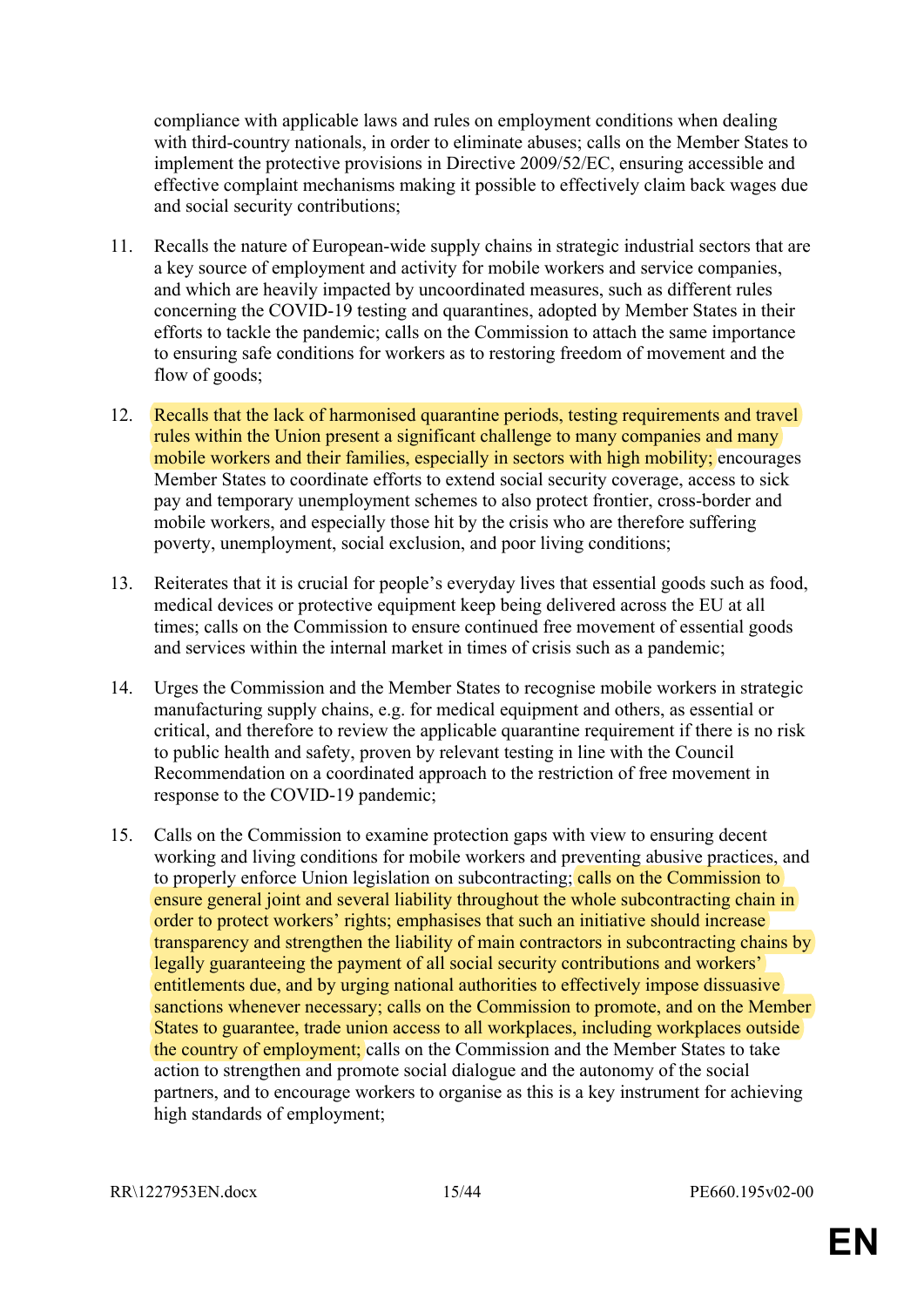- 16. Calls on the Commission to analyse negative developments related to labour mobility, particularly the brain drain in certain sectors and regions; stresses that measures to counter the brain drain must go hand in hand with those to promote upward social convergence; insists that, despite the COVID-19 pandemic, Member States should permit and facilitate the crossing of borders for professional reasons, whenever professional activity in the sectors concerned is allowed in the host Member State, in order to safeguard equal treatment between local and mobile workers; calls on the Commission to establish clear quantitative and qualitative indicators for the purposes of the European Semester and the publication of country-specific recommendations in order to monitor the implementation and enforcement of the rules on the free movement of worker; calls on the Commission to table recommendations to ensure fair, equitable and decent living and working conditions for mobile workers;
- 17. Underlines that the objectives of the European Pillar of Social Rights, the UN Sustainable Development Goals, the European Green Deal and the Gender Equality Strategy must also be reflected in the approach to the single market, promoting high social and environmental standards as a prerequisite for productivity increases; highlights the importance of public procurement for achieving these objectives;
- 18. Urges the Commission to ensure that the ELA becomes fully operational as a matter of priority in order to monitor and promote the application and enforcement of Union law relating to labour mobility and social security coordination; urges the Commission to support and strengthen the capacity of and cooperation between competent national authorities, as well as social partners, in order to ensure fair rights-based mobility, adequate information to workers and employers about their rights and obligations, and the effective cross-border enforcement of workers' rights, including the portability of rights and entitlements, and to effectively tackle social security fraud and abusive practices; believes that the ELA should focus on better enforcement and implementation of current Union legislation so that competition within the single market is fair and just; stresses that in order for the ELA to be effective in combating illegal practices, it should give priority to the development of a real-time database to validate information from foreign service providers; stresses that the ELA must have sufficient resources to perform its tasks; underlines that the partial integration of the EURES into the ELA should strengthen the link between the promotion of freedom of movement and information provision and compliance with the relevant legislative framework protecting mobile workers and citizens;
- 19. Calls on the Commission to propose EU framework provisions to combat unfair competition on labour costs in order to ensure full compliance with the principles of equal treatment and equal pay and labour costs for equal work in the same place;
- 20. Recalls that Parliament repeatedly asked the Commission to withdraw its proposals on a European services e-card and on a revision of the services notification procedure; welcomes the fact that this was finally done in the Commission Work Programme for 2021;
- 21. Stresses that the digitalisation of data exchanges between Member States could facilitate the free movement of workers on a fair and equitable basis as well as the enforcement of relevant Union rules; calls on the Commission to launch, after an impact assessment,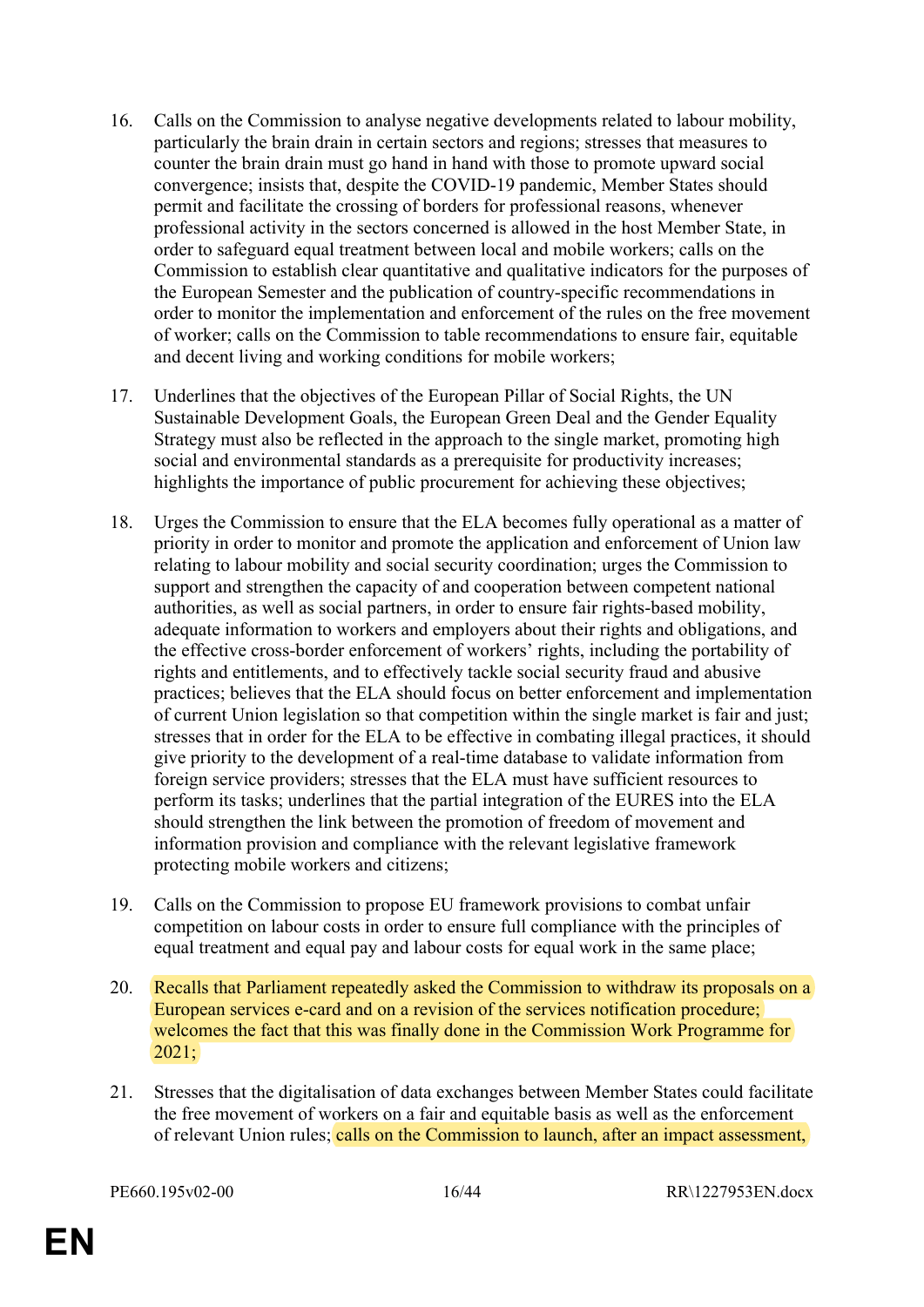its proposal on a digital European social security number (ESSN) without any undue delay, while ensuring that ESSN will be subject to strict data protection rules, which is necessary to ensure legal certainty for workers and businesses, fair mobility and the effective protection, portability, traceability and enforcement of workers' rights, as well as to support fair competition, ensuring a level-playing field for businesses; considers that the ESSN should complement national social security numbers and regulations and facilitate the Electronic Exchange of Social Security Information (EESSI) for the purpose of improving coordination and information exchange between competent national authorities; points out that the EESSI should allow a quick and accurate verification of social security insurance status, providing individuals and authorities with a monitoring mechanism to easily verify coverage and contributions;

- 22. Stresses the need for further alignment and coordination of labour mobility regulations and monitoring procedures, including common control standards, joint inspections and information exchange under the guidance of the ELA and in collaboration with national competent authorities; urges the Member States to step up the exchange of best practices between competent national authorities; calls for the ELA to have real labour inspection power in cross-border cases, in cooperation with competent national authorities; calls on the ELA to improve data collection and to set up real-time databases on labour mobility for the purpose of analysis and risk assessments, as well as to prepare information campaigns and targeted inspections; recalls that the ILO recommends a benchmark of one labour inspector for every 10 000 workers;
- 23. Recalls that the ILO recommends establishing a benchmark of one labour inspector for every 10 000 workers;
- 24. Highlights that Union funding and grants should contribute to decent work in order to promote sustainable development and social progress;
- 25. Recalls the importance of social dialogue, and in this regard encourages the stronger involvement of the social partners in Union agencies, public authorities, committees and institutions in order to ensure practice-oriented initiatives and legislation that take into account the various different European labour market models; stresses the need to enhance EU-level tripartite dialogue in the design and implementation of regulations on the provision of services and the mobility of workers, as well as in the mutual recognition of professions, diplomas, qualifications and skills, in line with the principles enshrined in the European Pillar of Social Rights; calls on the Commission, the Member States and local authorities to work together with the social partners to design and implement necessary support structures for upskilling and reskilling of workers, implementing relevant public policies and providing quality jobs;
- 26. Highlights the need to place the protection of workers and social partners' involvement at the core of Union law in this field so that democratic functioning, economic growth and high social and environmental standards are ensured;
- 27. Calls on the Commission to present a new Strategic Framework on Health and Safety at Work post-2020 as soon as possible, and to commit to eliminating work-related deaths by 2030; urges the Commission to present proposals for a directive on work-related stress and musculoskeletal disorders, for a directive on mental well-being at the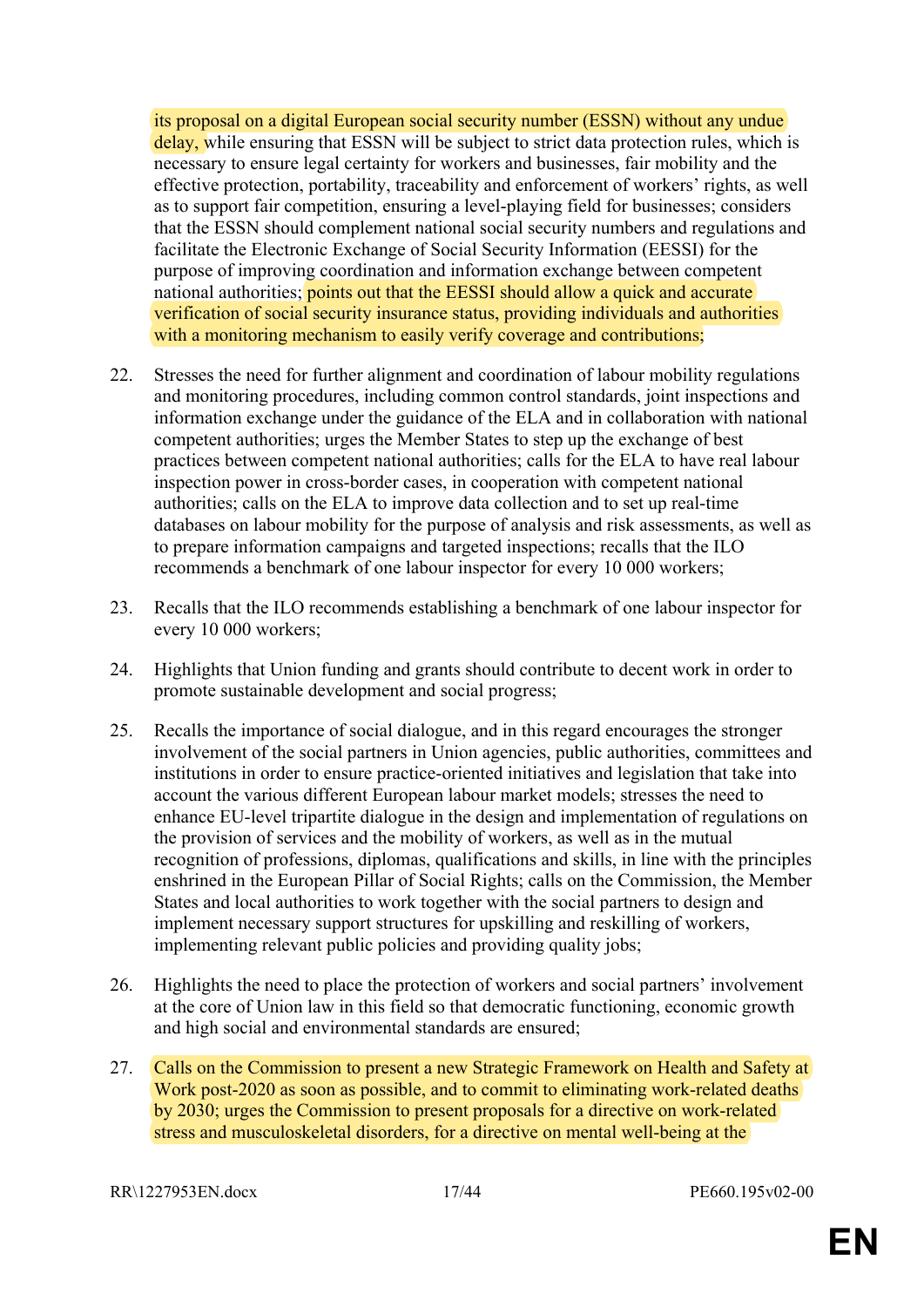workplace, and an EU mental health strategy in order to protect all workers in the workplace; calls on the Commission, furthermore, to present a more ambitious revision of the Carcinogens and Mutagens Directive, and to include limit values for a minimum of 50 substances in the Directive on exposure to carcinogens and mutagens at work; calls for the inclusion of substances with damaging effects on the reproductive system in the Directive;

- 28. Calls on the Commission and the Member States to address the need for safe and healthy working conditions for workers and the self-employed, including a special focus on the free movement of workers, and to guarantee them decent working and living conditions, especially in the context of the upcoming revision of the Union's Strategic Framework on Health and Safety at Work; urges Member States to address the problem of undeclared work, including undeclared seasonal work, through enhanced cooperation with the European Platform tackling undeclared work, including by fostering better awareness among workers and employers about their rights and obligations; calls on Member States to impose measures uniformly and without discrimination;
- 29. Urges the Commission and the ELA to investigate the numerous cases of denied access to the labour market, as well as abuses and discrimination related to working conditions, based on nationality, which have become highly visible during the COVID-19 crisis; calls on the ELA to ensure accessible, transparent and non-discriminatory procedures for national social partners to submit cases to the ELA, and assurances for their effective follow-up in line with Regulation (EU) 2019/1149;
- 30. Calls on the Member States to apply all Commission recommendations on the adoption, coordination and lifting of measures related to the COVID-19 pandemic; calls on the Member States, furthermore, to establish a common healthcare protocol for mobile workers, including cross-border and frontier workers, taking into account the guidelines by the European Centre for Disease Prevention (ECDC); stresses that the guiding principles for any measure taken for the crisis and the road to recovery should be the health and safety of all workers, respect for fundamental rights, including equal treatment between local and mobile workers, while at the same time recognising the particularly vulnerable situation of frontier, posted, seasonal, cross-border and other mobile workers during the COVID-19 pandemic and its aftermath; recalls the constitutional right of Member States to go beyond the minimum levels established by European Union directives as part of their national democratic legislative processes in order to reach policy objectives such as ensuring quality public services and a high level of protection of workers, consumers and the environment;
- 31. Emphasises that the freedom of movement has been severely affected by the full or partial closure of borders by Member States during the COVID-19 pandemic; regrets that the rushed, uncoordinated and sudden closure of borders and introduction of accompanying measures left people in transit stranded, and has severely affected those living in border regions by limiting their ability to cross a border for work, to provide and receive services or to visit friends or family members; stresses the detrimental effect that the closing of internal and external borders has had on the international business, scientific and tourism sectors; stresses that instead of introducing border controls, Member States should strive to take the measures necessary to allow people to cross borders while ensuring maximum safety and protecting health;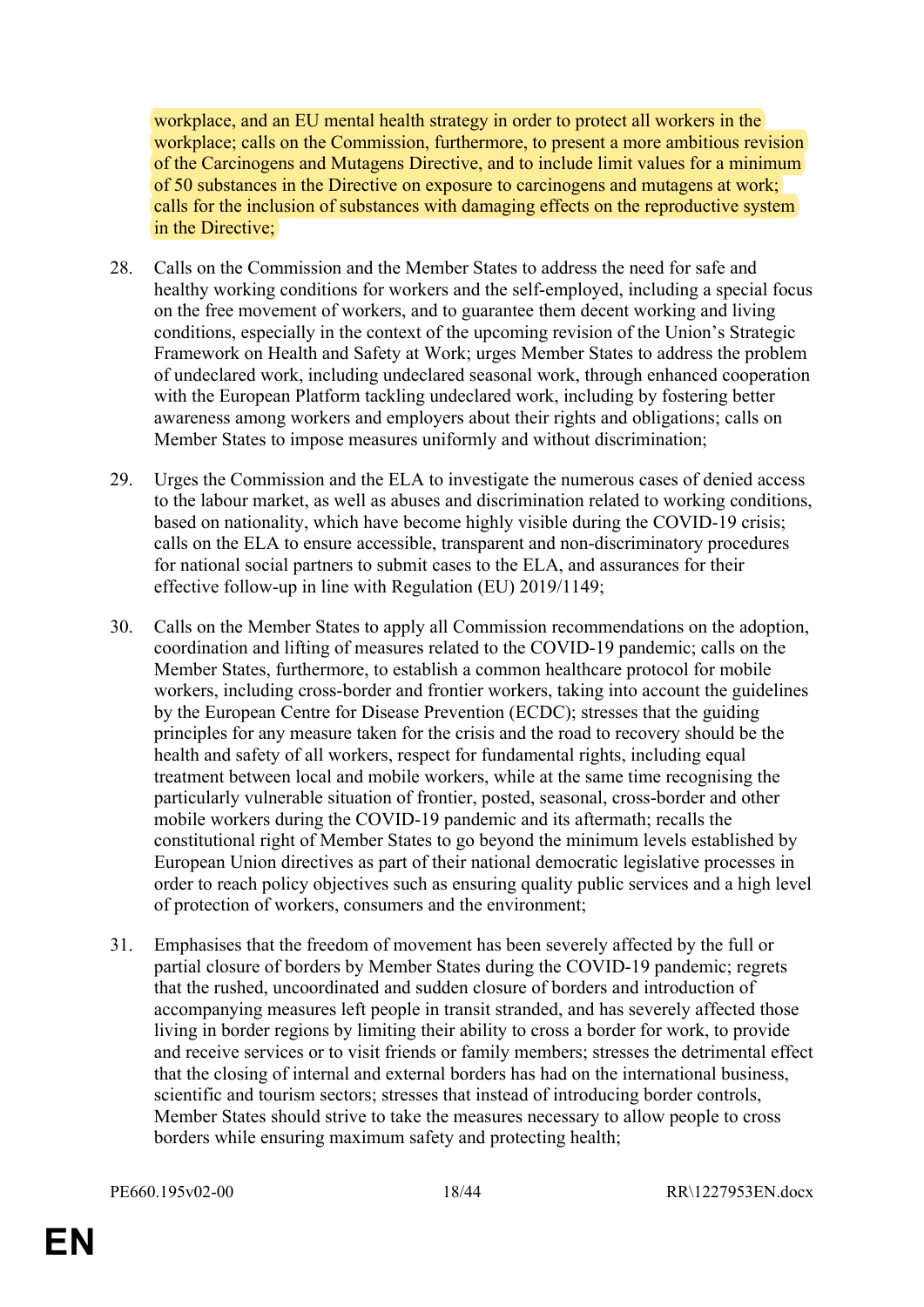- 32. Acknowledges the crucial role of carers, especially during the pandemic; calls on the Commission to ensure their mobility in order to meet the needs of different Member States and regions, in view of demographic challenges and any future pandemic or health challenges; calls on the Commission, in close cooperation with the Member States and local authorities, to introduce under the ordinary legislative procedure a common, Union-wide science-based protocol for the freedom of movement during health crises and other crisis situations, and to closely consider the role of the ELA in this regard; calls on the Member States which have not yet ratified and implemented ILO Convention No. 189 on domestic workers to ratify and implement it without delay; calls on the Member States to establish legal frameworks facilitating the lawful employment of domestic workers and carers;
- 33. Underlines the need for further use of harmonisation and mutual recognition tools for the recognition of professional diplomas, skills and qualifications throughout the Union, avoiding red tape and facilitating trade and transport, respecting the fundamental principle of equal treatment and without lowering Member States' educational standards and validation mechanisms; calls therefore on the Commission and the Member States to promote and improve current mutual recognition mechanisms and job mobility portals, facilitating and promoting transparent mobility, such as the EURES job mobility portal, the Europass online platform and the European skills, competences, qualifications and occupations classification system (ESCO); calls in particular on the Member States to establish cross-border partnerships to help mobile workers in crossborder regions; calls on the Member States to facilitate the free movement of people with disabilities within the Union, and urges the Member States to ensure the adoption of a common European definition of disability status in line with the UN Convention on the Rights of Persons with Disabilities, and the mutual recognition of disability status among Member States;
- 34. Considers that national provisions, practices and regulations on access to and the exercise of specific professions, and the access to and the provision of services for the protection of the public interest and the protection of workers and/or consumers, are not an obstacle to the deepening of the single market;
- 35. Calls on the Member States to ensure that mobile workers have access to training and retraining in order to address the shortage of labour in certain sectors and to support digital transitions and measures towards a climate-neutral economy;
- 36. Recalls the fundamental right of Member States to go beyond the minimum levels established by European Union directives without creating undue and disproportionate obstacles;
- 37. Notes with concern the difficulties and lack of adequate access to social protection systems for mobile workers and especially cross-border and frontier workers; stresses the importance of coordinated action at Union level, but acknowledges and welcomes the successful bilateral agreements signed between Member States to guarantee social security rights for all workers as set out in the Council Recommendation on access to social protection for workers and the self-employed; calls on the Commission and the Member States to ensure the social rights of mobile workers in the event of a health crisis and other crisis situations;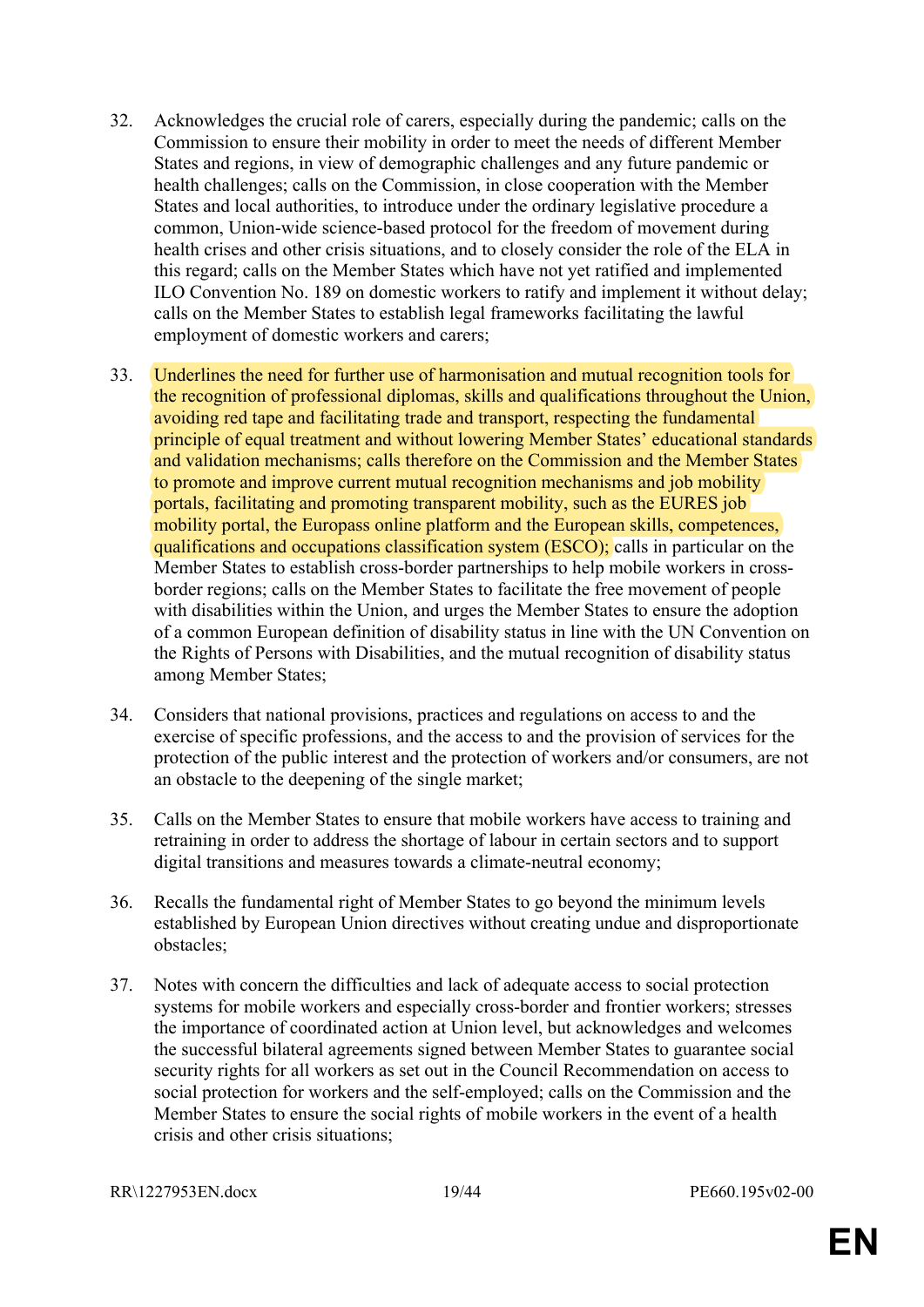- 38. Recalls that good working and employment conditions are a competitive advantage for companies to attract skilled workers; underlines the importance of corporate investment in formal and informal training and life-long learning in order to support the just transition towards the digital and circular economy; stresses that companies deploying artificial intelligence, robotics and related technologies have the responsibility of providing adequate re-skilling and up-skilling for all employees concerned in order for them to learn how to use digital tools and to work with cobots and other new technologies, thereby adapting to the changing needs of the labour market and staying in employment; stresses in this regard the importance of the European social partners' framework agreement on digitalisation; recalls that the aforementioned agreement outlines the responsibility of employers to ensure the re-skilling an up-skilling of workers, in particular in view of the digitalisation of jobs;
- 39. Stresses the need for full digitalisation of procedures regarding labour mobility and the posting of workers in order to improve the provision and exchange of information between national authorities, and to enable the effective enforcement, including via the establishment of a one-stop helpdesk for workers and future employers on applicable Union rules, based both digitally and physically within the ELA; urges the Member States to fully support the digitalisation of public services, in particular social security institutions, in order to facilitate European worker mobility procedures while guaranteeing the portability of rights and compliance with obligations linked to the freedom of movement; stresses the need to create better statistical tools to measure skills mismatches in European labour markets and to assess the needs of labour markets and the differences between them; highlights the importance of EURES, and draws attention in particular to the linking of EURES activities to labour market needs in order to meet priority sectoral and skills needs and to support jobseekers in finding new employment;
- 40. Calls on the Commission to proceed, within a reasonable time frame, with the evaluation of the ELA's mandate, after the Authority has become fully operational for at least two years; urges the Commission to involve stakeholders with profound knowledge of different labour market models in the work and evaluations of the ELA;
- 41. Calls on the Commission to propose a legislative framework with a view to regulating teleworking conditions across the EU, and to ensure decent working and employment conditions;
- 42. Calls on the Commission, the Member States and local authorities to work together with the social partners and the ELA to formulate specific sectoral strategies to not only promote and facilitate the voluntary mobility of workers, but also to design and implement necessary support structures for upskilling and reskilling of workers, implementing the relevant public policies and providing high-quality job opportunities that match workers' skills; emphasises the added value of the mutual recognition of the compatibility of skills and qualifications, supported by current recognition mechanisms such as the EURES job mobility portal, the Europass online platform and the ESCO classification system;
- 43. Is concerned that access to information for employees and employers on mobility of labour and services still remains a challenge; notes that information on employment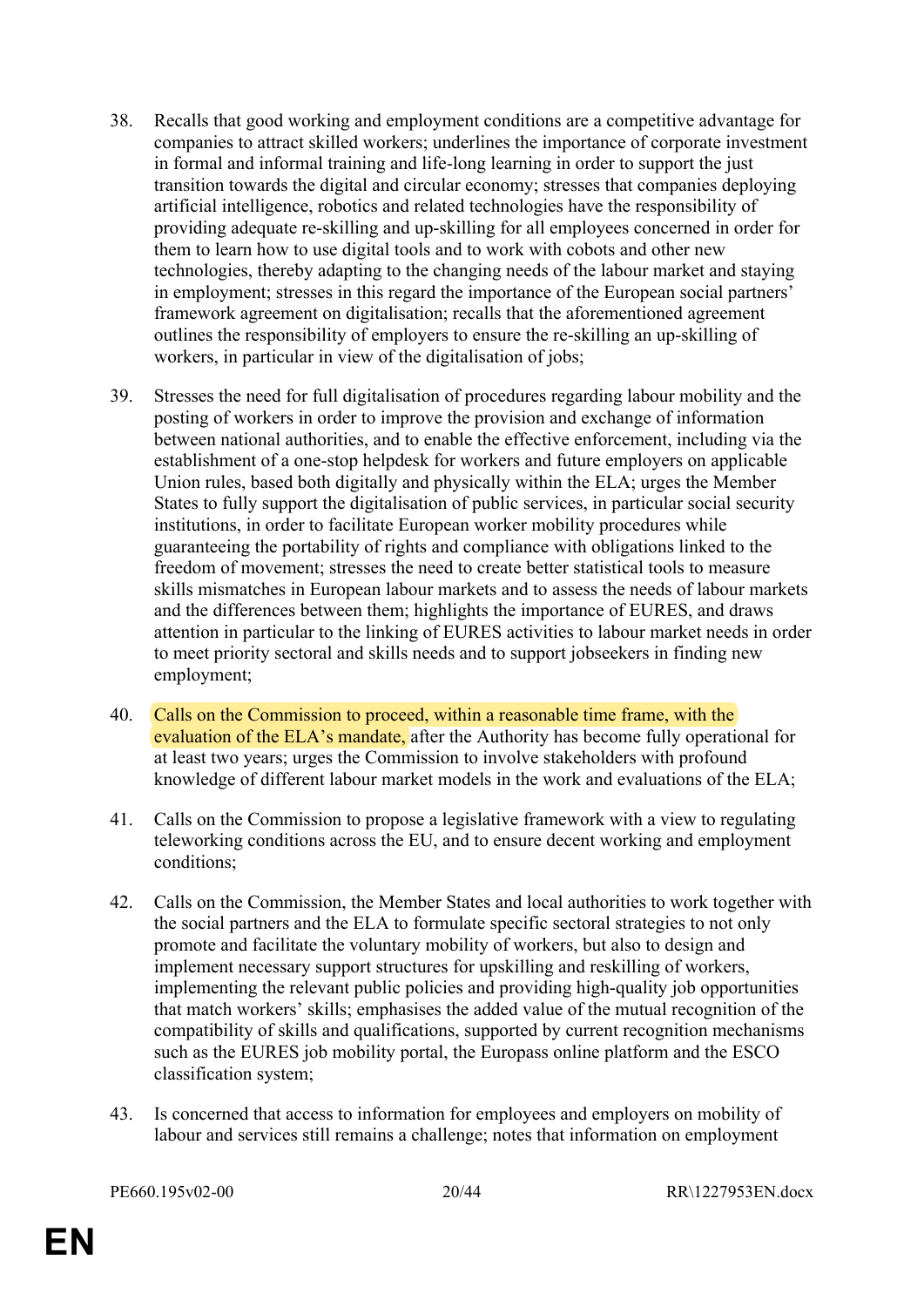conditions and collective agreements which is made available on single official national websites is very often limited in nature and is accessible only in a few languages; calls on the Commission, therefore, to improve access to information by creating a single template for official national websites;

- 44. Urges the Member States to ensure adequate social security coordination, including through the ongoing revision of Regulation (EC) No 883/2004, and by strengthening the portability of rights, paying particular attention to the portability of social security benefits for persons with disabilities; stresses that digitalisation provides an unprecedented opportunity to facilitate MSME cross border operability while ensuring strict compliance with fair mobility rules; stresses the importance of prior notification and the application of A1 certificates before the start of the worker's cross-border assignment;
- 45. Stresses that the enforcement of Union rules on labour mobility must ensure the principle of equal treatment, the principle of non-discrimination and the protection of workers, and reduce unnecessary administrative burden;
- 46. Calls on the Commission to examine protection gaps and consider the need for a revision of Directive 2008/104/EC on temporary agency work in order to ensure decent working and employment conditions for temporary agency workers;
- 47. Stresses that workers with disabilities continue to face multiple obstacles that make it difficult or impossible for them to fully benefit from the free movement of services; calls on the Member States to implement without delay Directive (EU) 2019/882 (the European Accessibility Act) in order to effectively remove barriers for workers with disabilities, and to ensure the availability of accessible services, as well as the suitability of the conditions under which services are provided; highlights the paramount importance of achieving a fully accessible single market that ensures the equal treatment and economic and social integration of workers with disabilities;
- 48. Instructs its President to forward this resolution to the Council and the Commission.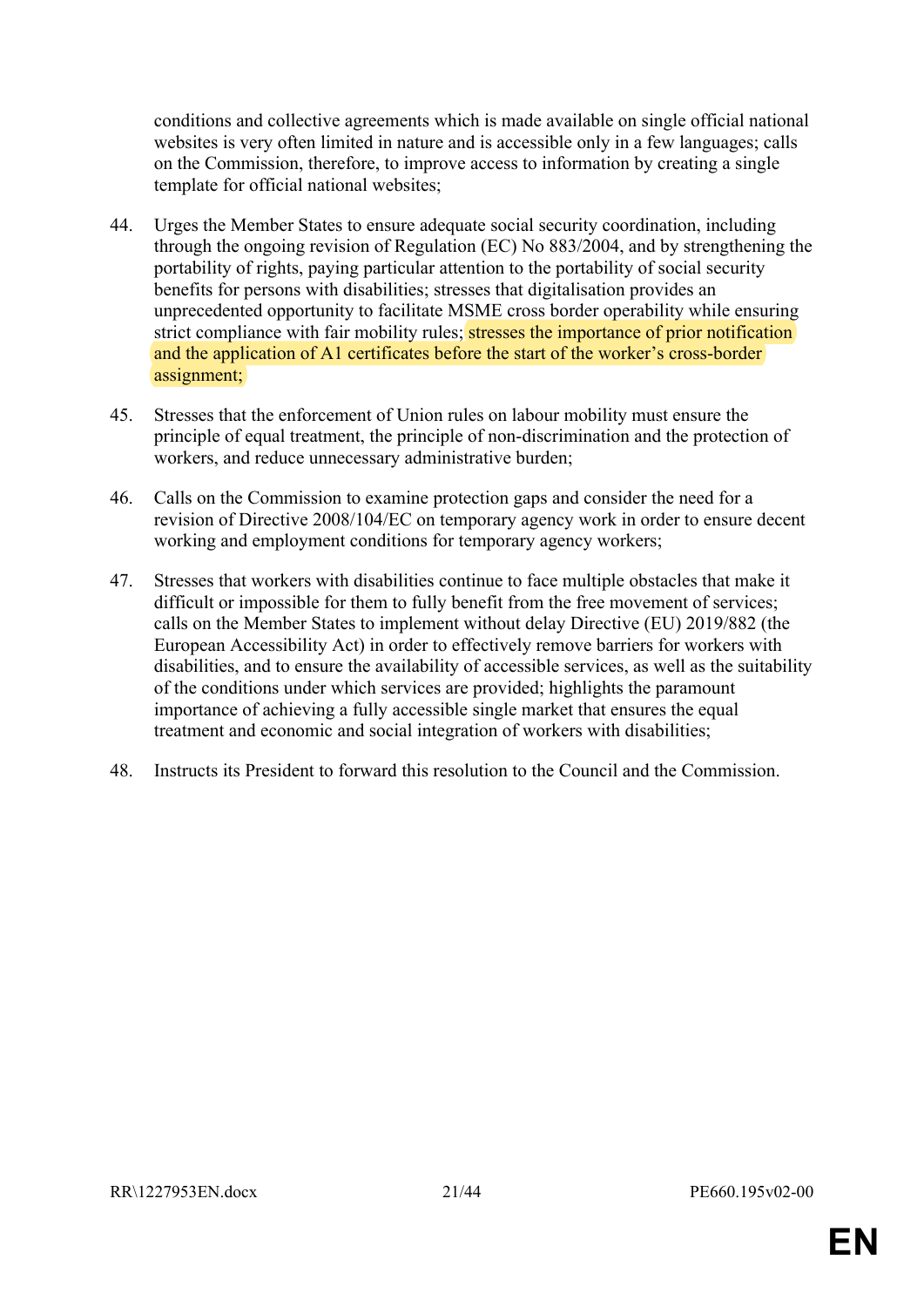# <span id="page-21-0"></span>**EXPLANATORY STATEMENT**

The own-initiative report was initiated well before the outbreak of the COVID-19 pandemic in Europe. Thus, it mainly addressed persisting and long-lasting issues related to the EU labour market, and particularly working conditions for mobile workers - migrants, seasonal workers, posted workers and cross-border workers, as well as existing red tape and legal barriers for service providers, freelancers and SMEs, operating in more than one Member State.

Although mobile labour showed, at least before the COVID-19 pandemic, a stabilising trend and the employment rate of movers on average is higher by more than 4 percentage points within the EU-27 than the total employment rate in the EU-27, concerns regarding working conditions, remuneration levels, social dumping and discrimination persist, as well as various legal barriers for the provision of services throughout the Union. In this context, stakeholders put special accent on the recognition of qualifications.

However, the COVID-19 pandemic shed light on many more significant problems related to labour mobility. Some of them are strictly related to the health crisis, others - to emergencies, while a number of them are structural shortcomings, which only became more acute and visible during the pandemic.

### **I. Initially, the own-initiative report was supposed to deal with the following issues:**

1. The lack of legislative harmonisation at EU level. In many cases, the law of host Member States requires adjustments that should take into account the way a service is provided. The vast diversity of relevant laws imposes information costs on companies and thus, in practice, turns into a barrier to internal mobility. As such provisions are non-discriminatory and only result in additional costs, they are not considered to be restrictions to market access and hence are not covered by the fundamental freedoms. The codification of common standards at national level can help resolve this issue. The legal basis for the adoption of such regulations and directives can be found in Articles 53(1) and 62 TFEU.

2. The fact that, despite a number of recent initiatives, the EU institutions are regarded as slow and reluctant in exercising their shared competences in the field of labour and social security regulations.

3. The limited competences of ELA as well as the undefined scope of its future activities. ELA is a decentralised EU agency, tasked with helping individuals and companies to get the most out of the opportunities offered by free movement and with ensuring fair labour mobility. Its objectives are to help national authorities in combating fraud and abuse, while simultaneously making mobility easier for citizens. However, the scope of ELA is limited in several crucial aspects. ELA does not have the mandate to organise joint inspections. It provides national compliance authorities with the right to organise and participate in crossborder actions.

4. The frequent and systematic abuse of workers' rights, especially when it comes to mobile workers, with particular attention to posted workers and seasonal workers. The stakeholders have drawn special attention to regulation violations in subcontractor chains, bogus self-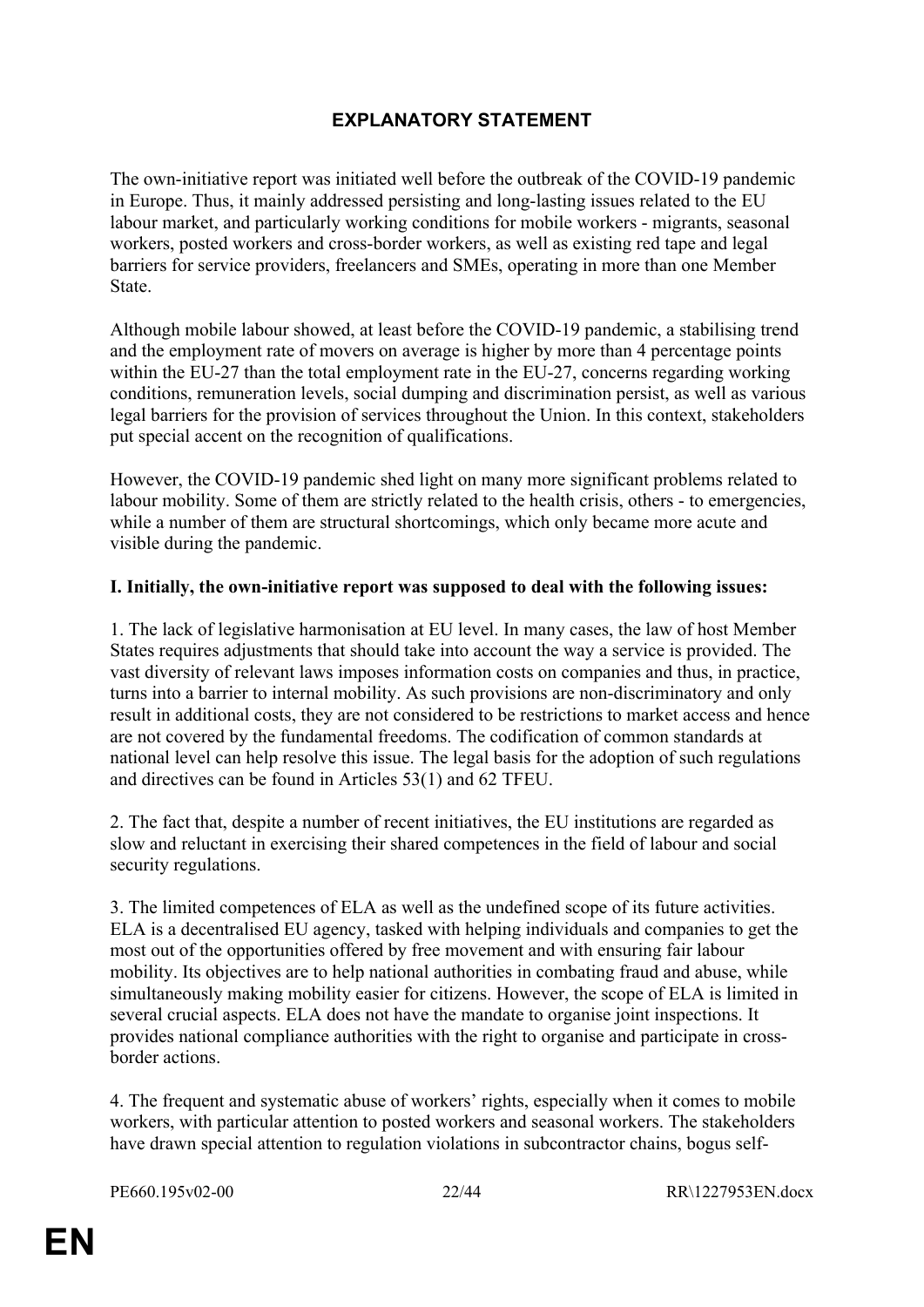employment, bogus part-time employment and precarious working conditions, especially for seasonal workers, agri-food sector workers and workers in tourism. An accent should be put on the existence of gender-based and nationality-based discrimination of mobile workers, as well as on the situation of third-country nationals, working as mobile workers in the EU.

Although each Member State safeguards certain minimum standards for working conditions and for fighting abuse of workers' rights, there is no uniform control standard for labour inspections. Moreover, there are numerous allegations for double standards in different Member States, when it comes to seasonal workers and especially to third-country nationals. ELA is in the process of developing a common template for inspections which should be ready by the end of 2020 or by early 2021, and which has to address the issues mentioned above.

Furthermore, it is important to highlight the fact that Member States that have the main competences under the subsidiarity principle are generally reluctant to act in case of labour law disputes between employers and mobile workers.

ELA is expected to facilitate joint inspections - practical experiences with pilot joint inspection schemes have shed light on the shortcomings of current cross-border enforcement and mutual assistance activities. The ELA Regulation stops halfway. It provides for the evidence stemming from exchanged information, mutual assistance and joint inquiries to be legally validated in the Member States involved. However, EU-wide authorisation and legitimisation is missing.

ELA provides national compliance authorities with the right to organise and participate in cross-border actions and to set up teams. However, beyond this, the mandate to act jointly is not strengthened. There is no EU-wide mandate, comparable to the competence in joint activities of other EU authorities (for instance, powers of inspection or possibilities to engage in coordinated actions in the areas of anti-trust law or consumer protection).

5. As regards the business environment and especially SMEs, the lack of uniform procedures for mobile working and for the provision of services is causing grave concerns, as well as the persistent problem with the recognition of professional qualifications, where progress is needed, for example - for highly demanded IT professionals across Europe. The European business community expects ELA to provide guidelines for enhanced cooperation regarding national administrative procedures, digital platforms and the facilitation of labour mobility. The European social partners have called in particular for the establishment of a help desk for mobile workers, self-employed persons and employers.

**II. After the COVID-19 outbreak, the scope of the report widened significantly, comprising many issues raised by trade unions, employers' organisations and professional organisations and systematised in Commission communications and Parliament's resolutions:**

1. The COVID-19 pandemic highlights the challenging working conditions for hundreds of thousands of cross-border, frontier, posted and seasonal workers in the EU. These particularly vulnerable groups of workers have proved crucially important to the very survival of the Union health systems, food chains, transport and economy. Seasonal workers provide vitally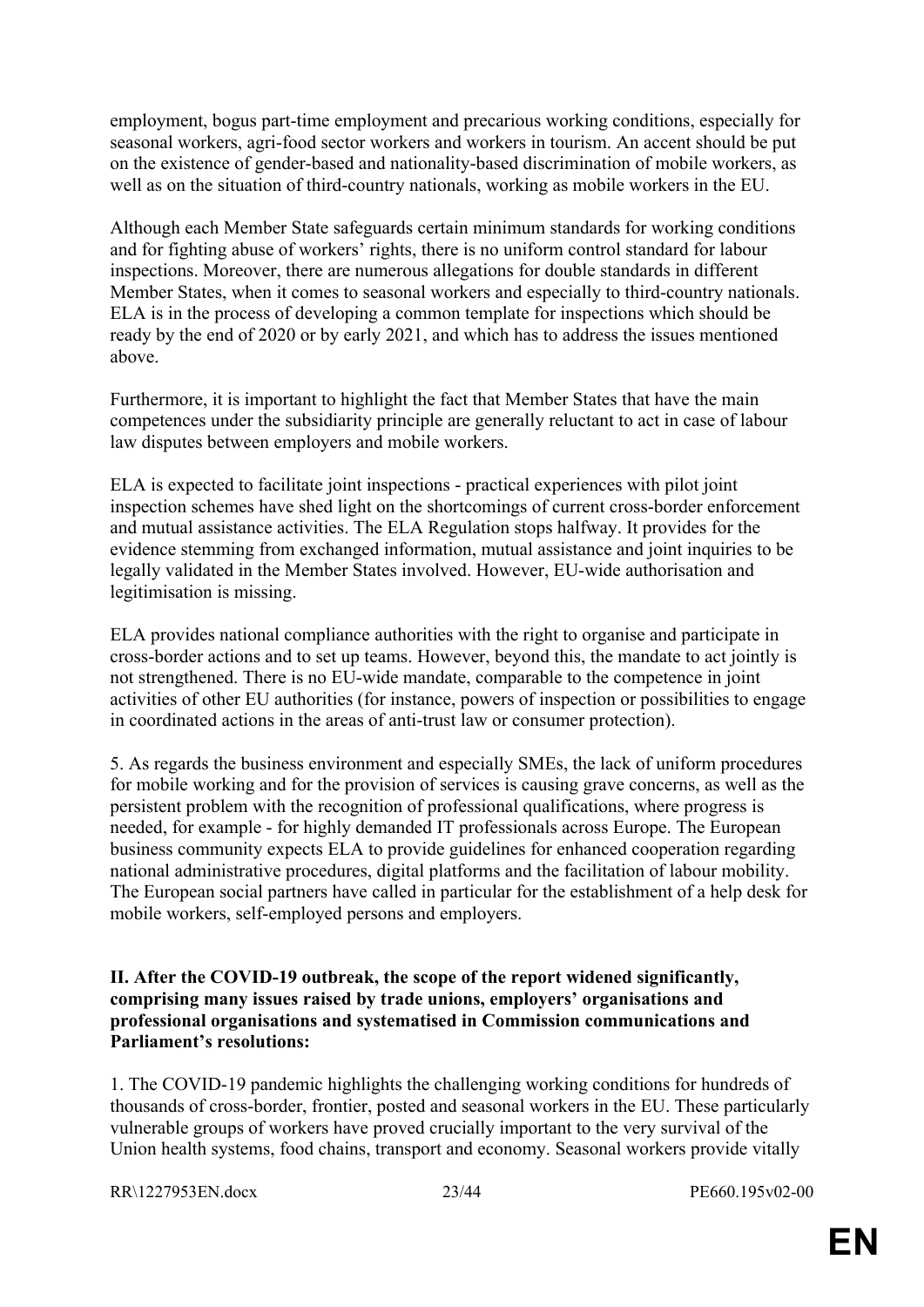important workforce on farms in Germany, France and other Member States. They ensure food security across Europe but their rights are often denied. Transport workers guaranteed, at significant health cost for themselves and their families, the persistence of Union supply chains, and migrant or posted health workers provided the most affected countries and regions with precious capacity to fight against the pandemic.

The COVID-19 pandemic has exposed and brought to public attention the poor working conditions of workers in slaughterhouses in the Netherlands and France, and of health workers from Romania and Bulgaria subcontracted to work in Austria. Many seasonal workers were denied access to their workplace; others were left isolated in foreign countries with no social security and no subsistence means, while many were deported, being coronavirus-positive and enjoying no health coverage in their home state.

Although the vulnerable position of some of Europe's 1.9 million posted workers and 1.5 million cross-border workers has been an issue for a long time, the COVID-19 crisis puts these acute problems in the spotlight even further. Members of the Committee on Employment and Social Affairs (EMPL) underlined that according to Union law, mobile and posted workers' rights have to be guaranteed and protected in the same way as domestic workers. They called on the Member States to step up labour inspections, where relevant jointly with the ELA, and to fully implement Union legislation regulating different aspects of mobility, including free movement, the posting of workers and social security coordination.

2. Coordinating social security systems became a matter of urgency

Members of the EMPL Committee also stressed that digitalising procedures and applications could help to coordinate the different social security systems of national authorities to ensure social protection for all employees in the EU.

The EP negotiating team on the revision of the Union legislation on the coordination of social security systems also called on all actors to find urgently a balanced solution as a top priority in the social area.

Some Members pointed to the responsibility that the agencies which recruit mobile workers have and asked if more stringent measures are needed to better protect mobile workers in order to avoid situations in which they lose their houses together with their jobs. Others stated that genuine free movement is only possible if the workplace is safe.

Although many Member States signed bilateral agreements, regulating the new challenges the social security coordination systems are facing, there is still no uniform approach, nor relevant solutions for those workers who are not covered by the said bilateral agreements.

3. The Commission issued guidelines to ensure that mobile workers within the EU who qualify as critical workers in the fight against the COVID-19 pandemic can reach their workplace. The agri-food sector is a key sector included in these guidelines, especially regarding seasonal workers.

ELA ensures that Union rules on labour mobility and social security coordination are enforced in a fair and effective way. On 5 May 2020, the EMPL Committee Chair Lucia Ďuriš Nicholsonová expressed her deep concern about the vulnerable situation of critical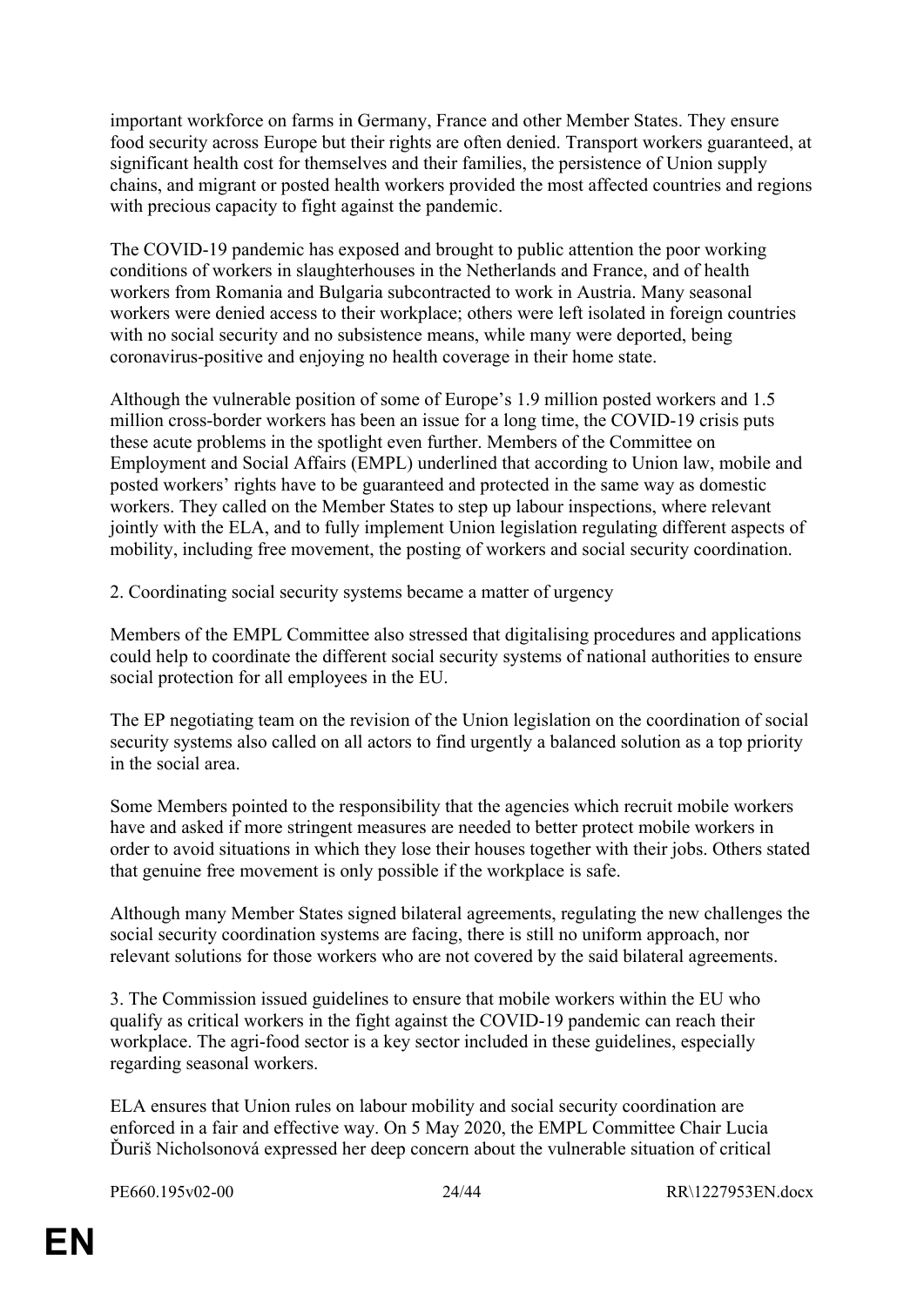workers during the COVID-19 crisis in a letter to ELA.

Especially in the light of the current pandemic, the promotion of intra-EU labour mobility as an adjustment/stabilising mechanism, facilitated by both the free movement of workers (Article 45 TFEU) and the free provision of services (Article 56 TFEU) will be an important tool to support adjustment to 'asymmetric shocks' in the EU.

To summarise, intra-EU posting can, on the one hand, decrease unemployment rates in Member States confronted with an economic shock and can increase household incomes and even labour tax revenues, on the other. These are all important features that are less common in case of labour migration.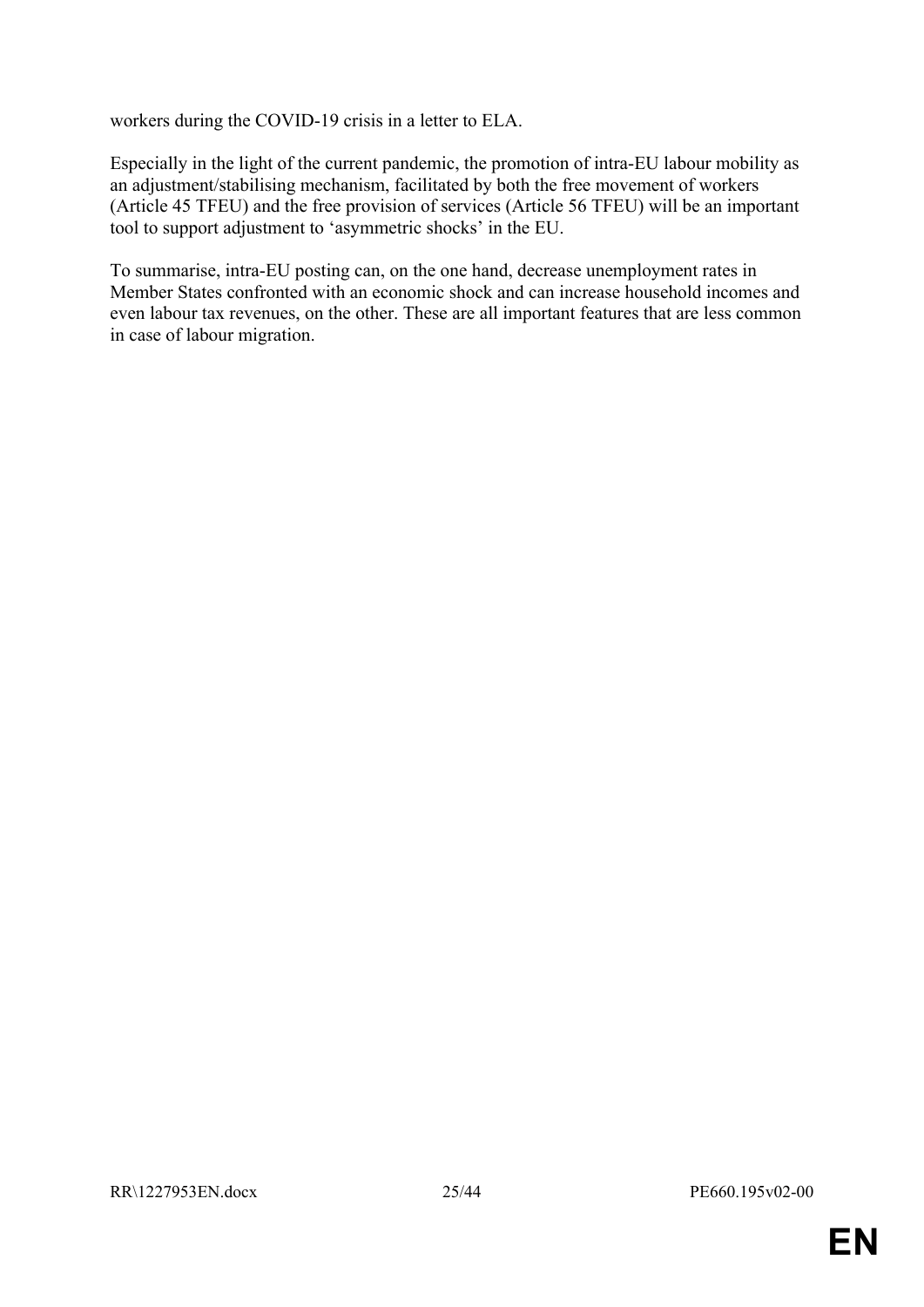#### 11.1.2021

## <span id="page-25-0"></span>**OPINION OF THE COMMITTEE ON THE INTERNAL MARKET AND CONSUMER PROTECTION**

for the Committee on Employment and Social Affairs

on impacts of EU rules on the free movements of workers and services: intra-EU labour mobility as a tool to match labour market needs and skills (2020/2007(INI))

Rapporteur for opinion: Morten Løkkegaard

(\*) Associated committee – Rule 57 of the Rules of Procedure

## **SUGGESTIONS**

The Committee on the Internal Market and Consumer Protection calls on the Committee on Employment and Social Affairs, as the committee responsible, to incorporate the following suggestions into its motion for a resolution:

- A. whereas the Services Directive, the Professional Qualifications Directive (PQD) and the Proportionality Test Directive lay down the provisions that ensure the proper functioning of the internal market, while guaranteeing a high level of worker and consumer protection;
- B. whereas the PQD explicitly seeks to enable professionals to work or establish themselves anywhere in the Union and to make it easier for workers of certain professions to find employment in another Member State, facilitating intra-EU labour mobility, while the Services Directive aims to achieve the free movement of services; whereas the potential of the single market can be further improved by addressing unjustified barriers to the free movement of services and workers; whereas the free movement of workers is a fundamental principle of the European Union, a right of all citizens and essential to the proper functioning of the internal market; whereas labour mobility must be free, fair and based on solid rights;
- C. whereas mutual recognition of skills and qualifications is key to supporting mobility, lifelong learning and career opportunities across the EU for everyone, including people with disabilities, thereby contributing to the free movement of workers and services and to the proper functioning of the single market; whereas the European Professional Card enhances safe professional mobility and creates a framework for a simpler, faster and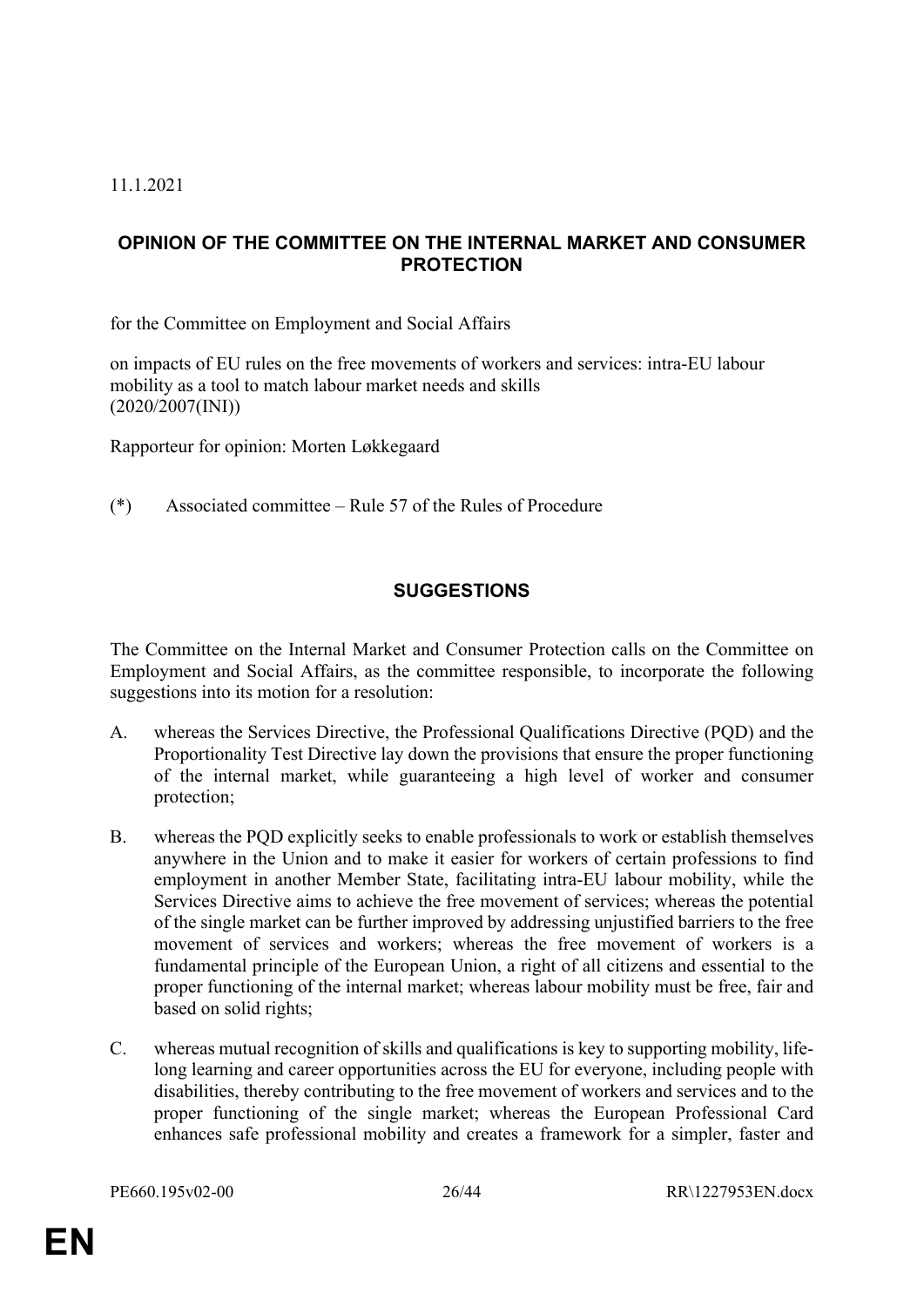more transparent recognition of qualifications;

- D. whereas in response to the COVID-19 pandemic the Commission issued Guidelines concerning the exercise of free movement of workers, which set out the principles for an integrated approach to effective internal border management in order to protect public health while preserving the integrity of the internal market, and whereas the Council adopted a recommendation on a coordinated approach to the restrictions of free movement, which aims at increasing the transparency and predictability of free movement across the EU for both citizens and businesses;
- E. whereas the economic crisis caused by the COVID-19 pandemic is unprecedented; whereas the economic recovery could be facilitated by unlocking the full potential of the single market by enhancing the free movement of workers and services and by fully using the mutual recognition of professional qualifications and the freedom to provide services under the Services Directive;
- F. whereas different regulatory choices at both European and national level, imperfect and inadequate transposition and implementation of existing legislation and unjustified barriers create an enforcement gap and impact the free movement of workers and services;
- G. whereas a single market with high social and environmental standards, quality services and fair competition serves the interests of all stakeholders;
- H. whereas the economic recovery from the crisis caused by the COVID-19 pandemic must be in accordance with the guidelines set out by the European Green Deal;
- 1. Highlights that, in the present health crisis, free movement of workers in the field of health services demonstrates the benefits of the PQD, especially given its digital elements and proven effectiveness in facilitating labour mobility<sup>1</sup>; underlines furthermore that existing legislation concerning working conditions, access to social rights, and health and safety, especially for seasonal and cross-border workers, must be respected for the purpose of ensuring equal treatment when workers exercise their rights to free movement; recalls that the aim of the PQD is to make it easier for professionals to provide their services across Europe while guaranteeing protection for consumers and public health and safety, which is particularly important during the pandemic crisis;
- 2. Underlines the importance of free and safe movement of workers and services in overcoming the recession and increased unemployment rates caused by the COVID-19 pandemic; reiterates that further removal of unjustified barriers within the single market is essential in order to fully benefit from its potential, while maintaining a high level of consumer protection; regrets that the Recovery Plan proposed by the Commission lacks ambition when it comes to movement of workers and services and fails to fully recognise its importance as a tool for economic recovery;
- 3. Stresses that some decisions by certain Member States as regards travel restrictions on account of COVID-19 have created uncertainty for both consumers and businesses, and especially cross-border workers; calls therefore on the Commission and the Member

<sup>&</sup>lt;sup>1</sup> Koumenta, M. and Pagliero, M., Measuring Prevalence and Labour Market Impacts of Occupational Regulation in the EU, 2016, p. 88.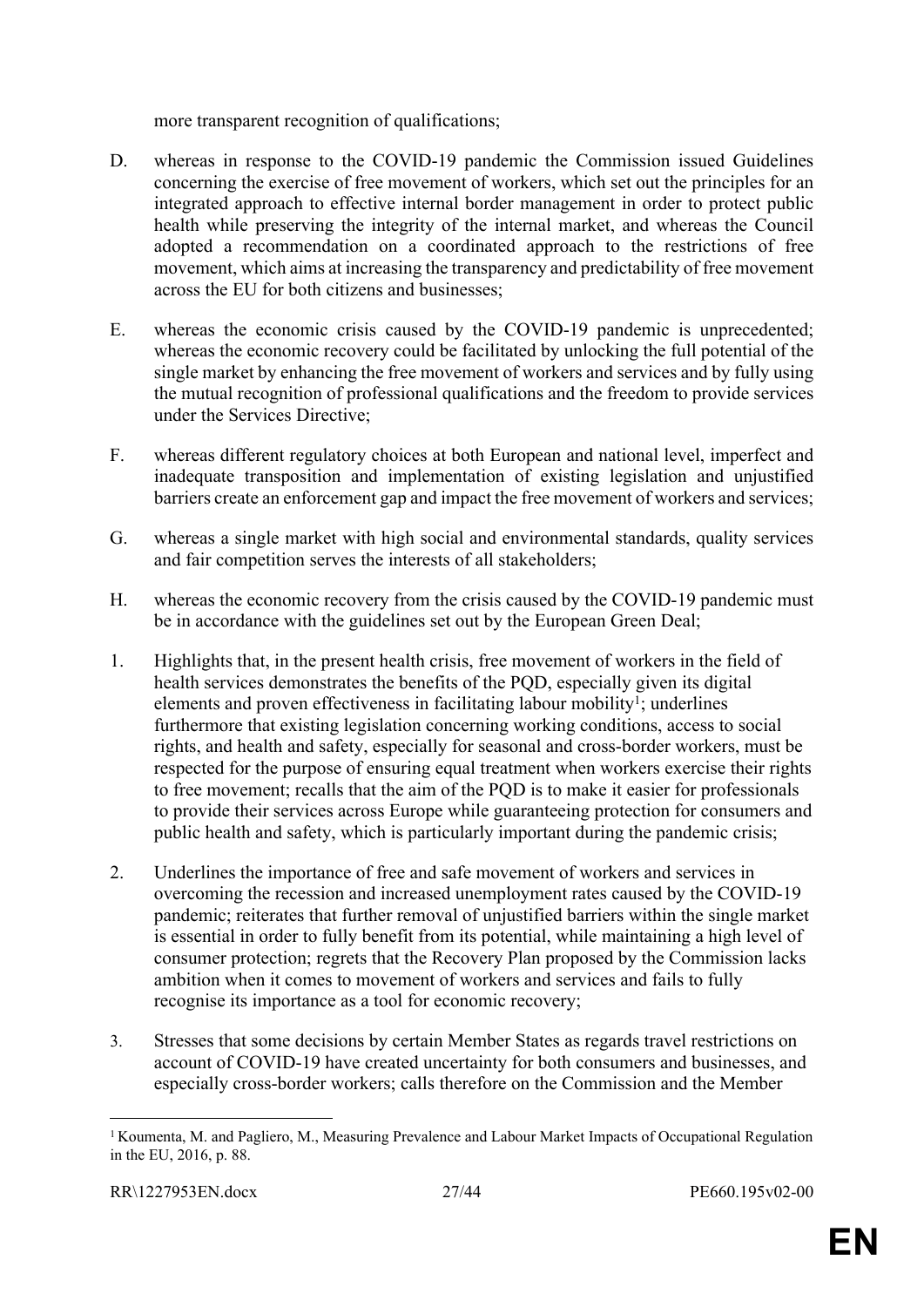States to further coordinate such measures to uphold the principles of the single market and to be prepared in case of future waves, so as to protect businesses and consumers and the safe mobility of workers; calls on the Commission to collect and present in a comprehensive way all relevant information, including all health and safety obligations and restrictions in the Member States;

- 4. Underlines that the mobility of professionals must be ensured where possible; furthermore, highlights the need to remove unjustified barriers to the provision of crossborder healthcare services, while recognising the special nature of health services and ensuring a high level of healthcare for all EU citizens; underlines the value of better implementation of existing rules, coordination and promotion of best practices among Member States, and cross-border mobility of health professionals;
- 5. Notes that workers have the possibility to move freely throughout the Union; calls on Member States, however, to fully implement and better enforce existing legislation, such as the recently revised Posting of Workers Directive 2018/957/EU, in order to support legal clarity, reduce unjustified barriers for cross-border service providers and guarantee the free mobility of workers and the effective protection of their rights within the EU, to the benefit of workers, citizens and the EU economy as a whole;
- 6. Recalls the introduction of the European Professional Card under EU legislation<sup>2</sup> to reduce the administrative burden of recognition and further improve the system for recognition of qualifications in certain professions; notes its effective role in boosting the mobility of professionals across the Member States<sup>3</sup> and calls on the Commission to assess and extend the use of the European Professional Card to other professions so as to offer a swift and easy way of recognising the qualifications of workers in the EU and to tackle the unjustified barriers that deprive citizens of jobs, consumers of choices, and entrepreneurs of opportunities in the single market;
- 7. Regrets the insufficient access to information as regards mobility of services and underlines that information available on only official national websites is often provided in only a few languages and is limited in scope; underlines that access to information, such as on domestic collective agreements where applicable and relevant, should be improved; calls on the relevant EU and national authorities to take appropriate steps aimed at developing a single template for official national websites and to make them compatible with the Single Digital Gateway so as to improve access to relevant information among Member States;
- 8. Recalls that regulated professions represent up to 22 % of the labour force in the EU and cover many **crucial sectors, such as** health and social services, business services, construction, network services, transport, tourism, real estate, public services and

<sup>2</sup>Directive 2005/36/EC of the European Parliament and of the Council of 7 September 2005, as amended by Directive 2013/55/EU of the European Parliament and of the Council of 20 November 2013.

<sup>&</sup>lt;sup>3</sup> Report from the Commission to the European Parliament, the Parliament, the Council, the European Economic and Social Committee and the Committee of Regions on the implementation of certain new elements introduced by Directive 2013/55/EU of the European Parliament and of the Council of 20 November 2013 amending Directive 2005/36/EC on the recognition of professional qualifications and Regulation (EU) No 1024/2012 on administrative cooperation through the Internal Market Information System ('the IMI Regulation'), (COM(2020)0191).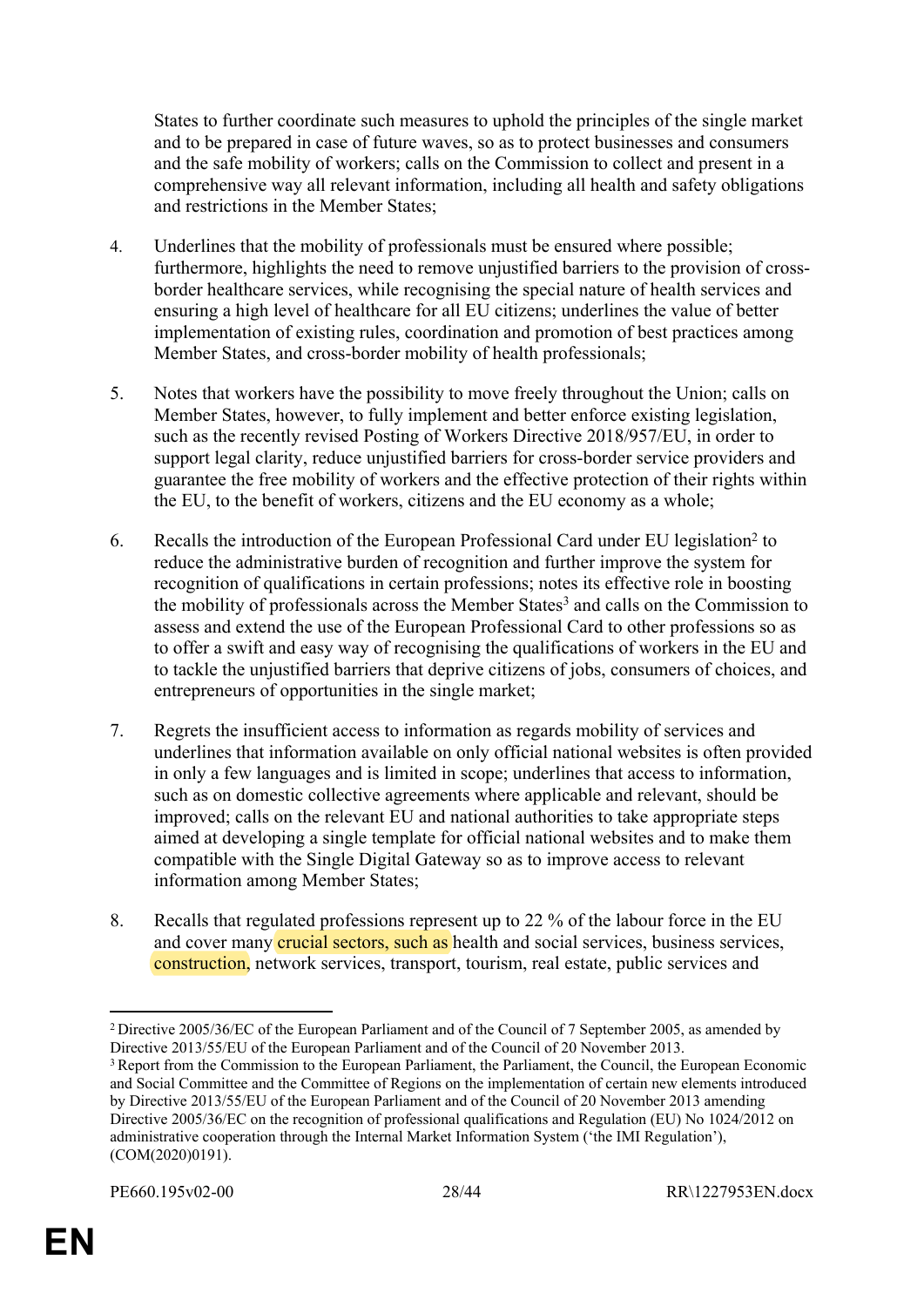education<sup>4</sup>;

- 9. Stresses that while Member States have the right to regulate certain professions for the protection of public interests, such as public security, safety and health, or the protection of consumers, workers and the environment, in exercising this right, they must respect the limits of the principles of non-discrimination and proportionality, as explicitly stipulated in the Proportionality Test Directive; calls on the Commission to provide structured assistance and issue guidance to Member States on how to conduct ex ante proportionality assessments of new national regulation of services in accordance with the Proportionality Test Directive;
- 10. Calls on the Member States to simplify administrative procedures in order to make it easier to obtain electronic documents needed for cross-border provision of services as quickly as possible;
- 11. Recalls the harmonisation achieved in several professions through mutual recognition inspired by the PQD; stresses that Member States should reconsider and coordinate rules governing entry and exercise requirements in relation to specific activities or professions;
- 12. Underlines that, according to the Single Market Scoreboard 2020, further improvements are needed to ensure free movement of professionals, especially as regards recognising professional qualifications;
- 13. Recalls that the principles of the Services Directive and the PQD facilitate the free movement of services; believes that the continuous updating of Annex V to the PQD, which lists all the qualifications that comply with the minimum requirements, could further benefit professionals in the EU; calls on the Member States to extend mutual recognition to more levels of education and training, without lowering national education requirements, and to improve or introduce the necessary procedures as soon as possible; calls on the Commission to strengthen its cooperation with Member States and increase enforcement efforts regarding both the free movement of workers and the protection of their health and safety, in line with the European Pillar of Social Rights;
- 14. Encourages the Commission to cooperate with Member States to ensure full implementation and enforcement of existing rules; urges the Commission and the Member States to shorten the complaints procedure to ensure that relevant issues from an end-user perspective are handled promptly and settled efficiently; calls for alternative resolution mechanisms to be assessed and for infringement procedures to be applied without undue delay in accordance with Article 258 of the Treaty on the Functioning of the European Union (TFEU) whenever breaches of relevant legislation are identified or disproportionate and unjustified burdens introduced; calls on the Commission to regularly monitor administrative barriers within the internal market and to issue recommendations to Member States on their removal as appropriate; supports the Commission's long-term action plan for better implementation and enforcement of single market rules; calls on the Commissions and the Member States to devote additional resources to improving the SOLVIT system as a tool for a swift resolution of

<sup>4</sup>European Parliament resolution of 18 January 2018 on the implementation of Directive 2005/36/EC as regards regulation and the need for reform in professional services, OJ C 458, 19.12.2018, p. 70.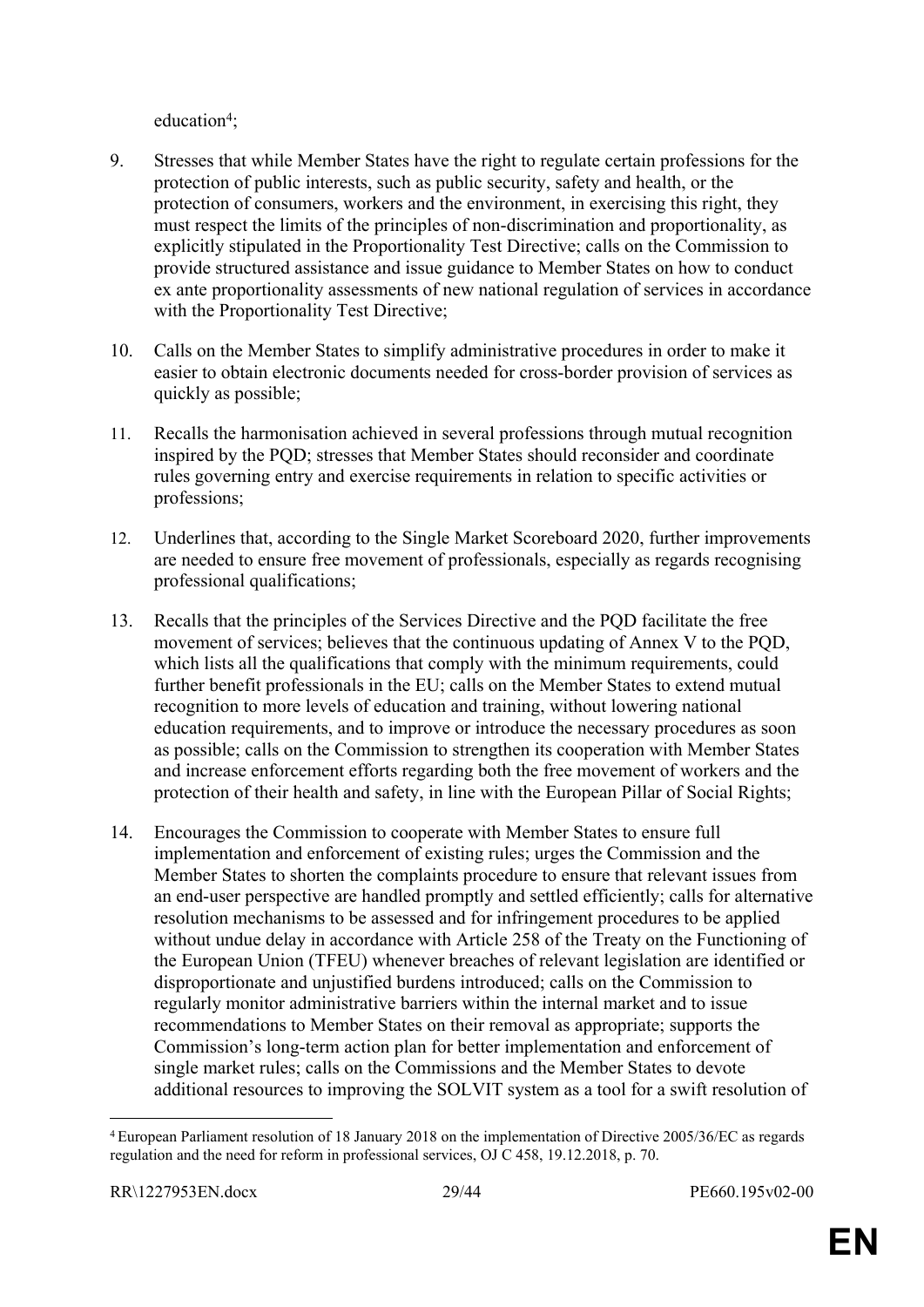administrative problems within the single market; asks the Commission to increase its support for Member States in transposing EU legislation so as to ensure correct and harmonised interpretation, and takes note of the Commission's intention to create a single market obstacle reporting tool under the Single Digital Gateway, allowing citizens and businesses to report anonymously any regulatory obstacles they encounter in exercising their internal market rights<sup>5</sup>;

- 15. Calls on the Commission to strengthen the Points of Single Contact and the Single Digital Gateway where appropriate, and to provide guidelines to help Member States streamline procedures, in particular for SMEs, as provided for in the Services Directive; calls on the Member States to ensure compliance with the requirements of making information and online procedures for the effective use of such tools available in order to provide workers, consumers and businesses with accurate and easily accessible information regarding their rights and obligations related to free movement within the single market, paying particular attention to vulnerable groups such as persons with disabilities; recalls the need to accelerate the modernisation of public administration so that it can process communication with citizens and businesses in a digital way; emphasises the importance of digitalisation owing to the increasing mobility of labour and services; is of the opinion that the digital tools designed to facilitate mobility of labour and services, as well as an exchange of the information between different social security systems, such as the digital A1 portable document form, will improve workers' protection, reduce administrative burdens and improve Member States' cooperation and enforcement;
- 16. Calls on the Commission and the Member States to ensure that all relevant procedures to access the services market are efficiently coordinated by the competent authorities in the responsible Member State and that service providers are properly informed, in order to ensure compliance with applicable national rules, including proportionate employment terms and conditions that Member States apply in accordance with Union law; calls therefore for greater promotion, application and enforcement of the European Qualifications Framework to guarantee a widely used recognition instrument throughout the European Union;
- 17. Sees the need to further develop the Internal Market Information System (IMI) by expanding the available functions in order to facilitate the work of national authorities; therefore asks the Commission to establish appropriate support structures in the areas of training and technical assistance so that all the advantages of the system in terms of effectiveness can be realised.

<sup>&</sup>lt;sup>5</sup> Commission communication of 10 March 2020 on a long-term action plan for better implementation and enforcement of single market rules (COM(2020)0094).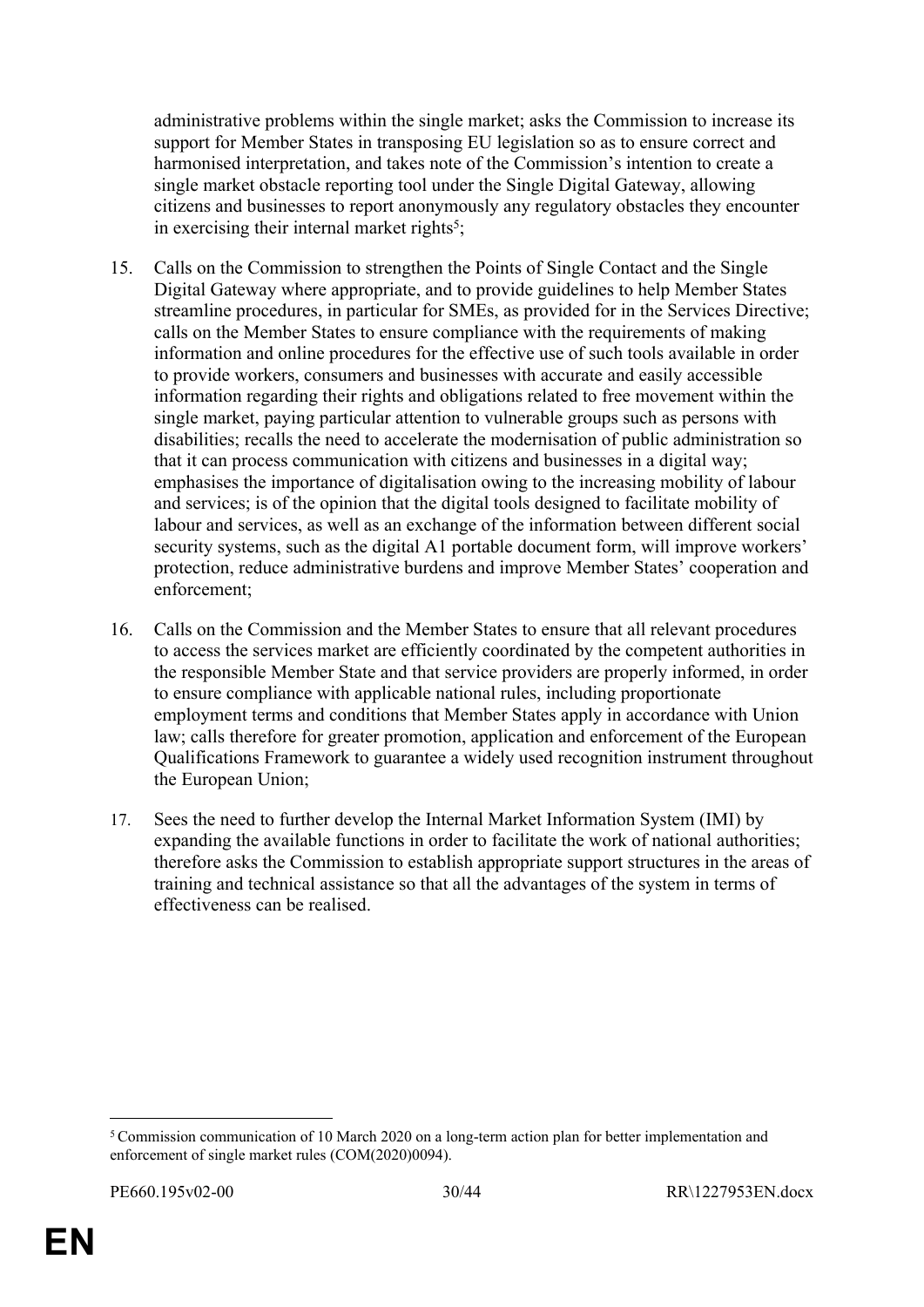| Date adopted                           | 11.1.2021                                                                                                                                                                                                                                                                                                                                                                                                                                                                                                                                                                                                                                                                                                                                                             |
|----------------------------------------|-----------------------------------------------------------------------------------------------------------------------------------------------------------------------------------------------------------------------------------------------------------------------------------------------------------------------------------------------------------------------------------------------------------------------------------------------------------------------------------------------------------------------------------------------------------------------------------------------------------------------------------------------------------------------------------------------------------------------------------------------------------------------|
| <b>Result of final vote</b>            | 37<br>$+:$<br>0:                                                                                                                                                                                                                                                                                                                                                                                                                                                                                                                                                                                                                                                                                                                                                      |
| Members present for the final vote     | Alex Agius Saliba, Andrus Ansip, Pablo Arias Echeverría, Alessandra<br>Basso, Brando Benifei, Adam Bielan, Hynek Blaško, Biljana Borzan,<br>Vlad-Marius Botoș, Markus Buchheit, Anna Cavazzini, Dita<br>Charanzová, Deirdre Clune, David Cormand, Carlo Fidanza, Alexandra<br>Geese, Sandro Gozi, Maria Grapini, Svenja Hahn, Virginie Joron,<br>Eugen Jurzyca, Arba Kokalari, Kateřina Konečná, Andrey Kovatchev,<br>Jean-Lin Lacapelle, Morten Løkkegaard, Adriana Maldonado López,<br>Antonius Manders, Beata Mazurek, Leszek Miller, Dan-Ștefan<br>Motreanu, Anne-Sophie Pelletier, Miroslav Radačovský, Christel<br>Schaldemose, Andreas Schwab, Tomislav Sokol, Ivan Štefanec, Róża<br>Thun und Hohenstein, Kim Van Sparrentak, Marion Walsmann, Marco<br>Zullo |
| Substitutes present for the final vote | Marc Angel, Krzysztof Hetman, Sándor Rónai                                                                                                                                                                                                                                                                                                                                                                                                                                                                                                                                                                                                                                                                                                                            |

## **INFORMATION ON ADOPTION IN COMMITTEE ASKED FOR OPINION**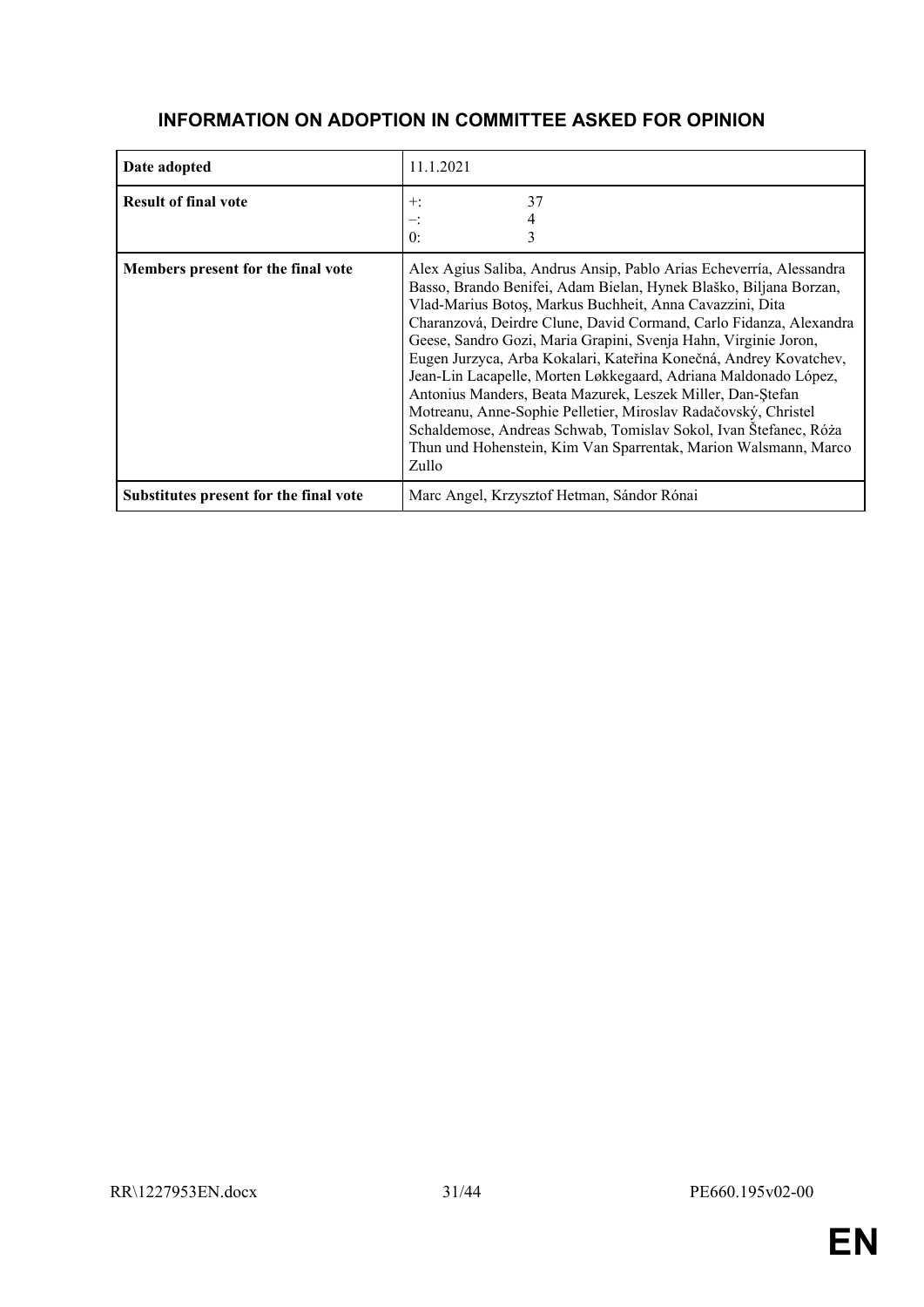# **FINAL VOTE BY ROLL CALL IN COMMITTEE ASKED FOR OPINION**

| 37                |                                                                                                                                                                                                                                 |
|-------------------|---------------------------------------------------------------------------------------------------------------------------------------------------------------------------------------------------------------------------------|
| EPP               | Pablo Arias Echeverría, Deirdre Clune, Krzysztof Hetman, Arba Kokalari, Andrey Kovatchev, Antonius<br>Manders, Dan-Stefan Motreanu, Andreas Schwab, Tomislav Sokol, Ivan Štefanec, Róża Thun und<br>Hohenstein, Marion Walsmann |
| S&D.              | Alex Agius Saliba, Marc Angel, Brando Benifei, Biljana Borzan, Maria Grapini, Adriana Maldonado López,<br>Leszek Miller, Sándor Rónai, Christel Schaldemose                                                                     |
| <b>RENEW</b>      | Andrus Ansip, Vlad-Marius Botos, Dita Charanzová, Sandro Gozi, Svenja Hahn, Morten Løkkegaard                                                                                                                                   |
| <b>GREENS/EFA</b> | Anna Cavazzini, David Cormand, Alexandra Geese, Kim Van Sparrentak                                                                                                                                                              |
| <b>ECR</b>        | Adam Bielan, Carlo Fidanza, Eugen Jurzyca, Beata Mazurek                                                                                                                                                                        |
| NI                | Miroslav Radačovský, Marco Zullo                                                                                                                                                                                                |

| $\Delta$        | $\blacksquare$                          |
|-----------------|-----------------------------------------|
| ID              | Virginie Joron, Jean-Lin Lacapelle      |
| <b>THE LEFT</b> | Kateřina Konečná, Anne-Sophie Pelletier |

| Alessandra Basso, Hynek Blaško, Markus Buchheit |
|-------------------------------------------------|

#### Key to symbols:

- + : in favour
- : against
- 0 : abstention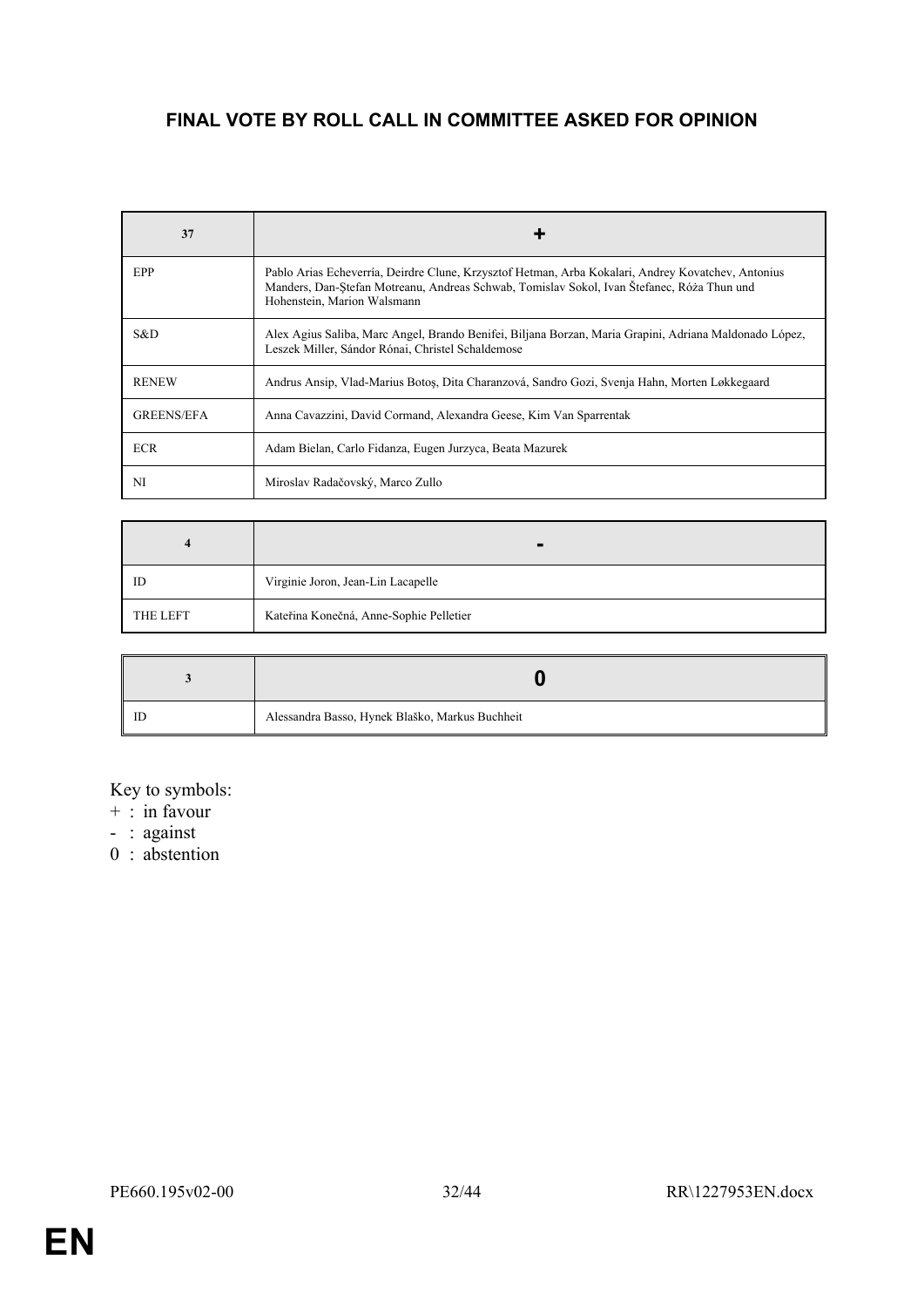7.12.2020

## <span id="page-32-0"></span>**OPINION OF THE COMMITTEE ON AGRICULTURE AND RURAL DEVELOPMENT**

for the Committee on Employment and Social Affairs

on impacts of EU rules on the free movements of workers and services: intra-EU labour mobility as a tool to match labour market needs and skills (2020/2007(INI))

Rapporteur for opinion: Ruža Tomašić

## **SUGGESTIONS**

The Committee on Agriculture and Rural Development calls on the Committee on Employment and Social Affairs, as the committee responsible, to incorporate the following suggestions into its motion for a resolution:

- having regard to Article 45 of the Treaty on the Functioning of the European Union (TFEU),
- having regard to the Commission's 2018 Annual Report on Intra-EU Labour Mobility,
- having regard to Directive 2014/54/EU of the European Parliament and of the Council of 16 April 2014 on measures facilitating the exercise of rights conferred on workers in the context of freedom of movement for workers<sup>1</sup>,
- having regard to the report from the Commission to the European Parliament, the Council and the European Economic and Social Committee of 4 December 2018 on the implementation of Directive 2014/54/EU on measures facilitating the exercise of rights conferred on workers in the context of freedom of movement for workers (COM(2018)0789),
- having regard to the European Court of Auditors' Special Report No 6/2018 entitled 'Free Movement of Workers – the fundamental freedom ensured but better targeting of EU funds would aid worker mobility',
- having regard to the publication in the Official Journal on 11 July 2019 of Regulation (EU) 2019/1149 of the European Parliament and of the Council of 20 June 2019 establishing a European Labour Authority<sup>2</sup>, and the entry into force of that regulation on

<sup>1</sup>OJ L 128, 30.4.2014, p. 8.

<sup>2</sup> OJ L 186, 11.7.2019, p. 21.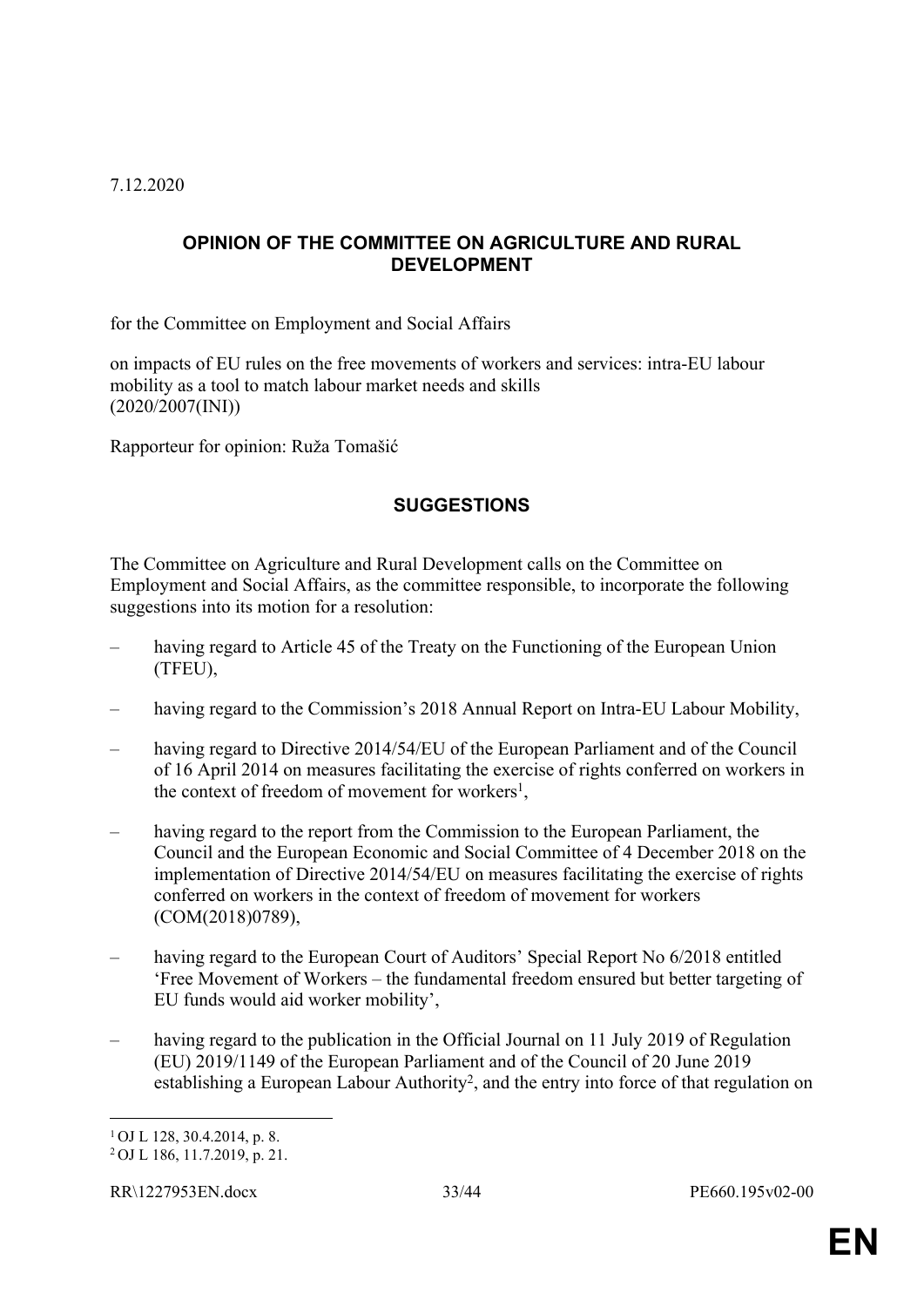31 July 2019,

- having regard to the study entitled 'The EU farming employment: current challenges and future prospects', published by its Directorate-General for Internal Policies in October 2019<sup>3</sup> ,
- having regard to the Commission communication of 23 March 2020 on the implementation of the Green Lanes under the Guidelines for border management measures to protect health and ensure the availability of goods and essential services (C(2020)1897),
- having regard to its resolution of 19 June 2020 on European protection of cross-border and seasonal workers in the context of the COVID-19 crisis<sup>4</sup>,
- having regard to the Commission communication of 30 March 2020 entitled 'Guidelines concerning the exercise of the free movement of workers during COVID-19 outbreak' (C(2020)2051),
- having regard to the Commission communication of 16 July 2020 entitled 'Guidelines' on seasonal workers in the EU in the context of the COVID-19 outbreak' (C(2020)4813),
- A. whereas the principle of the free movement of workers is enshrined in Article 45 of the TFEU;
- B. whereas labour mobility should not only be free but also fair; whereas the principle of equal treatment is enshrined in Article 45(2) of the TFEU, forbidding any discrimination based on nationality between workers of the Member States as regards employment, remuneration and other conditions of work and employment; whereas this principle applies equally to cross-border and seasonal workers, who must be guaranteed equal treatment with workers who are nationals of their host Member State in line with EU legislation, whether it be equal rights, equal working conditions or equal protection;
- C. whereas Article 153(5) of the TFEU makes it clear that the setting of minimum wages is a national competence and forbids the EU to intervene directly on the level of pay;
- D. whereas according to Eurostat population statistics, there were 17 million EU-28 movers in the EU in 2017, of which 12.4 million were of working age (employed or looking for work);
- E. whereas there is a shortfall of workers in the agricultural sector; whereas agricultural activity is the main backbone of the economic and social fabric in rural areas;
- F. whereas seasonal workers are considered essential workers and have been exposed to health risks during the pandemic restrictions;
- G. whereas an estimated 800 000 to 1 million seasonal workers are being hired in the EU

<sup>3</sup>Study – 'The EU farming employment: current challenges and future prospects', European Parliament, Directorate-General for Internal Policies, Policy Department for Structural and Cohesion Policies, October 2019. 4 Texts adopted, P9\_TA(2020)0176.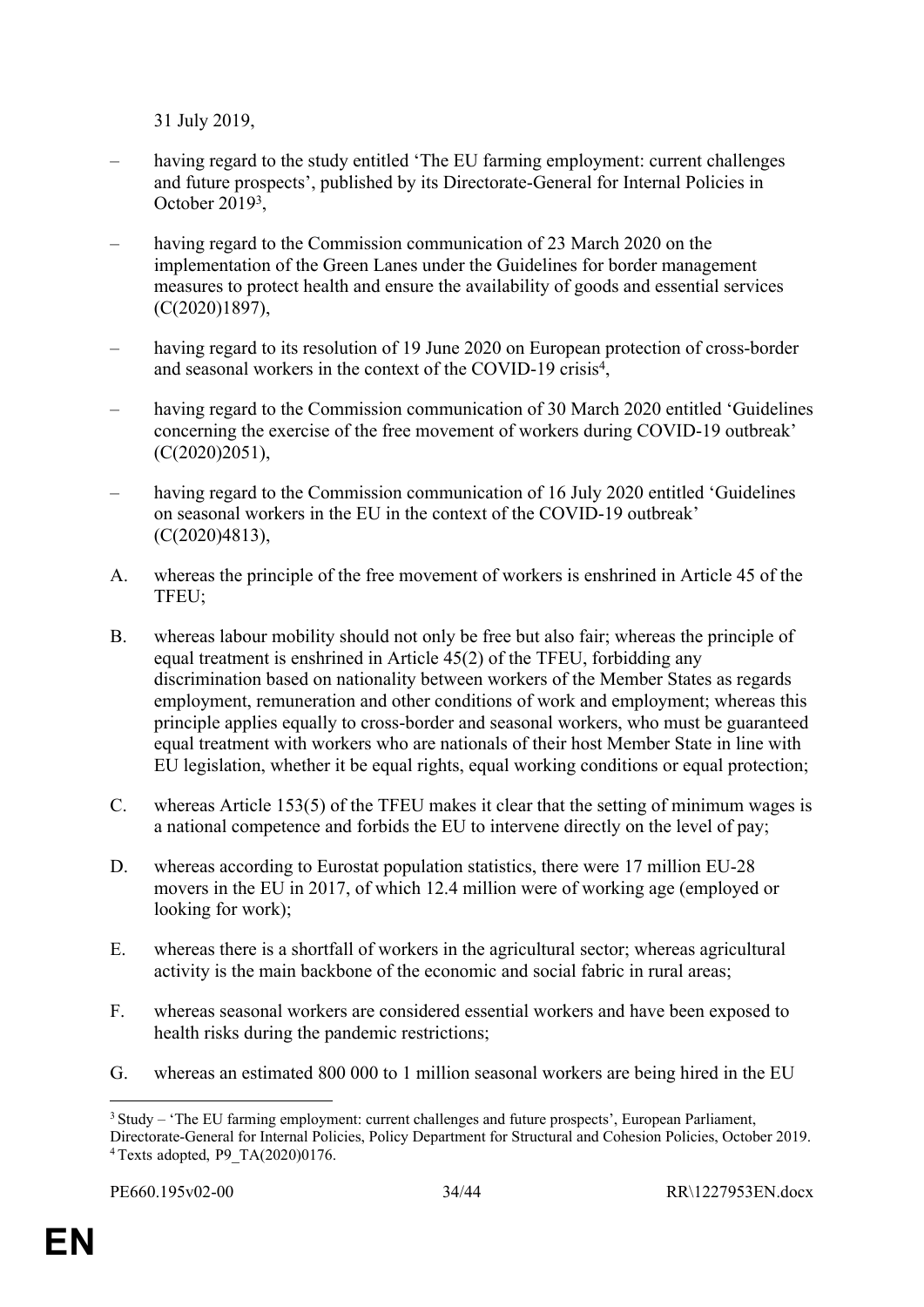each year, mainly in the agri-food sector, with seasonal peaks requiring the employment of high numbers of migrant workers to meet the needs and demands of the sector;

- H. whereas COVID-19 has highlighted the crucial role of seasonal workers in ensuring food security and the smooth functioning of the food supply chain, and in creating highquality jobs in the food and agriculture industry at the peak of the public health crisis;
- I. whereas national restrictions and curbs on the free movement of workers introduced in response to COVID-19 have made it difficult for seasonal workers to travel across internal borders to their destination countries, thereby paralysing part of the agricultural sector;
- J. whereas labour mobility is specifically covered by the European Social Fund (ESF) and the EU Programme for Employment and Social Innovation (EaSI), and whereas the European Court of Auditors has pointed out that 'the similarity of the respective objectives of the two EU funds supporting labour mobility (ESF and EaSI) makes complementarity between them challenging' and that 'the way in which the ESF is used by all Member States for the support of labour mobility is not known by the Commission';
- K. whereas exports in the agricultural sector contribute to the achievement of the EU's objectives in the areas of growth and jobs;
- 1. Welcomes the Commission's legislative proposal of March 2018 for establishing a European Labour Authority to ensure that EU rules on labour mobility are enforced in a fair, simple and effective way and to prevent limitations to such mobility within the European internal market, which some Member States impose through bureaucratic hurdles or additional measures, thereby hampering access to work; regrets, however, that the European Labour Authority is currently not expected to be fully operational before 2024;
- 2. Stresses that the free movement of workers, and especially seasonal workers, is vital for Europe's agricultural industry in responding to periodic and seasonal peaks in labour demand in the agricultural sector which local supply cannot meet;
- 3. Urges the European Labour Authority to promote measures to regulate, license and monitor recruitment agencies (including those based in third countries) and encourage agricultural business associations to adopt monitoring mechanisms and set common decent work standards; notes that these common decent work standards should also encompass the principle of equal pay for equal work performed at the same place of work;
- 4. Recognises that some competences for setting such standards remain at national level and the EU is therefore unable to intervene;
- 5. Notes that several Member States, such as Denmark, Italy and Spain, have in recent years experienced a significant increase in the proportion of migrant workers in agriculture;
- 6. Highlights the disproportionately negative impact of the movement restrictions

RR\1227953EN.docx 35/44 PE660.195v02-00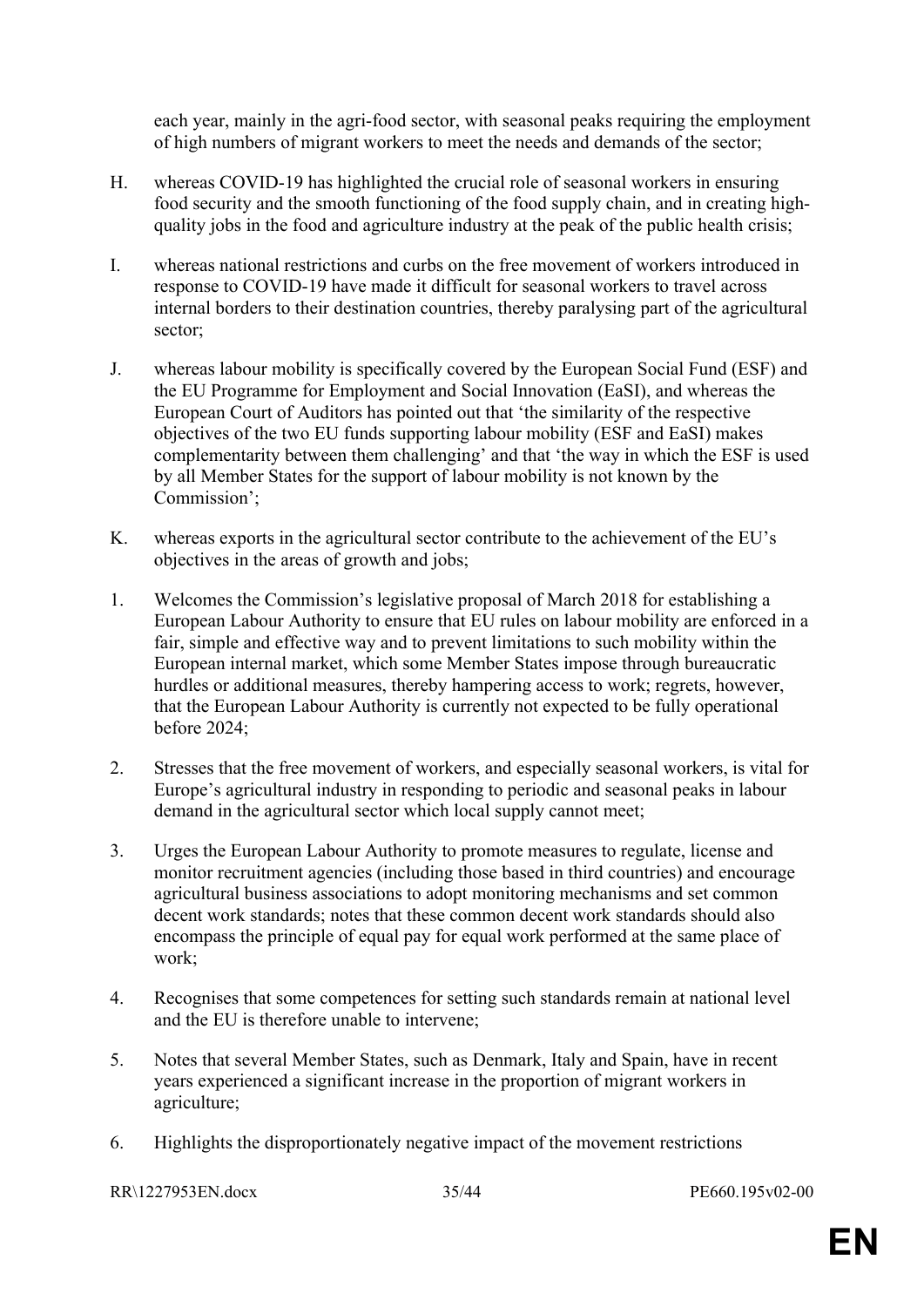introduced as a result of the COVID-19 crisis on the availability of seasonal workers for key agricultural work and across the food supply chain as a whole; notes, in this regard, the importance of a fully functioning internal market with clear guidelines and uniform interpretation among the Member States;

- 7. Notes that the full and proper implementation of Directive 2014/36/EU on the conditions of entry and stay of third-country nationals for the purpose of employment as seasonal workers should be ensured and monitored in Member States to ensure that minimum standards are achieved;
- 8. Considers that better legal frameworks and a greater focus on the implementation and enforcement of labour law are urgently needed, including with regard to employment rights and social security and medical coverage, and especially for atypical work and exploited labour to which cross-border and seasonal workers are particularly vulnerable;
- 9. Expresses concern at the working, health and safety, and social conditions experienced by migrant and seasonal workers and points to the importance of monitoring compliance with employment legislation, combating undeclared work and monitoring adherence to social welfare and safety standards that promote the social and economic integration of migrant and seasonal workers;
- 10. Notes with concern the precarious working and living conditions to which seasonal and cross-border workers are often exposed and calls on the Member States to ensure their equal treatment, social protection and access to healthcare;
- 11. Calls for the swift implementation of the EPSR and in particular of Directive (EU) 2019/1152 on transparent and predictable working conditions, in order to guarantee, inter alia, the right to fair and equal treatment with regard to working conditions, access to social protection and training for workers;
- 12. Underlines that vulnerable workers, such as women and migrants, are at particular risk of being subjected to physical and psychological violence; calls, therefore, on the Commission and the Member States to strengthen measures to prevent, suppress and punish exploitation and any other form of abuse;
- 13. Notes that 10 million people are employed in the European agricultural sector, in addition to landowners and their families, constituting an important proportion of the rural population;
- 14. Stresses the importance of ensuring that rural areas are equipped with the necessary basic public service facilities in order to enable the proper and permanent incorporation of women into any labour activity in these territories; emphasises, in that regard, that it is vital to acknowledge the work that women do in the agricultural sector, and in particular to ensure that female spouses in the agricultural sector have an appropriate professional status that enables them to access social security coverage, training, maternity leave and a pension;
- 15. Points out that better targeting of EU funds, such as those under the European Social Fund and tools under the EaSI programme, would support worker mobility, inclusion and increased health and safety training and awareness, enabling better use of the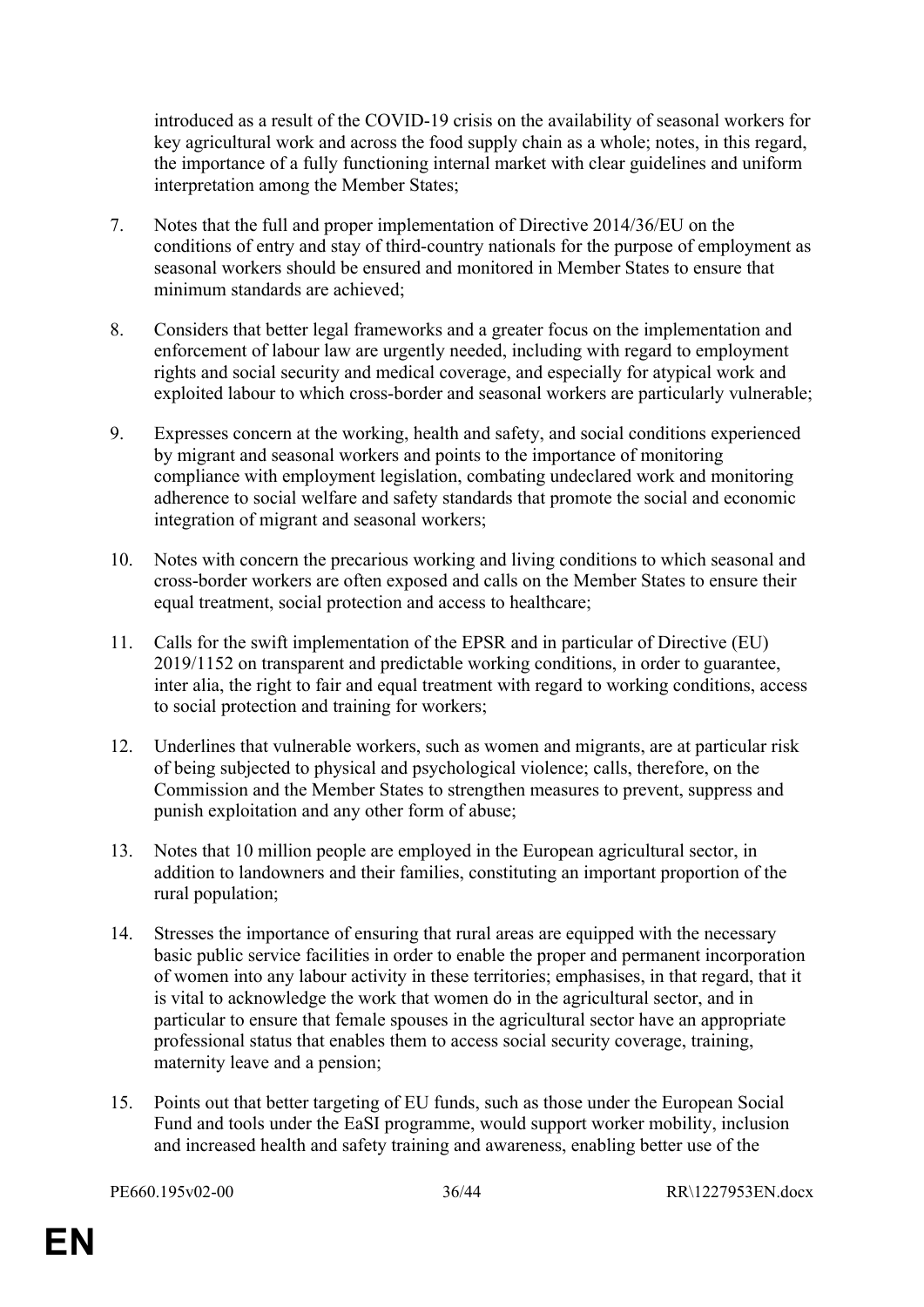information available and improving the collection and use of data on the patterns of labour mobility flows and imbalances within the labour market; calls for support for protecting the workers exposed to risks in the agri-food sector;

- 16. Emphasises that seasonal European agricultural workers are often unable to predict their movements or the days they will spend in another Member State far in advance; stresses that ad hoc rules and swift checks are therefore needed to enable them to move freely within the Union:
- 17. Acknowledges the advances made by Member States as regards the protection of temporary farm workers; calls for a campaign to provide accurate information on the situation of farm workers; stresses that Member States must respect the rights of farm workers;
- 18. Urges the Commission to make sure that the Farm to Fork Strategy and the current revision of the common agricultural policy (CAP) deliver for agricultural workers in Europe, including seasonal, migrant and other mobile workers, by including in the new CAP a social dimension and making funding conditional on fulfilment of social and labour requirements and standards, so as to protect the rights, wages, health and social security of all workers, and environmental provisions, so as to promote equal treatment and environmental protection;
- 19. Considers that family workers still represent the vast majority of agricultural labour in Europe, that insufficient generational renewal and current demographic trends are the major challenges faced by the farming sector across the EU, resulting in fewer farmers in the sector year after year, and that a particular focus should therefore be placed on promoting and supporting new market entrants and young farmers; notes that the situation has been aggravated by the lack of profitability of many agricultural holdings, which makes this activity unattractive to young people; considers it necessary, therefore, to support the next generation of family farmers, including young farmers new to the industry, as this support is integrated into the CAP;
- 20. Notes that CAP measures oriented towards young farmers help to maintain employment in agriculture, namely by supporting farm succession and generating local jobs in both farming and its up- and downstream sectors; stresses that it must continue to be a forward-looking, attractive career choice that is recognised and well-paid; calls on the Commission, therefore, to step up its efforts to ensure that jobs in the agricultural sector are attractive to young people;
- 21. Regrets, however, that this positive trend remains very limited in its impact owing to many other economic factors influencing farming employment, such as access to credit and land, and a lack of succession planning and tax incentives;
- 22. Notes that there are isolated cases of serious breaches of labour law on some farms and calls for exemplary intervention to protect the rights of farm workers;
- 23. Considers that the labour shortage and skills gap is one of the main problems facing farms in the south of Europe; emphasises that matching skills and qualifications with job opportunities in the agricultural sector is a precondition for the establishment of a competitive labour market in the European Union;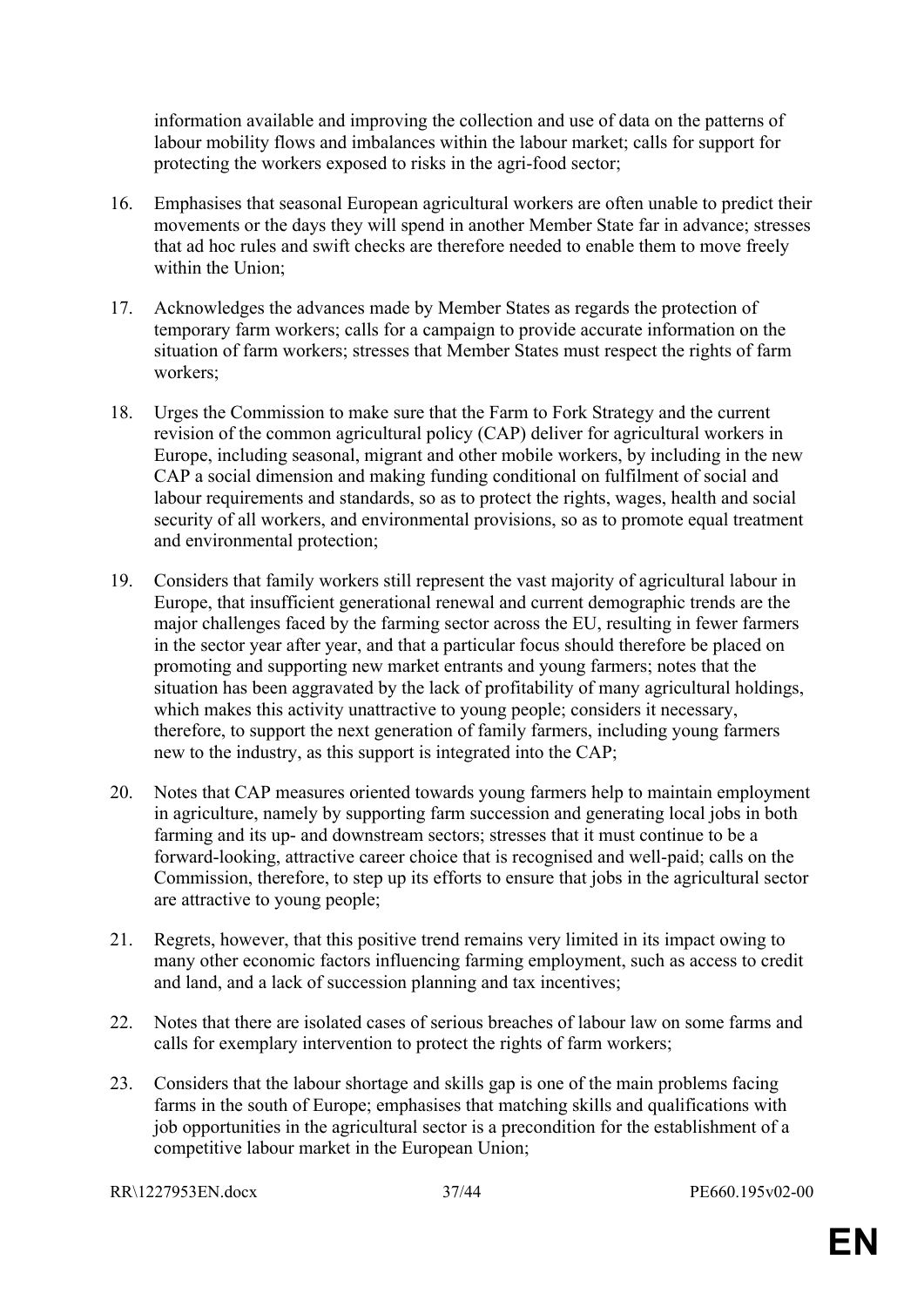- 24. Emphasises that the diversification of tasks means that there is an increasing demand for qualified people in the agricultural sector;
- 25. Points out that technical and higher education in agriculture plays a key role in shaping the area of education and research in the EU;
- 26. Emphasises the importance of enabling the agriculture professionals of the future to access the ERASMUS+ mobility programme in order to give them the opportunity to acquire new know-how and improve their skills, while also ensuring recognition of qualifications at EU level;
- 27. Considers that targeted support for the triple axis of cooperation among the agricultural sector, research and entrepreneurship can yield significant results;
- 28. Calls on the Member States to bring training in the agricultural sector into line with the sector's labour market needs and to promote lifelong learning as a way of addressing the shortfall in workers;
- 29. Stresses the need to guarantee agri-food supply chains and food security, especially during the current COVID-19 crisis; notes that seasonal workers are crucial to the smooth and proper functioning of the agricultural sectors, in particular the fruit, vegetable and wine sectors; points out that protecting and guaranteeing the rights, health and safety of workers in the agri-food sectors is fundamental, especially during the current COVID-19 crisis;
- 30. Considers that seasonal workers play an important role in the agricultural sector, and that it is therefore of the utmost importance to safeguard their rights as regards working conditions, ensure the same level of protection as applies to domestic workers, and guarantee that social security rights are provided by their Member State of employment in accordance with the lex loci laboris principle;
- 31. Takes the view that the complete and long-standing lack of a fair wage, which is directly linked to European and international market legislation, is one of the major causes of the problem of generational renewal and the difficulty in maintaining the attractiveness of farming;
- 32. Points out that the shortage of labour makes EU farmers and food producers increasingly dependent on hired and seasonal labour, with a large proportion of the seasonal EU agri-workforce predominantly coming from economically vulnerable social groups from Central and Eastern Europe;
- 33. Regrets that COVID-19 has exacerbated the occupational risks to the safety and health of seasonal workers, leading to the further spread of infection and emergence of disease clusters; encourages the Member States, in this regard, to make full use of the recently adopted guidelines on seasonal workers in the EU in the context of the COVID-19 outbreak so as to better guarantee their rights, health and safety;
- 34. Points out that technological innovation, artificial intelligence and digital technologies are drivers of structural change within farms and agricultural labour markets, and that many holdings across Europe must be supported in the transition to the use of more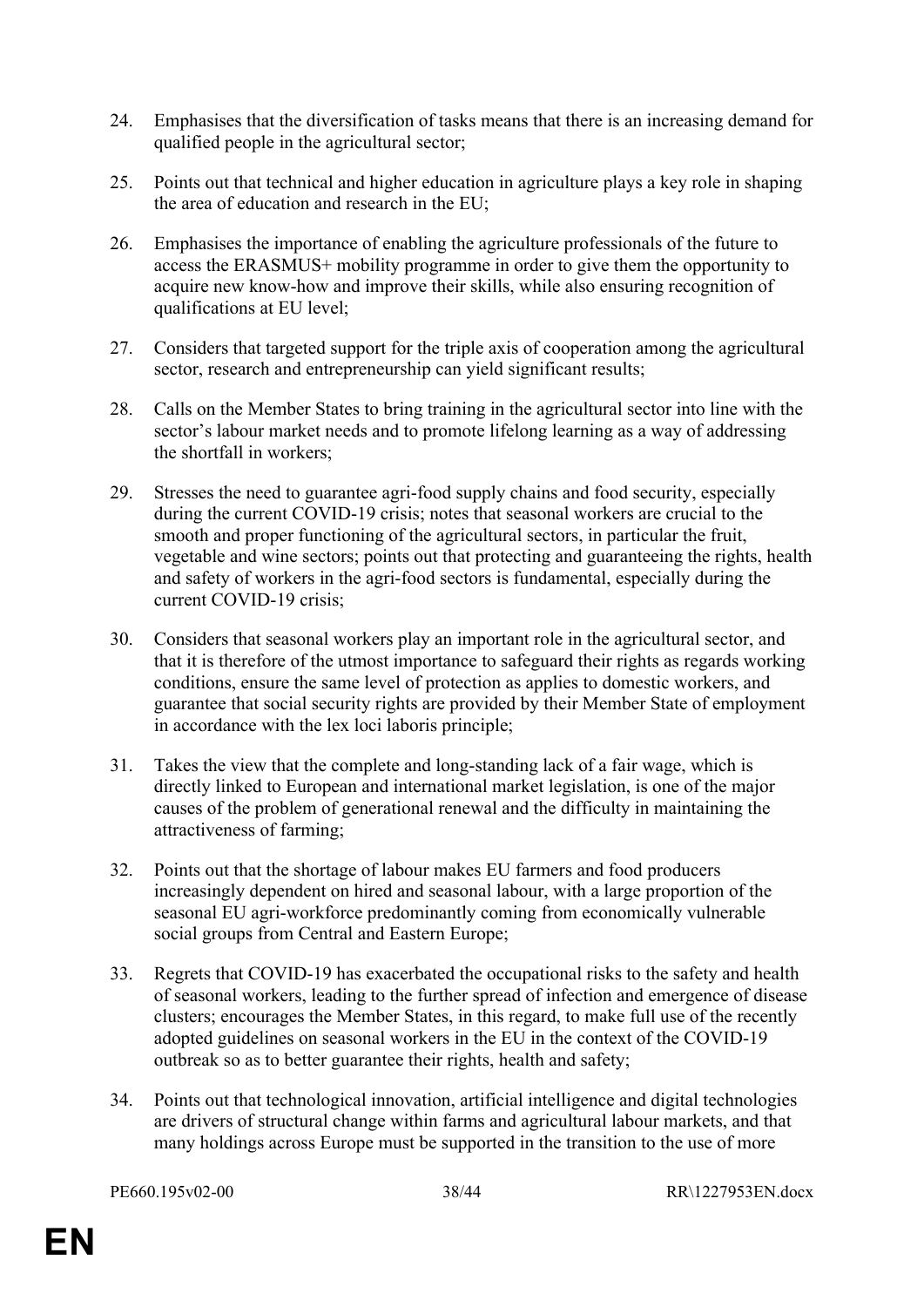technological innovations via training – in particular digital training – for professionals in the agricultural sector; notes that agricultural professionals are not sufficiently prepared for the take-up of technological innovations owing to the low level of agricultural training of their farm managers, a level which differs significantly among Member States, and the lack of a comprehensive policy in the individual Member States for digitalising and introducing new technologies in the agricultural sector; insists that farm advisory services must have an important role in providing technological and scientific information to farmers and increasing access to innovation;

- 35. Notes that the current trend towards a technology-oriented agricultural sector has the potential to push labour costs upwards, as farming will demand a higher-skilled labour force;
- 36. Highlights that increased training, education and upskilling will be required by all workers in the sector to meet the challenge of increased technological innovation and modernisation, and notes that this increased training should be planned in close collaboration with social partners within the labour market;
- 37. Stresses the need for the provision of support and advice in terms of sustainability and digitalisation; considers that priority must be given to the provision of basic digital skills to all people involved in farming activities, including information on their rights and obligations within digitalisation;
- 38. Calls, therefore, for the promotion of digital training and upskilling, as well as for support and advice for both workers and employers in the agricultural sector;
- 39. Notes that the dynamic digital transition prompted by the challenges of 2020, if underpinned by coordinated private and public sector investment, could significantly help to stem the decline in the rural population;
- 40. Considers that, in order to create quality employment, farms and livestock holdings must be profitable and not sell below production costs;
- 41. Considers that certain regional support systems for part-time workers incentivise the shadow economy and informal employment;
- 42. Recalls that maintaining farming employment and the adequate profitability of agricultural holdings is essential in keeping rural economies alive and in land-use planning, and is therefore of significant importance given that many other jobs in other sectors stem from it, which demonstrates an urgent need for measures beyond the CAP reform;
- 43. Emphasises the potential that agri-tourism has to create jobs and that it should therefore be promoted;
- 44. Recalls that maintaining farming employment plays a key role in preserving the life and economies of rural, mountainous and outermost areas and is therefore of significant importance;
- 45. Emphasises the need to make it easier for seasonal workers to move around, in

RR\1227953EN.docx 39/44 PE660.195v02-00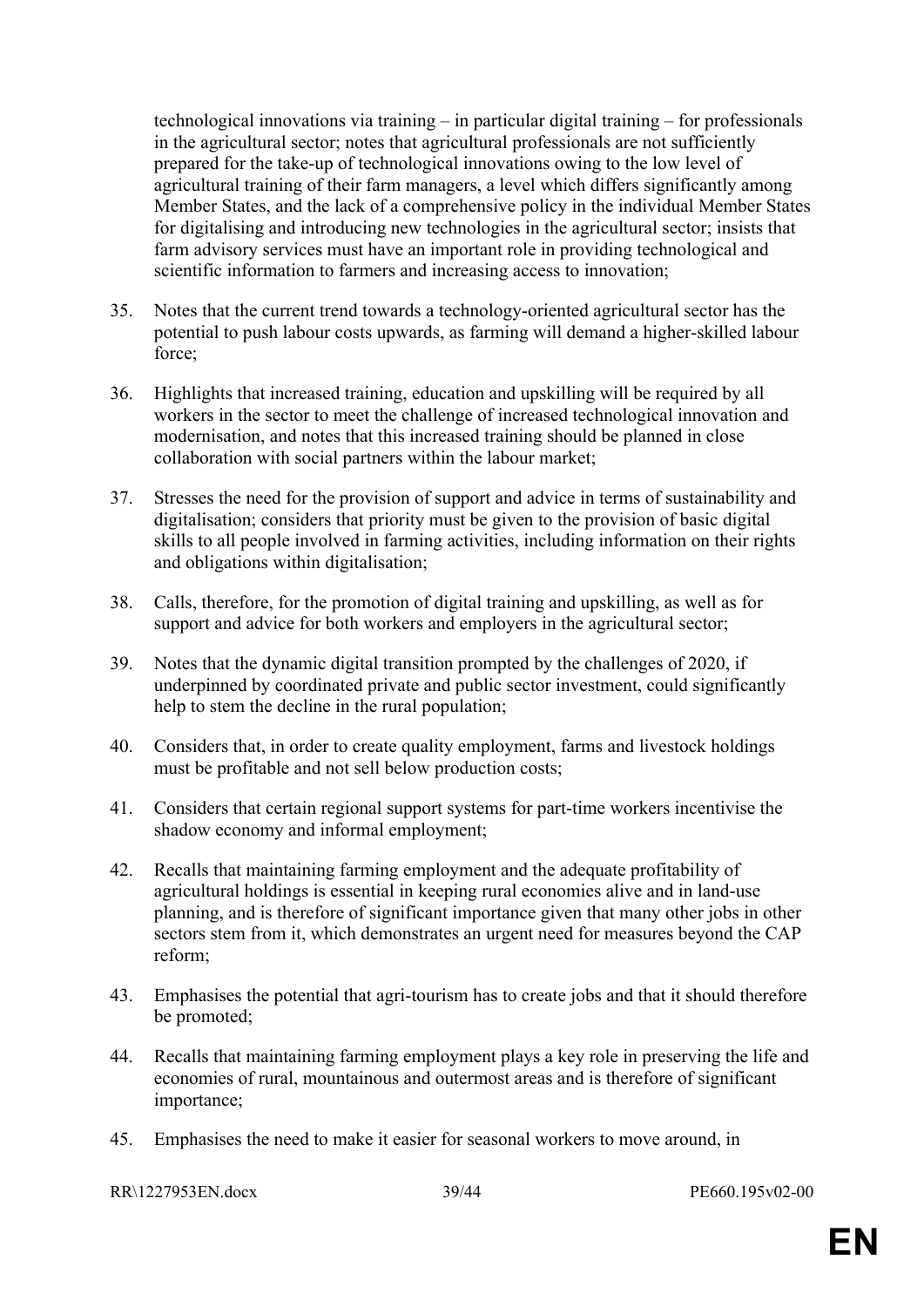particular in border areas, because European farms are reliant on such workers for their survival, as the COVID-19 crisis has shown;

- 46. Emphasises that it is crucial to counter any unfair intra-EU competition that hampers the smooth functioning of the single market; emphasises, in this regard, how important the role of the European Labour Authority will be in combating fraud and other irregularities;
- 47. Believes that the EU should not make legislation on EU minimum wages as this is a national competence;
- 48. Emphasises that, in its trade policy, the EU must ensure that there is no unfair competition on the part of non-EU countries by guaranteeing that products entering the EU comply with EU working conditions and labour standards;
- 49. Considers that EU assistance should only be granted to beneficiaries who comply with social standards and who do not foster illegal, unregulated and/or undeclared work practices, whether for temporary or permanent workers;
- 50. Notes with regret the COVID-19 infections that have occurred at plants that make extensive use of posted workers.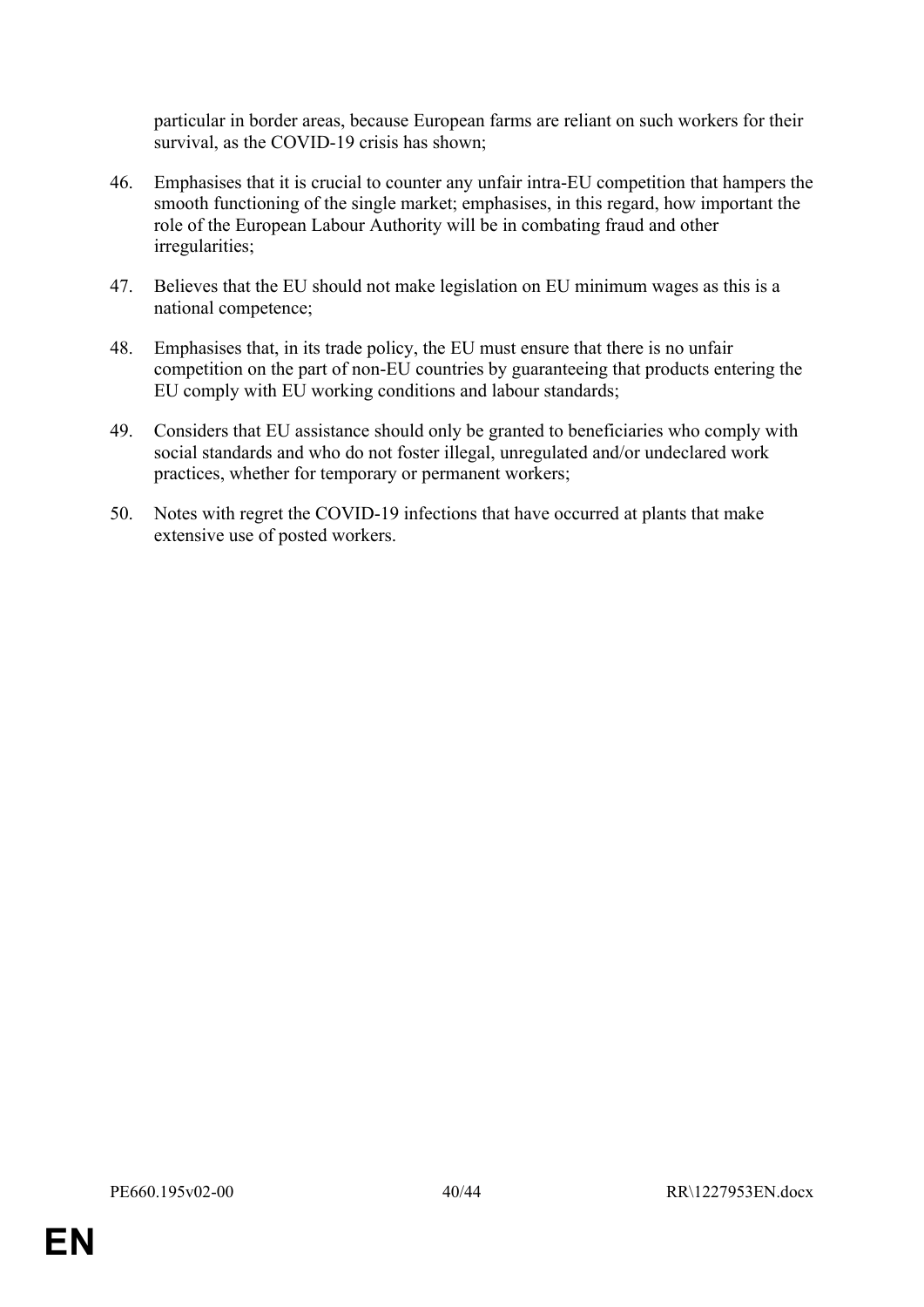# **INFORMATION ON ADOPTION IN COMMITTEE ASKED FOR OPINION**

| Date adopted                                                | 1.12.2020                                                                                                                                                                                                                                                                                                                                                                                                                                                                                                                                                                                                                                                                                                                                                                                          |
|-------------------------------------------------------------|----------------------------------------------------------------------------------------------------------------------------------------------------------------------------------------------------------------------------------------------------------------------------------------------------------------------------------------------------------------------------------------------------------------------------------------------------------------------------------------------------------------------------------------------------------------------------------------------------------------------------------------------------------------------------------------------------------------------------------------------------------------------------------------------------|
| <b>Result of final vote</b>                                 | 42<br>$+:$<br>0:                                                                                                                                                                                                                                                                                                                                                                                                                                                                                                                                                                                                                                                                                                                                                                                   |
| Members present for the final vote                          | Mazaly Aguilar, Clara Aguilera, Atidzhe Alieva-Veli, Álvaro Amaro,<br>Attila Ara-Kovács, Carmen Avram, Adrian-Dragos Benea, Benoît<br>Biteau, Mara Bizzotto, Daniel Buda, Isabel Carvalhais, Asger<br>Christensen, Angelo Ciocca, Ivan David, Paolo De Castro, Jérémy<br>Decerle, Salvatore De Meo, Herbert Dorfmann, Luke Ming Flanagan,<br>Cristian Ghinea, Dino Giarrusso, Francisco Guerreiro, Martin Häusling,<br>Martin Hlaváček, Krzysztof Jurgiel, Jarosław Kalinowski, Elsi<br>Katainen, Gilles Lebreton, Norbert Lins, Chris MacManus, Marlene<br>Mortler, Ulrike Müller, Juozas Olekas, Pina Picierno, Maxette Pirbakas,<br>Bronis Ropė, Anne Sander, Petri Sarvamaa, Simone Schmiedtbauer,<br>Annie Schreijer-Pierik, Veronika Vrecionová, Sarah Wiener, Juan<br>Ignacio Zoido Álvarez |
| Substitutes under Rule 209(7) present<br>for the final vote | Petros Kokkalis, Ruža Tomašić                                                                                                                                                                                                                                                                                                                                                                                                                                                                                                                                                                                                                                                                                                                                                                      |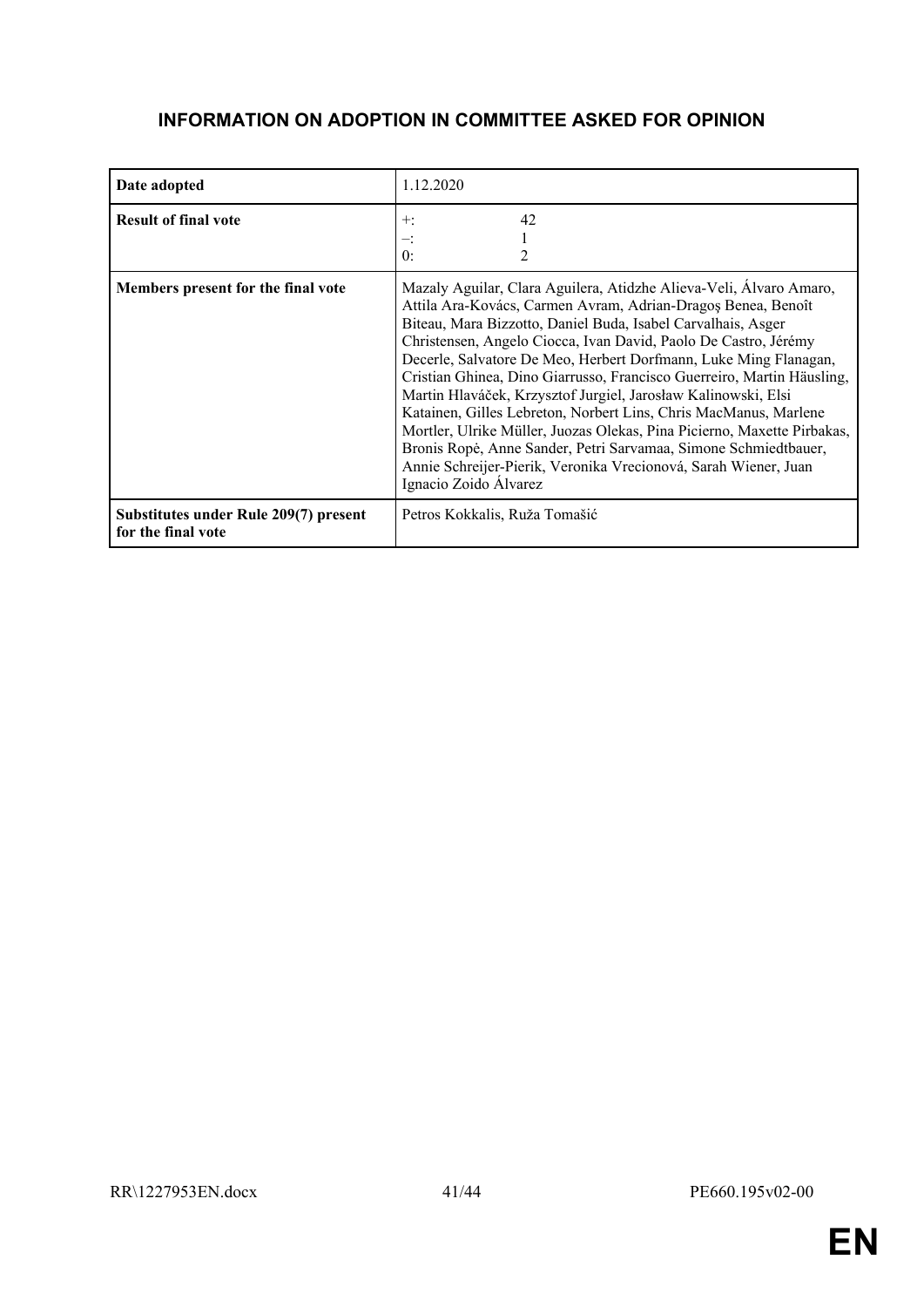# **FINAL VOTE BY ROLL CALL IN COMMITTEE ASKED FOR OPINION**

| 42         | ٠                                                                                                                                                                                                                              |
|------------|--------------------------------------------------------------------------------------------------------------------------------------------------------------------------------------------------------------------------------|
| <b>ECR</b> | Mazaly AGUILAR, Krzysztof JURGIEL, Ruža TOMAŠIĆ, Veronika VRECIONOVÁ                                                                                                                                                           |
| GUE/NGL    | Luke Ming FLANAGAN, Petros KOKKALIS, Chris MACMANUS                                                                                                                                                                            |
| <b>ID</b>  | Ivan DAVID, Gilles LEBRETON, Maxette PIRBAKAS                                                                                                                                                                                  |
| <b>PPE</b> | Alvaro AMARO, Daniel BUDA, Salvatore DE MEO, Herbert DORFMANN, Jarosław KALINOWSKI,<br>Norbert LINS, Marlene MORTLER, Anne SANDER, Petri SARVAMAA, Simone SCHMIEDTBAUER,<br>Annie SCHREIJER-PIERIK, Juan Ignacio ZOIDO ÁLVAREZ |
| Renew      | Atidzhe ALIEVA-VELI, Asger CHRISTENSEN, Jérémy DECERLE, Cristian GHINEA, Martin<br>HLAVÁČEK, Elsi KATAINEN, Ulrike MÜLLER                                                                                                      |
| S&D.       | Clara AGUILERA, Attila ARA-KOVÁCS, Carmen AVRAM, Adrian-Dragos BENEA, Isabel<br>CARVALHAIS, Paolo DE CASTRO, Juozas OLEKAS, Pina PICIERNO                                                                                      |
| Verts/ALE  | Benoît BITEAU, Francisco GUERREIRO, Martin HÄUSLING, Bronis ROPĖ, Sarah WIENER                                                                                                                                                 |

| NI | Dino GIARRUSSO |
|----|----------------|

| ID | Mara BIZZOTTO, Angelo CIOCCA |
|----|------------------------------|

Key to symbols:

 $+$  : in favour

- : against

0 : abstention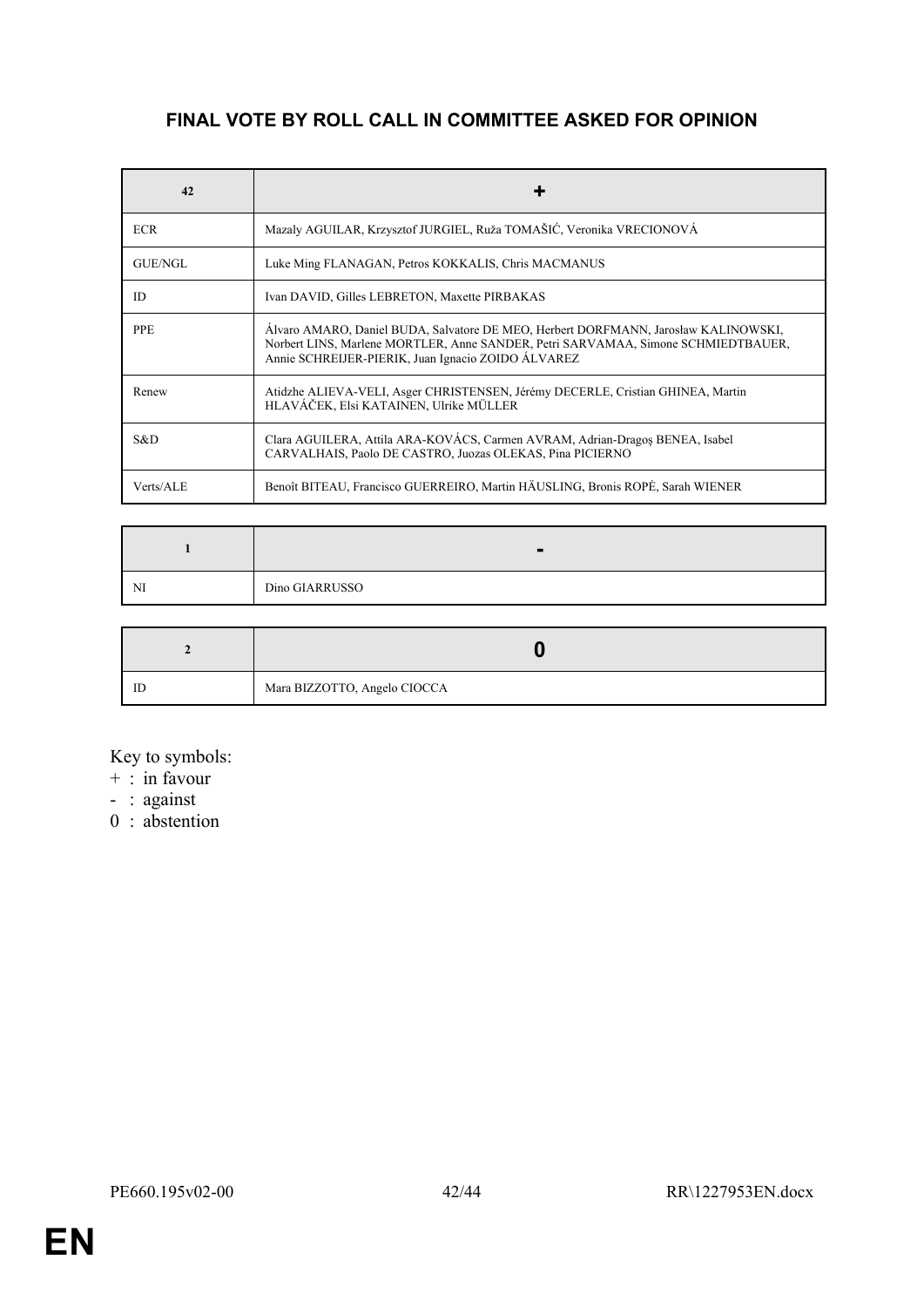# <span id="page-42-0"></span>**INFORMATION ON ADOPTION IN COMMITTEE RESPONSIBLE**

| Date adopted                           | 25.3.2021                                                                                                                                                                                                                                                                                                                                                                                                                                                                                                                                                                                                                                                                                                                                                                                                                                                   |
|----------------------------------------|-------------------------------------------------------------------------------------------------------------------------------------------------------------------------------------------------------------------------------------------------------------------------------------------------------------------------------------------------------------------------------------------------------------------------------------------------------------------------------------------------------------------------------------------------------------------------------------------------------------------------------------------------------------------------------------------------------------------------------------------------------------------------------------------------------------------------------------------------------------|
| <b>Result of final vote</b>            | 40<br>$+$ :<br>0:<br>8                                                                                                                                                                                                                                                                                                                                                                                                                                                                                                                                                                                                                                                                                                                                                                                                                                      |
| Members present for the final vote     | Atidzhe Alieva-Veli, Abir Al-Sahlani, Marc Angel, Dominique Bilde,<br>Gabriele Bischoff, Vilija Blinkevičiūtė, Milan Brglez, Sylvie Brunet,<br>Jordi Cañas, David Casa, Margarita de la Pisa Carrión, Özlem Demirel,<br>Klára Dobrev, Jarosław Duda, Estrella Durá Ferrandis, Lucia Ďuriš<br>Nicholsonová, Rosa Estaràs Ferragut, Nicolaus Fest, Loucas Fourlas,<br>Cindy Franssen, Elisabetta Gualmini, Alicia Homs Ginel, France Jamet,<br>Agnes Jongerius, Radan Kanev, Stelios Kympouropoulos, Katrin<br>Langensiepen, Miriam Lexmann, Elena Lizzi, Kira Marie Peter-Hansen,<br>Dragos Pîslaru, Manuel Pizarro, Dennis Radtke, Elżbieta Rafalska,<br>Guido Reil, Mounir Satouri, Monica Semedo, Beata Szydło, Eugen<br>Tomac, Romana Tomc, Marie-Pierre Vedrenne, Nikolaj Villumsen,<br>Marianne Vind, Maria Walsh, Stefania Zambelli, Tomáš Zdechovský |
| Substitutes present for the final vote | Konstantinos Arvanitis, Marc Botenga, Johan Danielsson, Gheorghe<br>Falcă, Sara Matthieu, Véronique Trillet-Lenoir                                                                                                                                                                                                                                                                                                                                                                                                                                                                                                                                                                                                                                                                                                                                          |